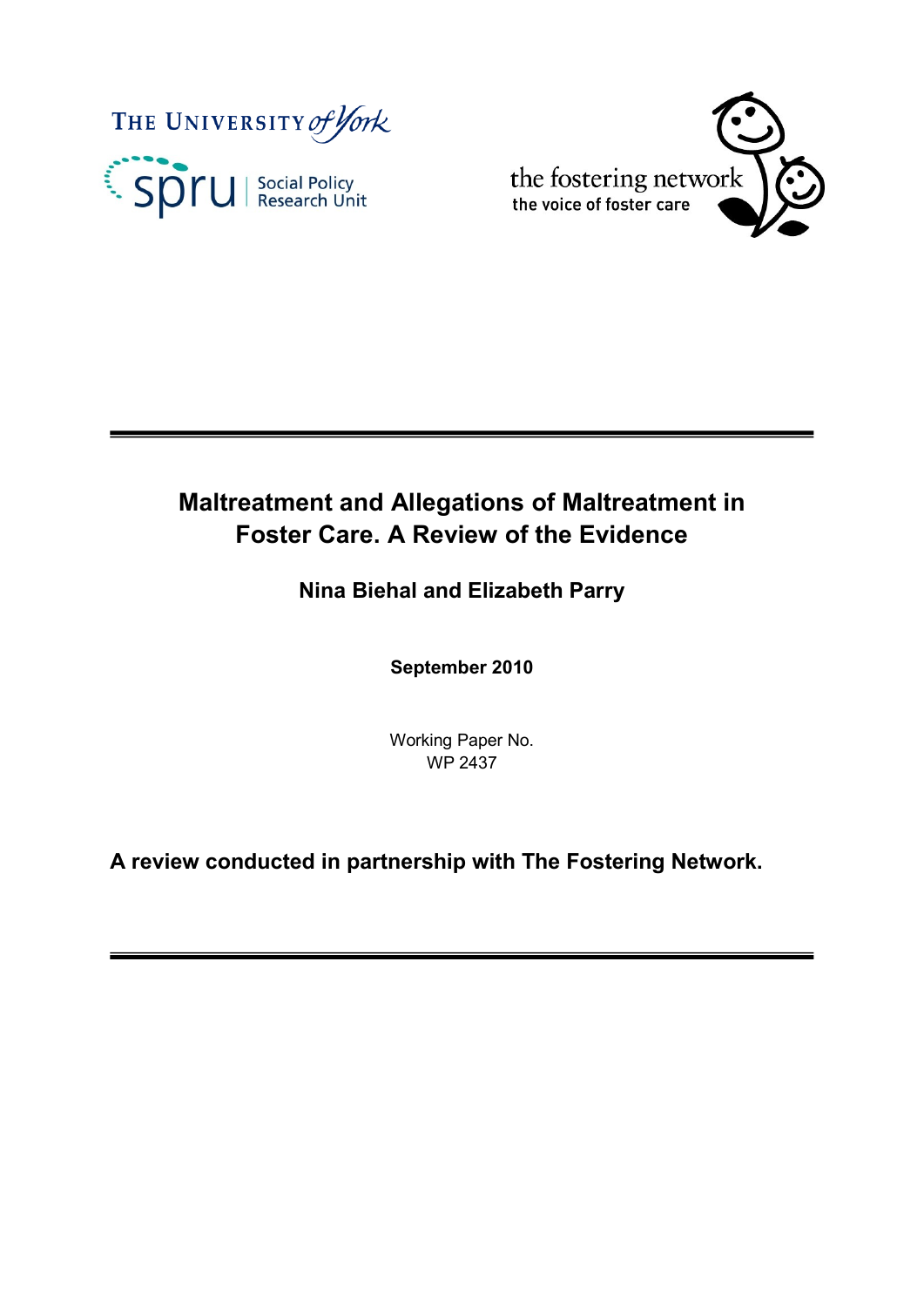© Social Policy Research Unit, University of York 2010

All rights reserved. Reproduction of this report by photocopying or electronic means for non-commercial purposes is permitted. Otherwise, no part of this report may be reproduced, adapted, stored in a retrieval system or transmitted by any means, electronic, mechanical, photocopying, or otherwise without prior written permission of the Social Policy Research Unit, University of York.

ISBN 978-1-907265-05-1

A CIP catalogue record for this report is available from the British Library.

Further copies of this report or any other Social Policy Research Unit publication can be freely obtained by visiting our website:

[www.york.ac.uk/spru](http://www.york.ac.uk/spru)

Paper copies can be obtained from:

The Publications Office Social Policy Research Unit University of York **Heslington** York YO10 5DD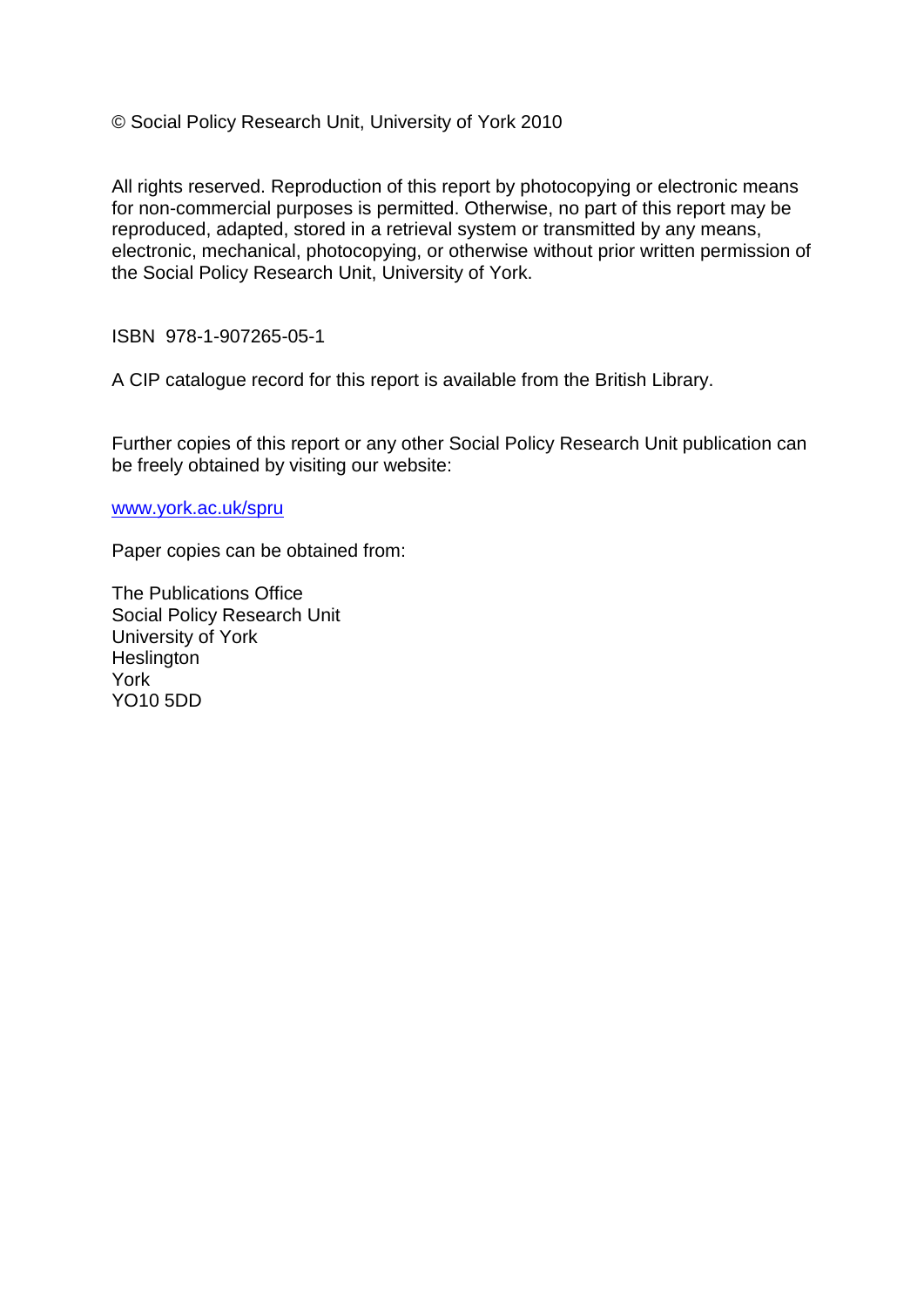# **Contents**

|                             |                                                                                                                                                                         | ·ອ−                |  |  |
|-----------------------------|-------------------------------------------------------------------------------------------------------------------------------------------------------------------------|--------------------|--|--|
|                             | <b>List of Tables</b>                                                                                                                                                   | İ                  |  |  |
| 1.                          | Introduction                                                                                                                                                            | 3                  |  |  |
| 2.                          | The Impact of Allegations of Abuse                                                                                                                                      | 5                  |  |  |
| 3.                          | The Extent of the Problem<br>Evidence from the UK<br>3.1<br>3.2 Evidence from the USA and Australia<br>3.3 How Frequently do Allegations and Actual Maltreatment Occur? | 9<br>9<br>13<br>16 |  |  |
| 4.                          | Nature and Severity of Maltreatment                                                                                                                                     | 25                 |  |  |
| 5.                          | <b>Perpetrators and Victims</b><br>Evidence on Perpetrators of Maltreatment in Foster Care<br>5.1<br>5.2 Evidence on Victims                                            | 29<br>29<br>30     |  |  |
| 6.                          | Comparison with Maltreatment in Other Settings                                                                                                                          | 33                 |  |  |
| 7.                          | <b>Thresholds</b>                                                                                                                                                       | 37                 |  |  |
| 8.                          | Conclusion                                                                                                                                                              | 41                 |  |  |
| <b>Appendices</b>           |                                                                                                                                                                         |                    |  |  |
|                             | <b>Appendix A: Review Methods</b>                                                                                                                                       | 43                 |  |  |
| Appendix B: Review Protocol |                                                                                                                                                                         |                    |  |  |
| <b>References</b>           |                                                                                                                                                                         | 47                 |  |  |

### Page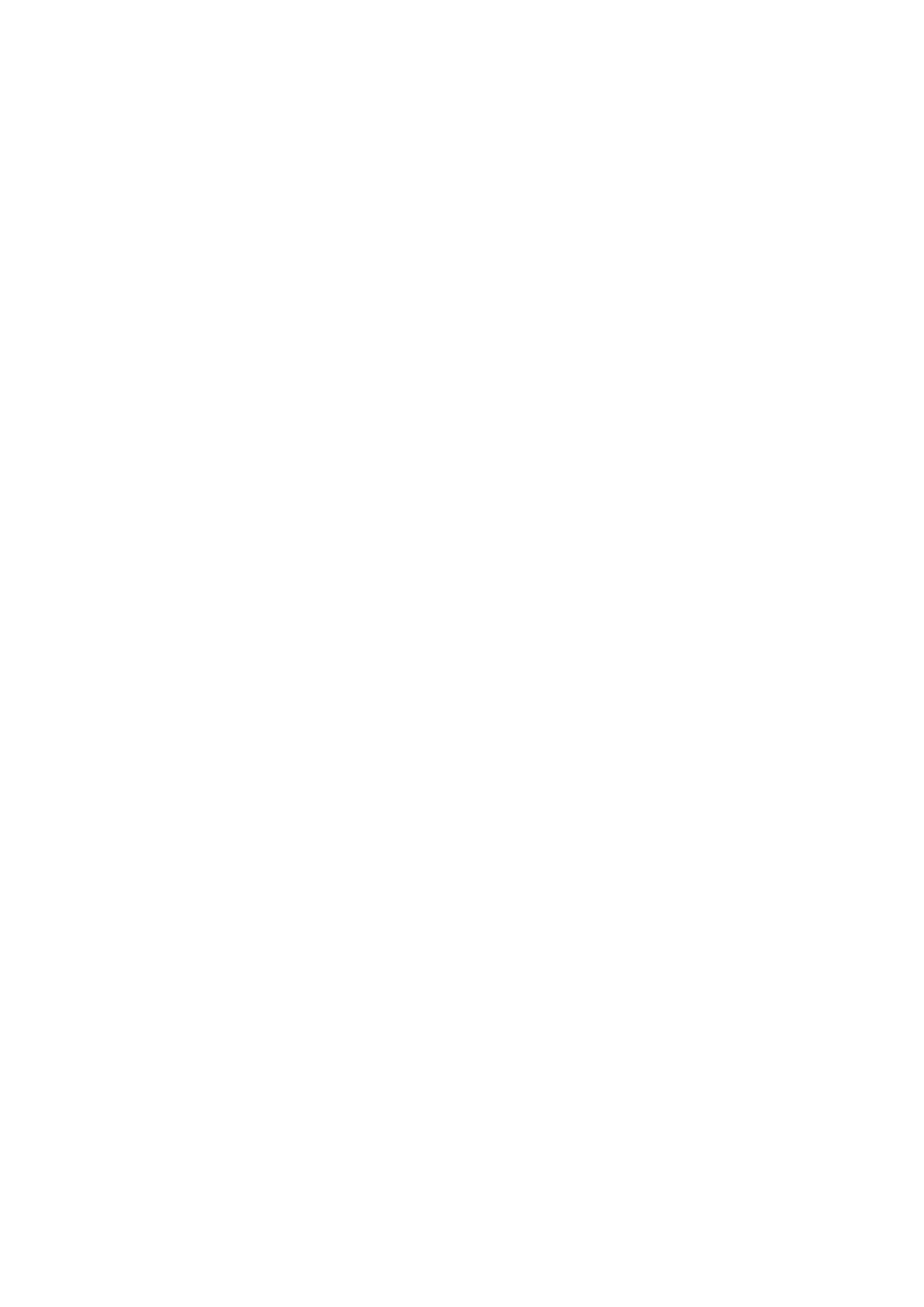# **List of Tables**

**Tables**

## **Chapter 3**

| 3.1 | Incidence of allegations and substantiated maltreatment  | 19 |
|-----|----------------------------------------------------------|----|
| 3.2 | Prevalence of allegations and substantiated maltreatment | 23 |

# **Appendix B**

| B.1 | Study selection criteria for inclusion in the review | 45 |
|-----|------------------------------------------------------|----|
| B.2 | Summary checklist for quality appraisal              | 46 |

Page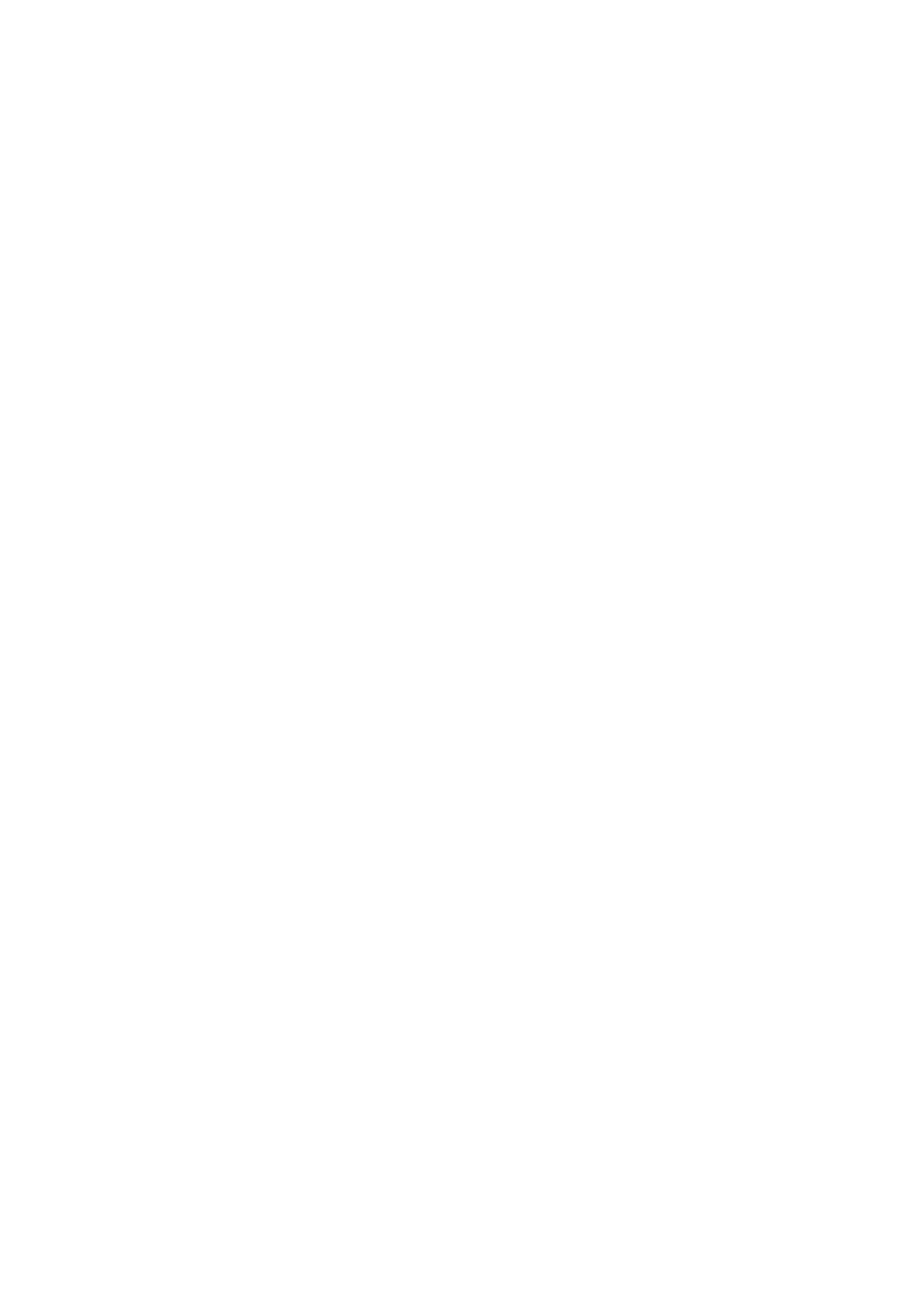## **Chapter 1 Introduction**

Since the 1980s The Fostering Network, and its predecessor the National Foster Care Association (NFCA), have expressed concern about the sensitive issue of allegations of abuse against foster carers (Nixon and Verity, 1996). This concern is shared by the Department for Education, the Scottish Government and DCSSF in Northern Ireland (Department for Education and Skills, 2006; Department for Children Schools and Families, 2009b; Department for Children Schools and Families, 2009a). Such allegations are profoundly upsetting for foster carers, can lead to the removal of children from their care and may result in some carers giving up fostering. Unfounded allegations therefore create immense stress for both children and carers, may cause placement disruption and may reduce the already inadequate supply of foster carers.

In cases where such allegations are substantiated, the implications are even more serious. Concern about abuse in care has been expressed at least since the late 1970s (Garrett, 1979). Following a series of high profile scandals about abuse in children's homes a number of official enquiries were conducted into abuse in residential care, but there has been far less attention to the question of maltreatment in foster care. However, the Utting review of safeguards for children living away from home did highlight the importance of awareness of abuse in foster care. It argued that since fostering is essentially a private activity, fostered children may be isolated and particularly vulnerable, especially as many of them are very young (Utting, 1997).This report also suggested that children in private fostering placements may be particularly vulnerable, as local authorities are unaware of how many such placements exist in their area.

Both unfounded allegations of maltreatment by foster carers and actual maltreatment of children in foster care are matters of serious concern. Yet despite the importance of these issues, there is little awareness in the policy, practice and academic communities of the research evidence available. This review has been conducted by the University of York, in partnership with The Fostering Network, and funded by The Nuffield Foundation. It draws together the research evidence that exists both on allegations of abuse and confirmed maltreatment and considers the implications of this rather limited body of evidence. The methods used to conduct this review are presented in Appendix A.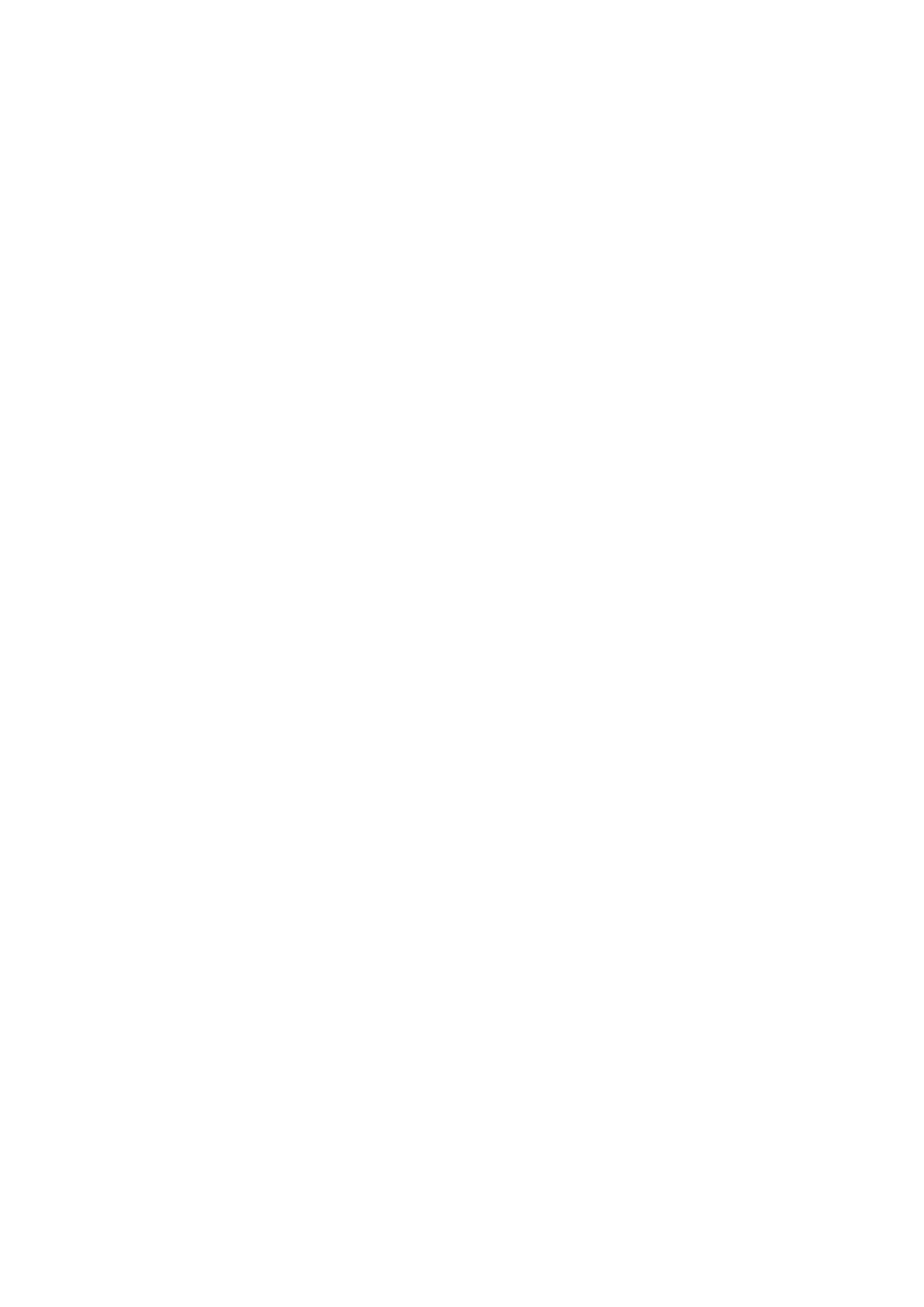### **Chapter 2 The Impact of Allegations of Abuse**

At least since the mid-1980s, studies in the UK have highlighted the devastating effects of allegations of abuse on foster carers and their families. Unfounded allegations of abuse may engender feelings of shock, disbelief, distress, anger, isolation and powerlessness among foster carers. Acknowledging the impact of this experience, one UK study described foster carers themselves as the 'victims' of allegations (Hicks and Nixon, 1991), while an Australian study referred to false allegations of abuse *by* foster carers as '*the abuse of foster carers'* (Briggs and Broadhurst, 2005).

A series of UK studies, many of them conducted by or on behalf of The Fostering Network or its predecessor, the NFCA, have drawn attention to the difficulties faced by foster carers who are the subject of unfounded allegations, the nature of the ensuing investigations and the consequences of these allegations for them and the children they foster. Studies have found that carers accused of abuse were rarely informed of the reason for the investigation and the process of investigation was often insensitive and led to a breakdown in trust between carers and social workers (Nixon and Hicks, 1987). A study of 36 foster carers investigated for abuse and neglect during the mid-1980s, for whom the allegations were unsubstantiated, found that the investigation procedures used were destructive and insensitive and increased the distress felt by the carers under investigation (Hicks and Nixon, 1991).

Several studies have reported the uncertainty surrounding investigations into allegations, the lack of information and the lack of support provided to foster carers. One survey of foster carers, 177 of whom had experienced allegations of abuse, found that in nearly one-fifth of cases the outcome of the investigation was uncertain, which added to the carers' distress. One-third of these carers reported that social workers were not allowed to communicate with them during the investigation, which left them feeling unsupported (Verity and Nixon, 1995). A subsequent study of 67 fostering households which had faced allegations of sexual or physical abuse found that a higher proportion of those accused of sexual abuse found themselves without support than those who were accused of physical abuse. In cases where the child was removed, social workers were even less likely to be seen as the principal source of support. Nearly three-quarters of the 20 family placement social workers interviewed for this study felt unable to offer effective support during a crisis of this nature (Nixon, 1997). Other studies also highlighted the lack of independent support to carers over the lengthy period of investigation which often lasted over three months, according to the foster carers surveyed (The Fostering Network, 2004; Swain, 2006), although professionals who responded to a survey of 59 social services departments reported that three-quarters of investigations were completed within one month (Nixon and Verity, 1996).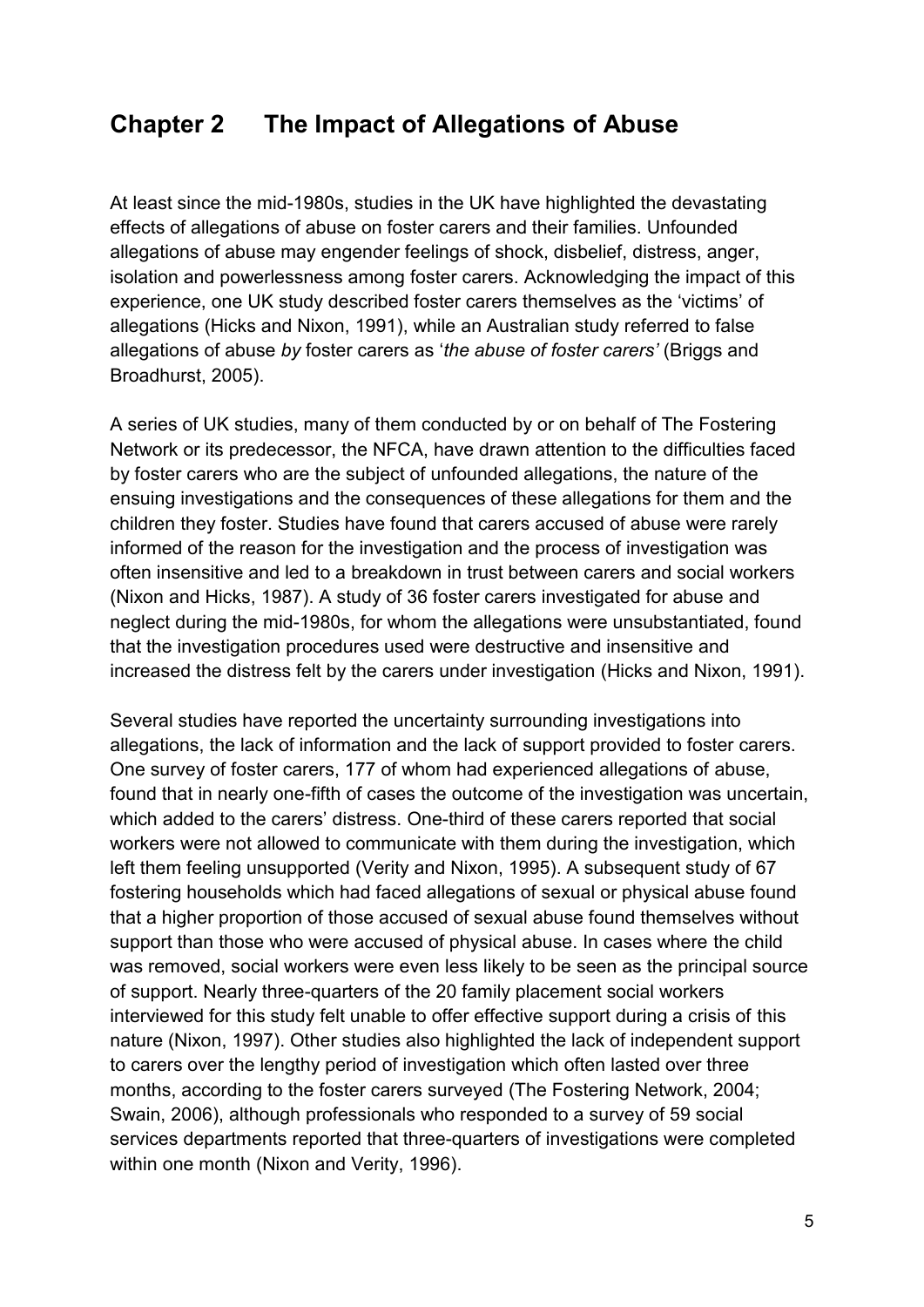Carers subject to allegations may feel further disempowered by the lack of information available to them. A study which analysed postal questionnaires returned by 64 foster carers who had contacted The Fostering Network's helpline reported that most carers felt that the lack of information provided during the investigation made matters worse. The majority (90 per cent) experienced full child protection investigations, but most reported that they had not been given a copy of the child protection procedure being followed. They reported that they had been given no information about complaints procedures or advice about what would be recorded about the allegation. Many also reported that they were not treated with courtesy and respect, and did not feel that social services had conducted the investigation in a thorough and professional manner, although views of investigations by the police were more positive (The Fostering Network, 2004). Other surveys of foster carers have also found that the lack of information and exclusion from the proceedings increased the stressfulness of the allegation for many carers, as did the poor feedback they often received concerning the conclusions of the investigation, the lack of advice from the agency and the lack of support (Wilson *et al.*, 2000a; Bray and Minty, 2001). Carers have also complained about not being given the chance to give their side of the story during an investigation (Minty and Bray, 2001; The Fostering Network, 2004).

A survey of agencies in Scotland found that social workers, like foster carers, were uncertain about the process of investigation. Much uncertainty surrounded the kind of support that could be made available to carers during the investigation. Authorities relied heavily on the police for advice regarding the continued involvement of staff with carers under investigation for abuse. Depending on the nature of the allegation made, a choice would be made between three forms of action: the instigation of child protection procedures (for allegations of physical or sexual abuse), an internal inquiry into allegations of 'incompetence' or 'heavy-handedness' or dismissing the allegation without investigation, but looking into them at the carer's annual review. If allegations of abuse were proved, they would lead to de-registration, but decisions about deregistration following internal inquiries into complaints of poor practice would depend on the seriousness of the allegation or its repetition (Triseliotis *et al.*, 2000).

Several studies reported that children were often removed once an allegation had been made. A survey of practice when investigating allegations of abuse in 59 social services departments found that in 22 per cent of departments the foster child concerned was removed, in 15 per cent of departments all fostered children in the placement were removed and in 12 per cent of departments all children in the foster home were removed, including the foster carer's own children. This suggests that in around half of all departments, the child who was the subject of the allegation was routinely removed (Nixon and Verity, 1996). Although fostered children were 'sometimes' returned to the foster home in over half of the departments and 'usually' returned in eight per cent of departments, another eight per cent of departments reported that children were never returned to the placement. The reasons given for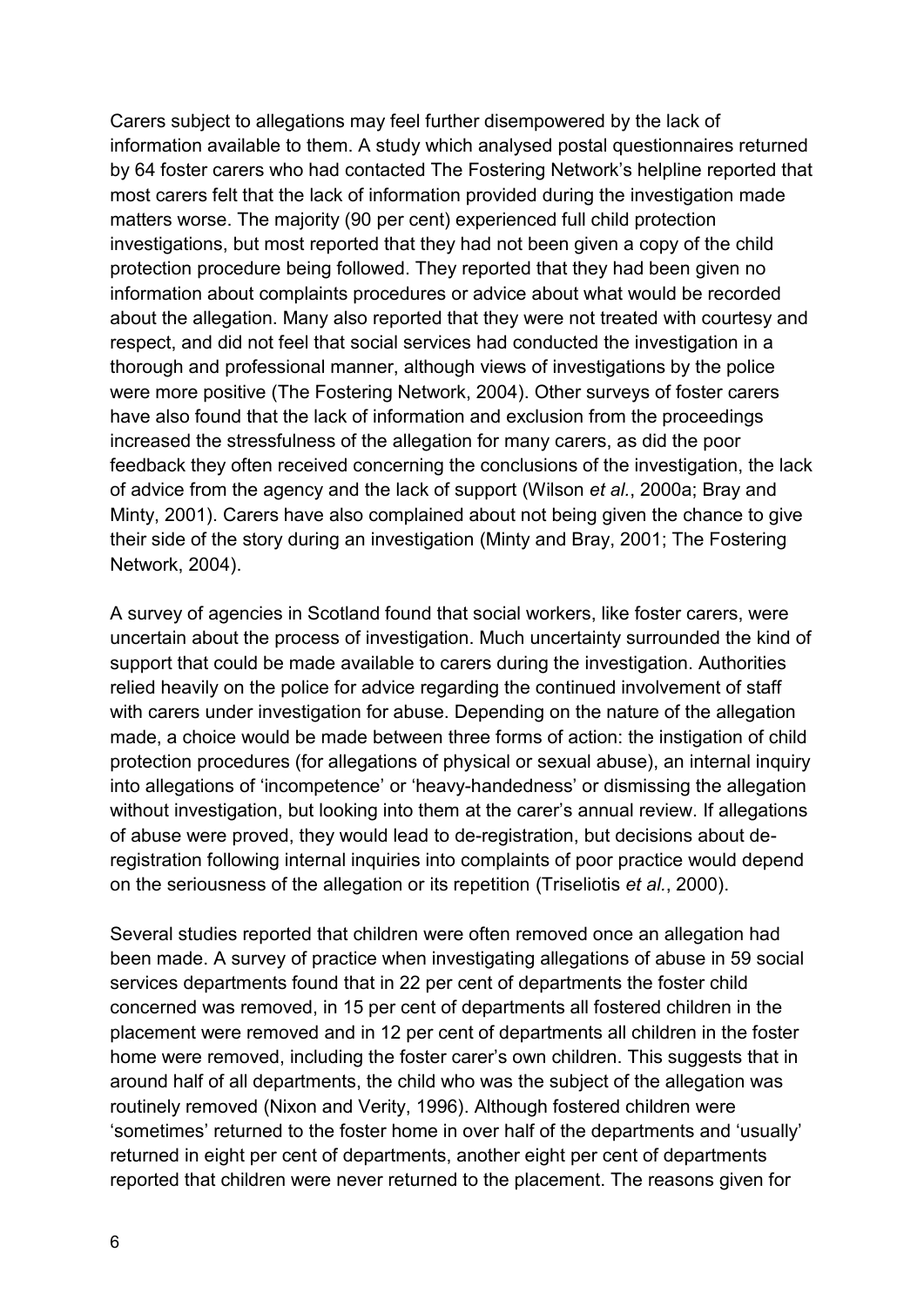not returning the child to the foster home included continuing doubts about the foster carers, refusal to agree to the return on the part of the child, the parent or the foster carer and the child's attachment to a new foster carer. Surveys of foster carers who had experienced allegations of abuse have reported that in between one-third and one-half of cases the child in question was removed and, in a smaller number of cases, all children in the placement were removed (Verity and Nixon, 1995; Nixon, 1997; The Fostering Network, 2004; Swain, 2006).

Allegations of abuse and the investigation process which ensues may lead some carers to give up fostering which, in the current context of a serious shortage of foster carers, can have a serious impact on services. In one study, over half of the carers surveyed reported that the experience of being investigated for allegations of abuse had made them want to give up fostering (The Fostering Network, 2004). Unfounded allegations of abuse may therefore have serious consequences for the carers concerned, for the children who are the focus of these allegations, who may be removed from the placement and, in some cases, others in the placement who may also be removed, and finally, for the fostering service as a whole.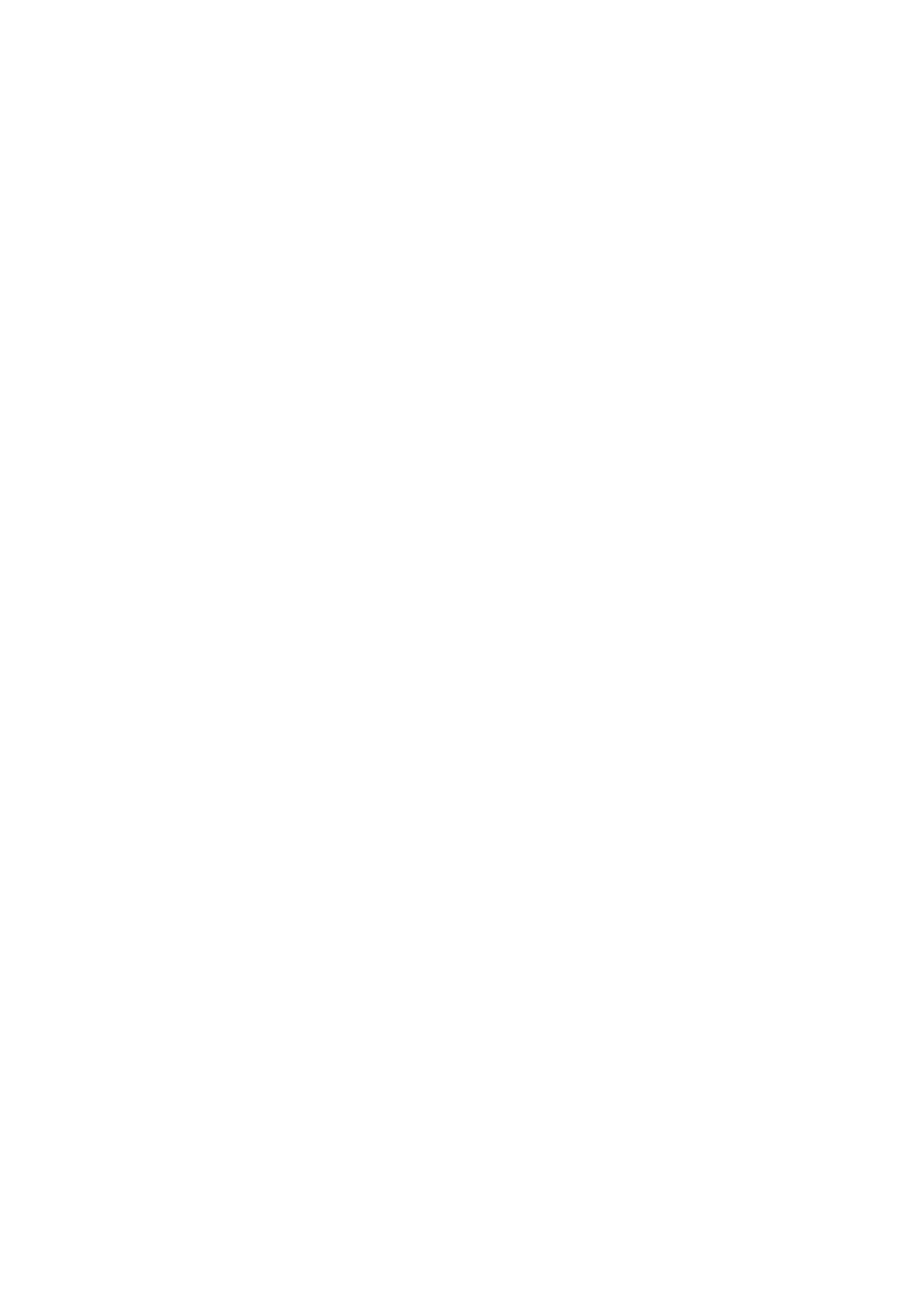# **Chapter 3 The Extent of the Problem**

In some studies of allegations of abuse, the implicit assumptions appear to be first, that a very high proportion of foster carers are subject to allegations of abuse and second, that such allegations are likely to be unfounded. However, it is difficult to establish both the extent to which foster carers are subject to allegations of abuse and the proportion of foster carers for whom these allegations are substantiated. Neither is it clear precisely what proportion of children experience maltreatment in foster care. Evidence on these issues comes from a variety of sources, including research studies, government reports and official enquiries. Only a small number of research studies have focused directly on these topics, although a few studies on broader topics have also identified evidence of maltreatment in foster care. This section assesses the available evidence on:

- the proportion of foster carers who experience allegations of abuse
- the proportion of carers for whom these allegations are substantiated
- children who experience confirmed maltreatment in foster care.

#### **3.1 Evidence from the UK**

There has been little research on maltreatment in foster care the UK. Much of the evidence that does exist comes from surveys conducted by, or on behalf of, The Fostering Network, and its predecessor the National Foster Care Association (NFCA). The majority of these have been surveys of foster carers which have focused on allegations of abuse rather than substantiated maltreatment. The earliest UK publications identified date from the mid-1980s. These were two articles in the NFCA journal *Foster Care* which discussed the anguish of foster carers subject to allegations of abuse and the unsatisfactory way in which these were handled by social services (Nixon *et al.*, 1986; Nixon and Hicks, 1987).

In the mid-1990s the NFCA conducted the *Allegations Against Foster Carers* Survey<sup>1</sup> of its members, enclosing a questionnaire for foster carers in an issue of its magazine, *Foster Care* (Verity and Nixon, 1995). Just over one-third (34 per cent) of the 519 foster carers who returned a questionnaire had experienced an allegation. Since this was a sample recruited from a population who were presumably still working as foster carers, in the majority of cases the allegations were unfounded (63 per cent) or undetermined/outcome unknown (18 per cent). Maltreatment had been confirmed for six per cent of these carers, but the nature of the incidents or behaviour concerned was unclear. Among the 177 families subject to allegations, 49 per cent were investigated for physical abuse, 37 per cent for sexual abuse, 10 per cent for

 $\overline{a}$ 1 Summary details of studies highlighted in *bold italic***s** may be found in Tables 3.1 and 3.2.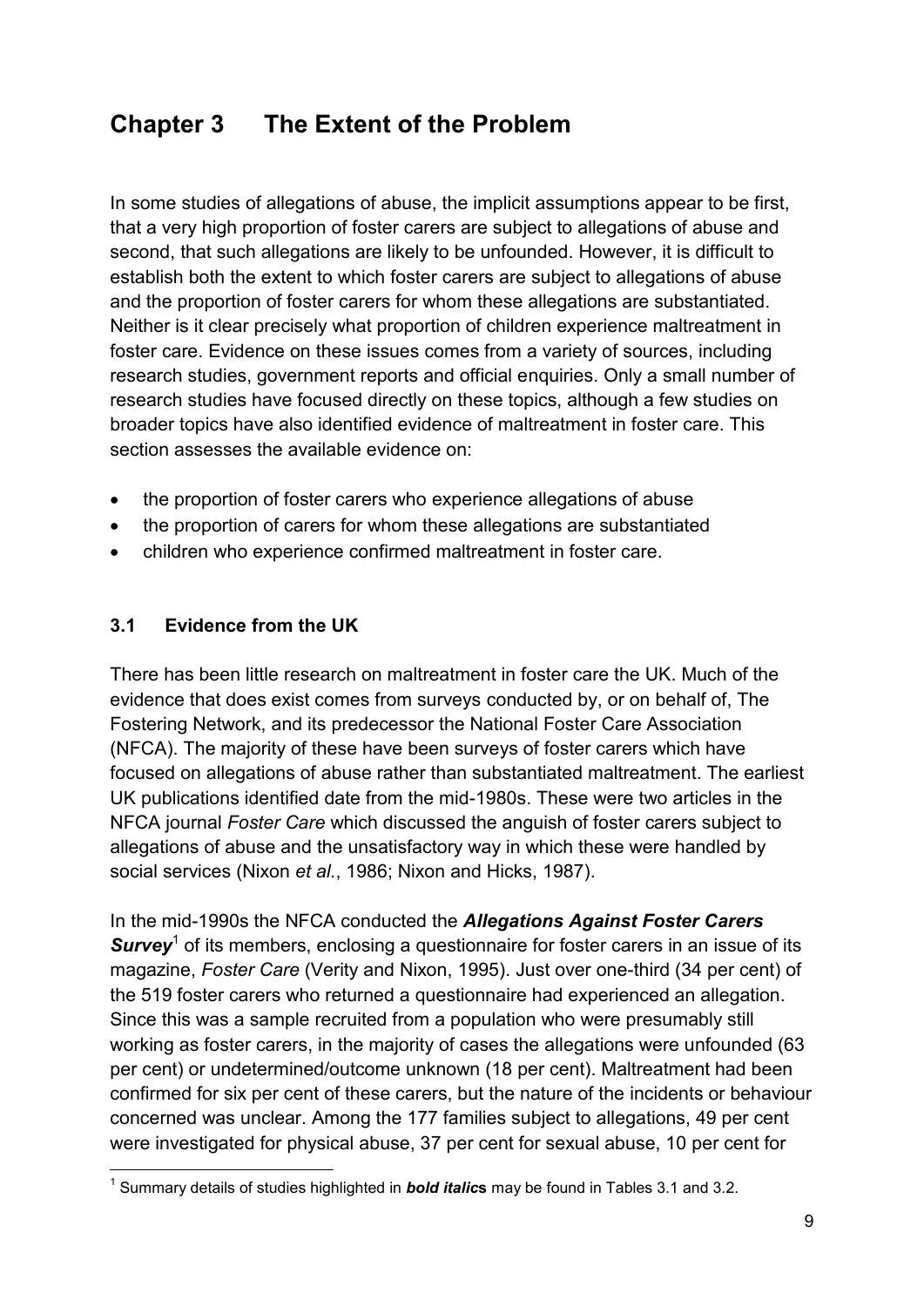emotional abuse and eight per cent for neglect. This study reported that carers who had been fostering longer were more likely to have experienced allegations, but this is likely to be due to the fact that they had had a longer period exposed to the 'risk' of allegations.

Since then, The Fostering Network has conducted four further surveys of its members. A survey of 800 foster carers in Wales, the *Fit to Foster Study*, reported that 10 per cent of those who responded had experienced an allegation (The Fostering Network Wales, 2003). In the subsequent *Caring for our Children Study*, Fostering Network surveyed 693 fostering households in Scotland and found that 31 per cent of respondents reported that a complaint or allegation had been made against them (The Fostering Network Scotland, 2005). In 2004 the *Fostering Can Never Feel the Same For Us Study* surveyed a sample of 191 foster carers and received questionnaires from 64 of them (a response rate of 33 per cent). All of those who returned questionnaires had been the subject of allegations. Half of the allegations concerned alleged physical abuse, 23 per cent concerned alleged sexual abuse and 25 per cent concerned poor standards of care, but in19 per cent of cases the carers reported that they did not know what type of allegation had been made (The Fostering Network, 2004). The *Allegations in Foster Care Study* was a webbased survey of 5,000 members of The Fostering Network. This was undertaken in England, Wales and Northern Ireland and received 1002 responses, a response rate of only 20 per cent (Swain, 2006). Its finding that 35 per cent of respondents reported that they had experienced an allegation was similar to the results of the Scottish survey. Two-thirds (65 per cent) of them had experienced one allegation, 30 per cent had experienced two or more allegations and nine per cent had been subject three or more. The majority of carers who experienced allegations were experienced foster carers, as 72 per cent had been fostering for over five years. Half of the allegations involved physical abuse, 16 per cent involved sexual abuse and 16 per cent involved poor standards of care.

It is difficult to assess the accuracy of these estimates derived from surveys of foster carers on the prevalence of allegations, due to the non-representative nature of the samples. The total potential sample and the response rate for the NFCA survey of carers were not reported but the response rates for the other surveys of foster carers described above were very low. The samples of foster carers who responded to these surveys were inevitably self-selected, and, where response rates were low, likely to be unrepresentative. On the one-hand, as the author of the 2006 Fostering Network survey acknowledged, carers upset about allegations might be more likely to respond to a survey about allegations of maltreatment than those who had never had this experience, so the rate reported may be an over-estimate. This seems likely, as the *York Carers Study*, which surveyed 950 foster carers, reported that a much lower proportion of foster carers (16 per cent) had experienced an allegation of abuse at some time during their fostering career (Wilson *et al.*, 2000b). As this was a broadly-based survey of foster carers, rather than one which focused specifically on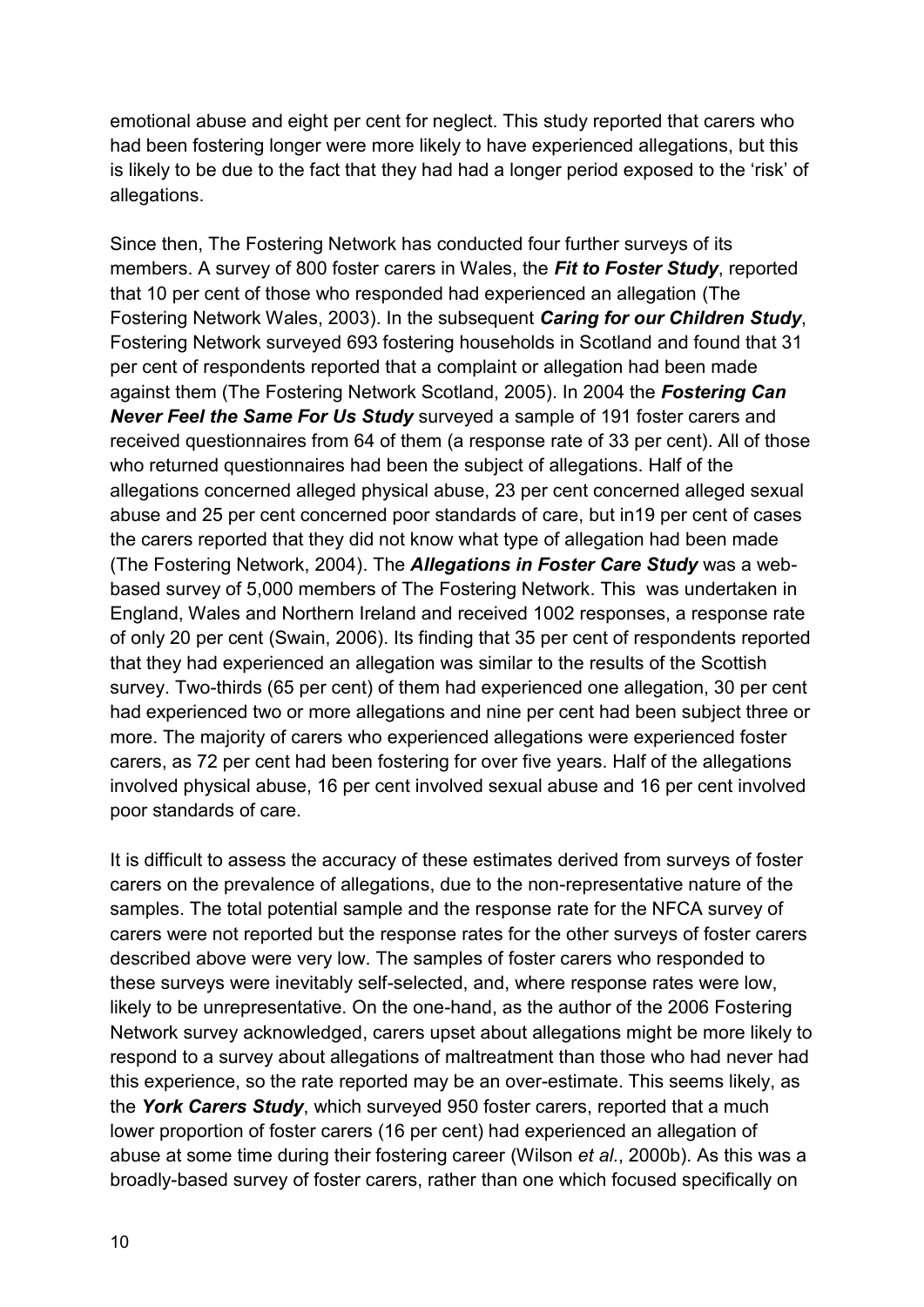allegations, its findings may be more representative. However, the authors of that study warned that the figure of 16 per cent might be an *under*-estimate, as a survey of foster carers at a particular point in time would miss those who gave up quickly following an allegation, commenting that some foster carers may give up fostering after an allegation even if they are exonerated. For these reasons, it may be difficult for cross-sectional surveys of foster carers to discover the true prevalence of allegations, although such surveys may gather other valuable information on this topic from those carers who have been subject to allegations.

Surveys of agencies, rather than carers may provide more accurate estimates. A second survey for the NFCA attempted to gather data from all English social services departments. Although this *NFCA Agency Survey* achieved only a 45 per cent response rate, it was nevertheless able to collect data on 13,333 children in 7,619 foster homes. During the year of the survey, reports from these agencies indicated that four per cent of foster homes had been investigated for allegations of abuse (Nixon and Verity, 1996). This survey also reported that in 22 per cent of these homes the allegation had been substantiated. This would suggest that maltreatment was confirmed in just under one per cent of all foster homes included in this survey. However, the researchers stated that they had no information on the definition of maltreatment used in the cases reported. Reports of maltreatment were deemed to be unfounded for 50 per cent of the investigations, but in 20 per cent of cases investigators had been unable to determine whether or not maltreatment had occurred (and a further seven per cent of cases were still under investigation).

In the *Scottish Survey*, a similar study of fostering services in Scotland, Triseliotis and colleagues surveyed fostering agencies in all 32 Scottish authorities, which between them had a total of 2,149 foster carers (Triseliotis *et al.*, 2000). During the year of the survey (1996-1997) 75 allegations of abuse were made, which affected 3.5 per cent of all fostering households. Allegations of physical abuse were made in relation to 2.2 per cent of all carers and 1.3 per cent of the allegations concerned sexual abuse. No information is provided on the number of substantiated cases of maltreatment, but 12 (16 per cent) of the carers subject to allegations were deregistered. These carers represented just 0.6 per cent of all foster carers in Scotland at that time. This study also surveyed 1,132 foster carers. Questionnaires completed by the 835 foster carers who responded (a 74 per cent response rate) indicated that around one in 20 carers had recently been the subject of allegations of abuse.

Some evidence on allegations or substantiated maltreatment is also available from a handful of other UK studies, which touched on the issue of maltreatment in the context of research on other topics. In the *York Outcomes Study* of 596 children in foster care, social workers reported abuse by previous foster carers in just under three per cent of cases (Sinclair *et al.*, 2005). Several other English studies, whose focus was on children rather than carers, have identified examples of maltreatment in foster care. None of these studies had representative samples of children in foster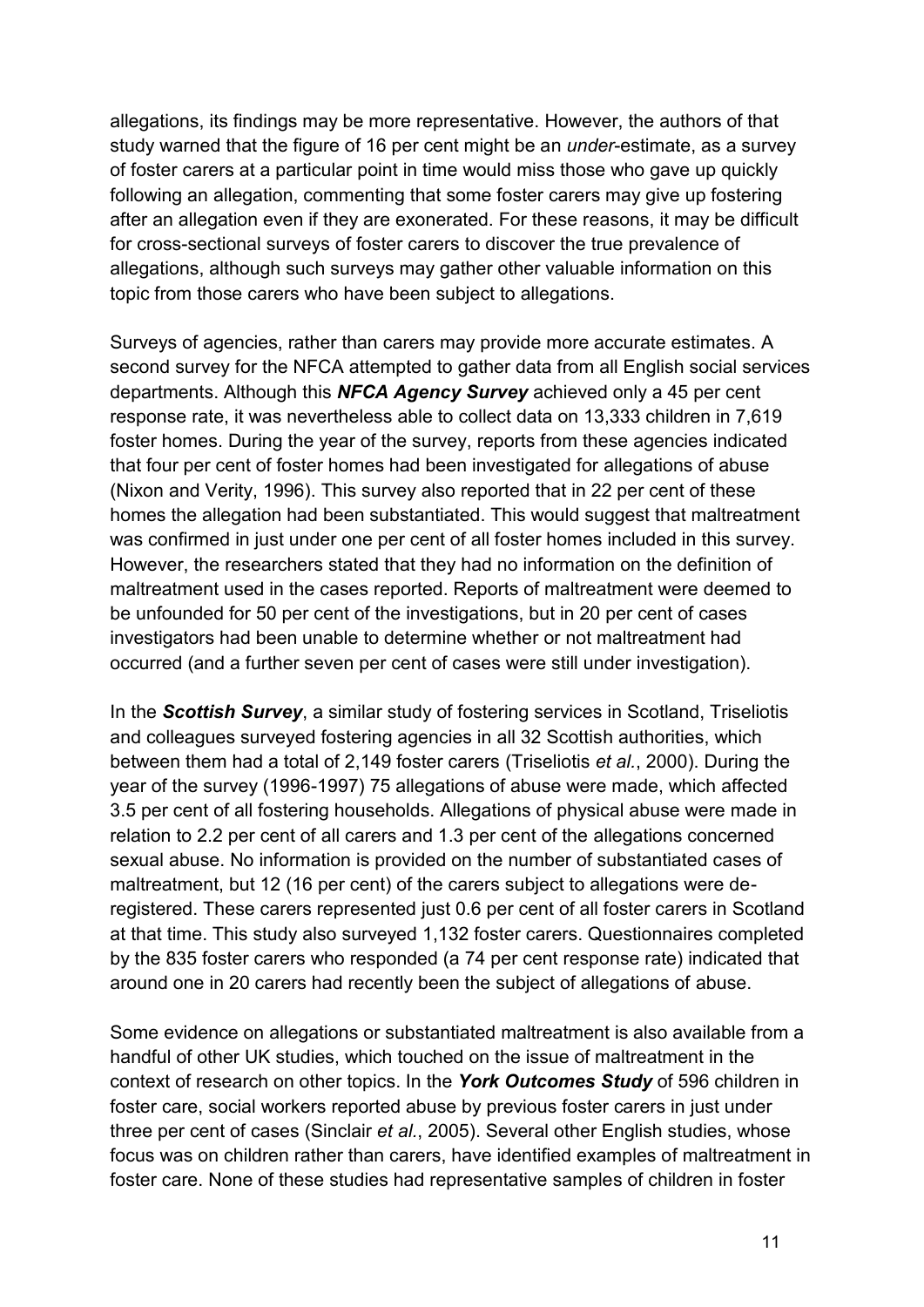care, so while their findings indicate that maltreatment does occur in foster care they cannot provide accurate estimates of the frequency with which it occurs.

The English *Kinship Care (UK) Study* of all 113 children placed in kinship care in two English local authorities reported that for 10 per cent of the children there were concerns about maltreatment which occurred after their entry to the placement (Hunt *et al.*, 2008). Another English study followed up 80 children with a plan for adoption. This *Adoption Study* reported allegations of maltreatment by previous foster carers for 11 per cent, a similar proportion (Selwyn *et al.*, 2006). Six had been rejected or emotionally abused and three were over-chastised or physically abused. Macaskill's study of 80 children in foster care who had previously been sexually abused identified eight children who had been abused in previous foster or adoptive placements, although it is unclear precisely how many of these cases concerned abuse by foster carers (Macaskill, 1991).

The *Permanent Placements Study* compared outcomes of long-term foster care and adoption for 196 children. This, too, did not set out to investigate maltreatment in foster care and none of the respondents were asked about maltreatment in foster care. However, during the course of interviews with a sub-sample of 37 children (and their carers), information on maltreatment by previous foster carers was volunteered by over one-quarter (10) of the children and/or carers. Since none of the other interviewees were directly asked about maltreatment in care either, it is possible that the true prevalence of maltreatment by carers for this sample was even higher (Biehal *et al.*, 2010). One other English study estimated the prevalence of maltreatment in care, but due to the sampling strategy employed these estimates are not valid, although this study does provide useful information on other aspects of maltreatment in foster care as discussed below (Hobbs *et al.*, 1999).

As well as the evidence from research, a number of official enquiries have documented a small number of cases of serious abuse by foster carers. For example, the Waterhouse inquiry into abuse in residential care in Wales also uncovered some evidence of abuse in foster homes (Waterhouse and et al., 2000). The first documented case was that of Denis O'Neil, who died in 1945 as a result of maltreatment by his foster father. Since then, enquiries have been held on other children who died in foster care including Shirley Woodcock (1984) and Chelsey Essex (2007). Several enquiries into other cases where foster carers have been imprisoned for the abuse of foster children have been held in the last few years, including the cases of Eunice Spry and Kenneth Norton and the Wakefield Inquiry (2007), which documents the fostering careers of two foster carers imprisoned for the sexual abuse of foster children. These high profile cases concern isolated incidents and can provide no evidence on the extent to which abuse by carers occurs. However, they provide additional evidence that when does occur, in some cases maltreatment by foster cares may be extremely serious.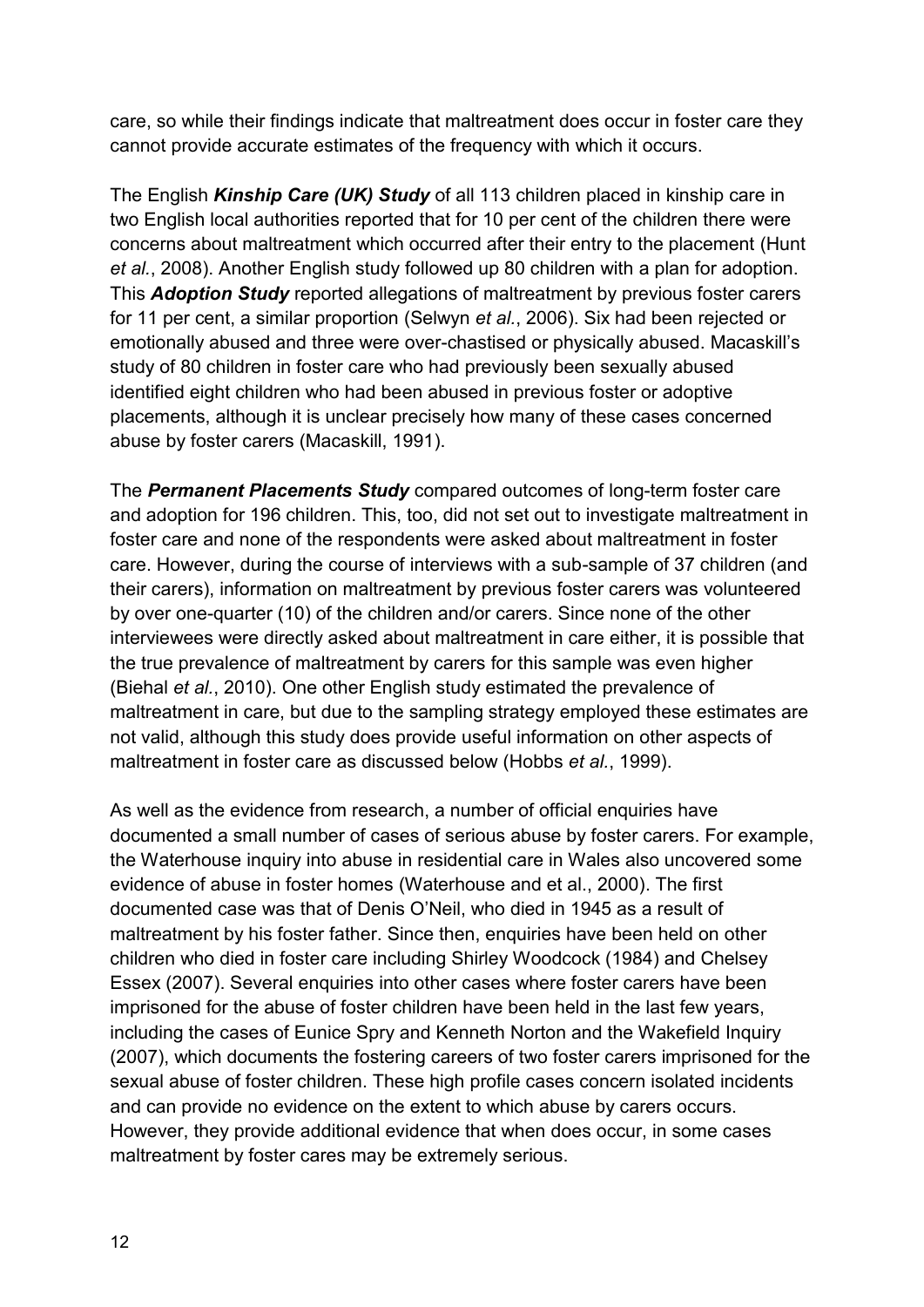#### **3.2 Evidence from the USA and Australia**

Most studies on the prevalence of maltreatment in foster care have come from the USA. The earliest study identified is an American study based on the records of investigations carried out in *Maricopa County*, Arizona between 1976 and 1978 (Bolton *et al.*, 1981). The study sampled 50 per cent of all reports of alleged child maltreatment over this three year period, which yielded a sample of 5,098 incidents. From this data, they estimated that the incidence of maltreatment *allegations* for the 3,168 children in foster care during the study period was seven per cent, although this is the incidence over the total three-year period rather than an annual rate. These allegations were substantiated in 30 per cent of cases, so the total proportion of fostered children subject to substantiated incidents of maltreatment in foster care was around two per cent over three years. On average, therefore, less than one per cent of fostered children per year were known to have experienced maltreatment in foster care.

Another American study, which compared a range of outcomes of for 318 children in kinship care placements with those for a matched sample in ordinary foster placements, reported a much higher figure, as allegations of maltreatment had been made in relation 18.5 per cent of children in ordinary foster placements and 2.2 per cent of children in kinship placements (Winokur and et al., 2008). However, this *Kinship Care (USA) Study* was referring to any allegations ever made during the course of the children's care careers and not to the incidence of allegations in a specific time period.

Other American studies focus more sharply on substantiated maltreatment in foster care. An official report on complaints and allegations about foster homes made in a single year in the state of California found that 26 per cent of a total of 2,184 allegations of physical or sexual abuse or neglect were substantiated (California Department Of Social Services, 2001)<sup>2</sup>. In this *California Report*, the most frequent allegations referred to physical abuse/corporal punishment (51 per cent of all maltreatment allegations) but only 22 per cent of allegations of physical abuse were substantiated. Allegations of neglect/lack of supervision were less frequent (37 per cent of maltreatment allegations) but had the highest substantiation rate (34 per cent). Only 12 per cent of allegations of maltreatment concerned sexual abuse, and these were substantiated in 20 per cent of cases. A re-analysis of the data presented in this report shows that physical abuse had been substantiated in relation to approximately 1.2 per cent of all children in foster care during the year in question, neglect was substantiated for 1.4 per cent and sexual abuse was substantiated for 0.27 per cent. However, it is not possible to tell if more than one allegation per child

 $\overline{a}$ 

 $2$  This report presents data on a wide range of complaints. These data have been re-analysed, focusing solely on the 2,184 allegations of maltreatment. For our analysis of rates of substantiated abuse, the denominator was the total number of children in foster care in 2000 (20,148) and the numerators were the reported number of substantiated cases of maltreatment.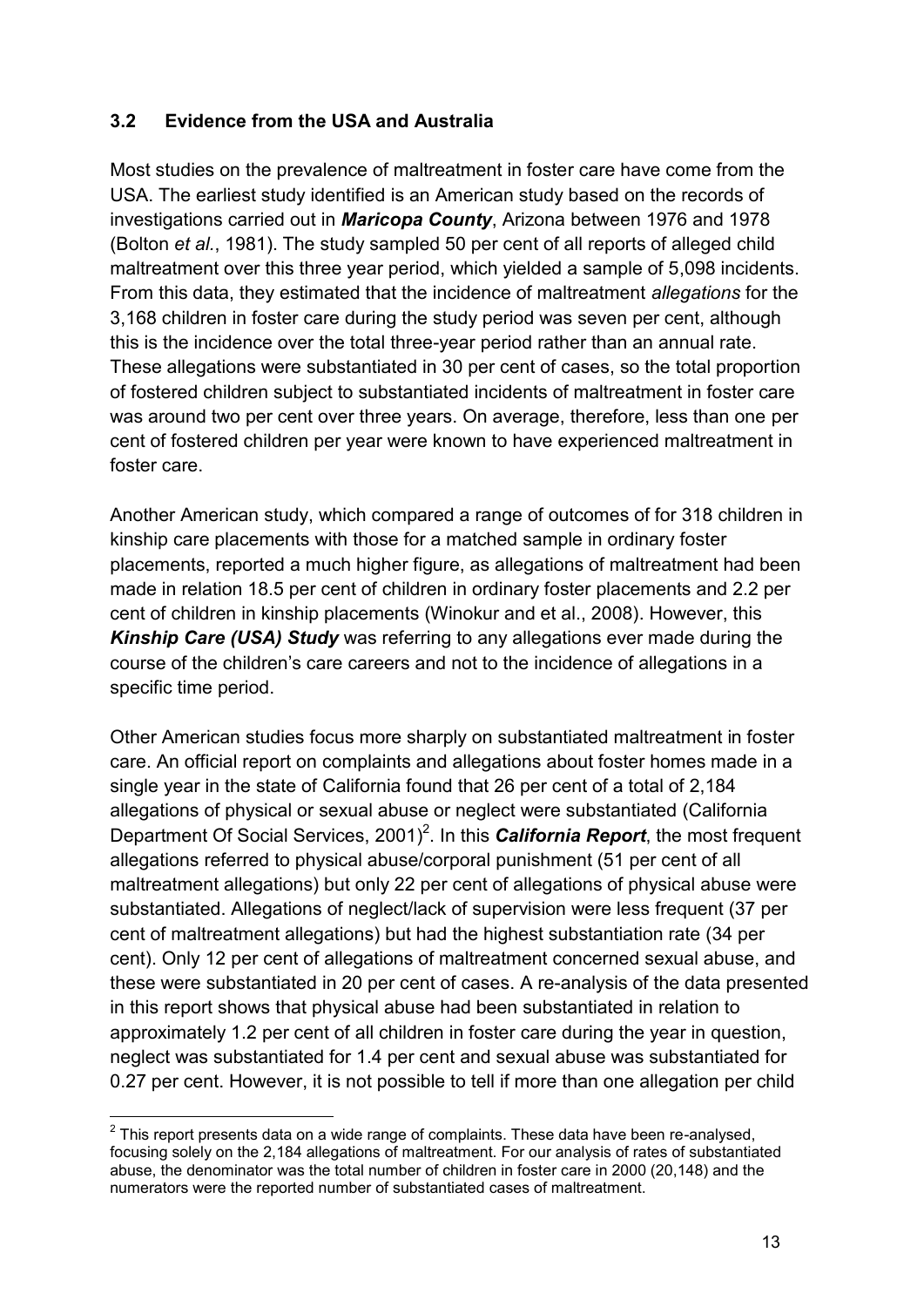was included in this report. If this were the case the prevalence of substantiated maltreatment would be lower.

The *Oklahoma Inquiry* reported that the percentage of children with substantiated reports of maltreatment ranged from 0.96- 1.8 per cent per year over a six-year period, with an average rate of 1.3 per cent across these six years (Billings and Moore, 2004). The *Indiana Study* reported a similar figure, finding that abuse or neglect in foster care was confirmed for 1.7 per cent, on average, of all children fostered per year. This study analysed agency reports on approximately 3,000 children fostered each year over a seven-year period and found that just over half (55 per cent) of allegations of abuse by foster carers were substantiated (Spencer and Knudsen, 1992). There was confirmed evidence of physical abuse for 0.93 per cent of fostered children, substantiated sexual abuse for 0.52 per cent and neglect for 0.24 per cent.

In a study of all investigations of maltreatment in family foster care in *Hennepin County* during an 18-month period, researchers identified 125 investigations carried out in an area with 570 foster homes (Cavara and Ogren, 1983). Only 81 of the allegations were categorised as sexual abuse, physical abuse or neglect. Over this period two per cent of family foster homes faced allegations of sexual abuse, five per cent faced allegations of neglect and seven per cent faced allegations of physical abuse. However, some households may have been investigated for multiple forms of maltreatment, so the total percentage of homes investigated cannot be calculated from the data presented.

Similar to the Indiana study, around half (just under 50 per cent) of the allegations were substantiated, but the authors distrusted the substantiation process as they felt that social workers were initially reluctant to make a finding of substantiated abuse without irrefutable evidence. For this reason, they did not report the overall rate of substantiated allegations. However, it was possible to extract information on the rate of substantiated neglect and physical and sexual abuse from the data presented. Allegations of sexual abuse were confirmed for 0.9 per cent of all foster families; alleged neglect was confirmed for 1.4 per cent of foster families and physical abuse was confirmed for 2.8 per cent of foster families over an 18-month period (Cavara and Ogren, 1983). However, the results of this study are not directly comparable to those of the Oklahoma and Indiana studies as it used different units of analysis – foster homes, rather than children, and different units of time (an 18-month period rather than the rate per annum).

Three papers by Benedict, Zuravin and colleagues report different analyses of data from a study of 443 reports of abuse in foster care in 296 foster homes in Baltimore, using different units of analysis in each report. The *Baltimore Study* found that 15 per cent of foster families were reported for abuse during a five year period, with allegations of physical abuse being most common (found in almost two-thirds of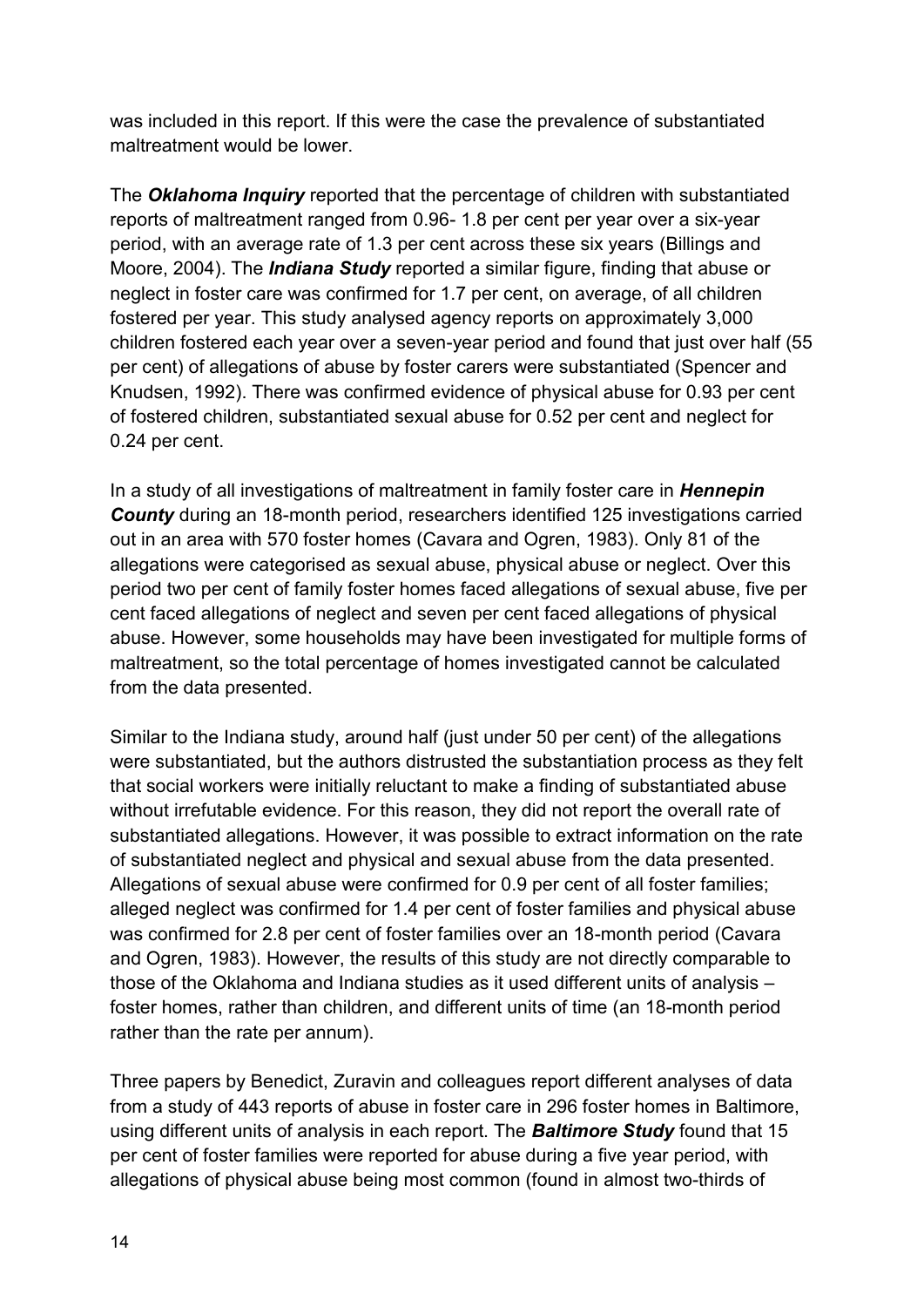cases). At least one incident of maltreatment was confirmed for 22 per cent (66) of the foster homes which had been the subject of allegations. Using foster homes as the unit of analysis and drawing on data on 62 of the foster homes *in which maltreatment had been confirmed*, they reported that sexual abuse had been confirmed in 48 per cent of these homes, physical abuse in 29 per cent and neglect in 29 per cent (Zuravin *et al.*, 1993). Although the unit of analysis is foster homes, as in the Hennepin County Study, the findings are not directly comparable. Zuravin and colleagues' paper analyses confirmed maltreatment as a proportion of all foster homes with allegations of maltreatment, whereas in the Hennepin County this is analysed as a proportion of all foster homes in the county.

In a different paper, the *Baltimore Study* team used reports of maltreatment as the unit of analysis, instead of foster homes, and found that substantiation rates differed by type of maltreatment. Physical abuse was alleged in 60 per cent of reports (and in 39 per cent of the foster homes where substantiated abuse occurred), but only nine per cent of these reports were substantiated. Sexual abuse was alleged in only 11 per cent of reports and over 55 per cent of these reports were validated. Neglect was reported in 17 per cent of allegations and 20-40 per cent of these allegations were substantiated (the proportions varied from year-to-year) (Benedict *et al.*, 1994a). A third paper on the *Baltimore Study* focused on the 78 children for whom allegations of maltreatment had been substantiated. Around half of these children (49 per cent) had been sexually abused, one-quarter (24 per cent) had been physically abused and just over one-quarter had suffered neglect (Benedict *et al.*, 1996).

The *Colorado Study* of allegations of abuse in various care settings included information on 101 allegations of abuse in foster care over a five year period (Rosenthal *et al.*, 1991). These allegations were substantiated in 38 per cent of cases. However, this paper provides no information on either the total number of foster homes operating in the state or the total number of children fostered during this period, so it is not possible to ascertain the incidence of either allegations or of substantiated maltreatment.

The *Illinois Study* analysed administrative data on all children in all care settings over a five year period and reported that, on average, substantiated reports of maltreatment were made in relation to two per cent of fostered children, including 2.5 per cent of children in non-relative foster placements and 1.2 per cent of those in relative placements per year (Poertner *et al.*, 1999). However, the perpetrator was found to be the foster carer in only 33 per cent of cases in non-relative care and 37 per cent of cases in relative care placements. These figures are likely to be an overestimate, as in a subsequent paper the researchers reported that nearly one-third of these reports on the administrative database had been retrospective, referring to incidents that occurred before the child entered foster care. Furthermore, they were concerned about the accuracy with which children and placement histories were matched on this database (Tittle *et al.*, 2001b).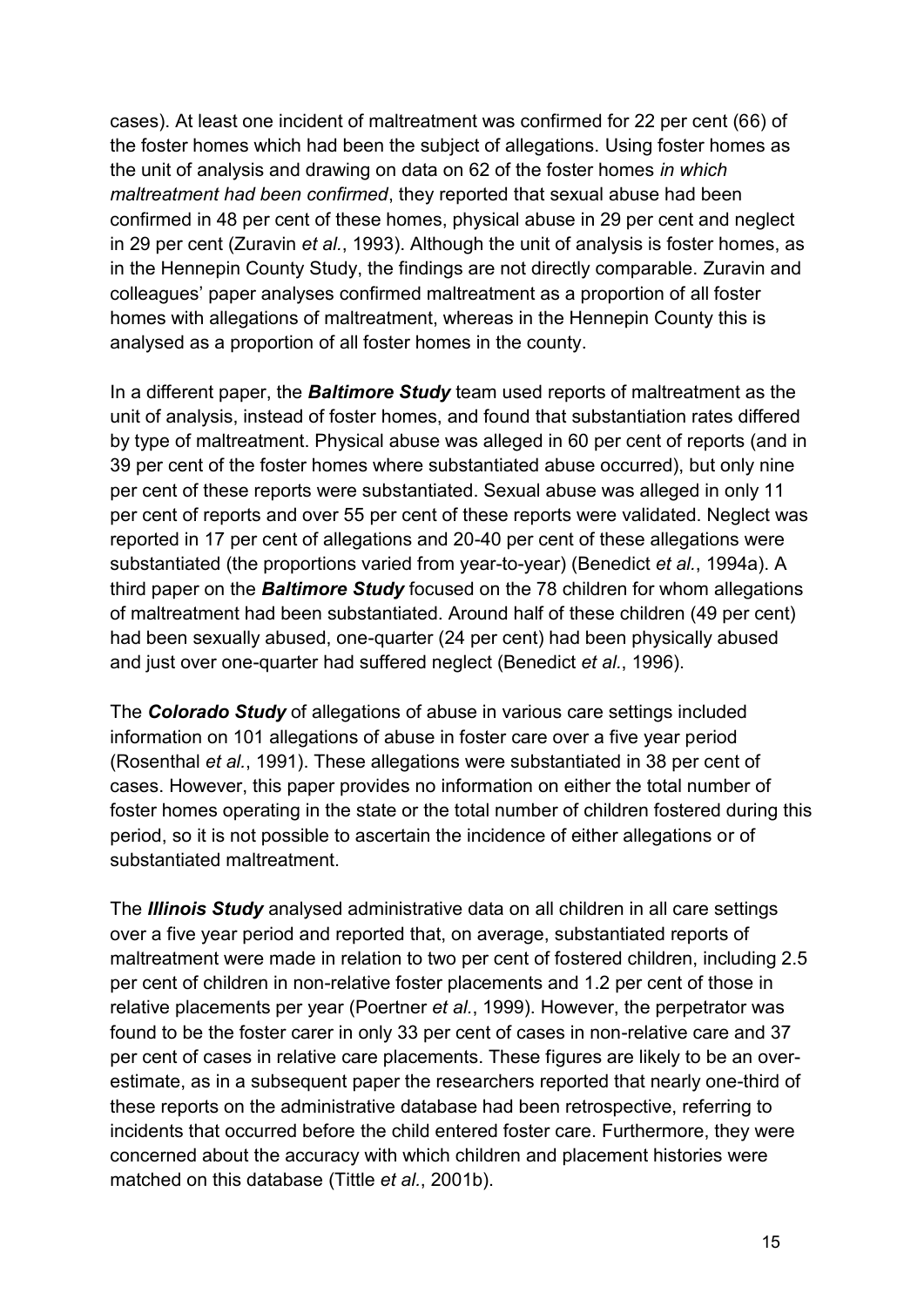The lowest rate of substantiated abuse was found in a study of an American *Specialist Fostering Agency*, which provided a sample of 536 children with either treatment foster care (for those with substantial mental health needs) or '*specialised foster care*' (Brenner and Freundlich, 2006). Just 3.5 per cent (19) of the children made allegations, two-thirds of which concerned physical abuse and just over onefifth concerned sexual abuse. Only two of these allegations were substantiated, so confirmed maltreatment was reported for just 0.37 per cent of the young people they fostered during the year of the study. However, only data for a single year were analysed and the authors were not independent, as they worked for the agency concerned. Other studies have found that reports of maltreatment vary from year-toyear (for example, Poertner *et al.*, 1999), so we cannot know whether an independent assessment of reports over a longer period would have come to the same conclusions.

The only Australian study identified in this review is a study of the mental health of a total sample of 347 children in foster care in the state of *New South Wales*. This found that allegations of abuse had been made in relation to 32 per cent of all children in foster care. In over two-thirds of these cases the allegations had been substantiated, as 19 per cent had at least one confirmed report of maltreatment in foster care (although this figure referred both to children in ordinary foster care and those in kinship care). A further 13 per cent had one or more unconfirmed reports (Tarren-Sweeney, 2008).

#### **3.3 How frequently do allegations and actual maltreatment occur?**

It is difficult to come to clear conclusions about the extent to which either unfounded allegations or actual maltreatment in foster care occur. As the above discussion has shown, most studies of allegations of maltreatment have surveyed nonrepresentative samples of foster carers and the response rate to these surveys has often been poor. Most reports on confirmed maltreatment come from the USA and these may not be directly comparable to the UK. Child welfare systems in the USA may differ in important ways from those in the UK. For example, there may be differences in the recruitment, training and support of foster carers and in the use made of kinship care. Patterns of recording allegations and confirmed incidents may vary between, and indeed within, countries. Although evidence from other countries is likely to be helpful, caution is needed in extrapolating evidence from different social contexts directly to the UK (Biehal, 2006).

Variations in sources of data (for example, analysis of agency databases, surveys of carers or surveys of professionals) can also lead to variations in study findings. As Tittle and colleagues discovered, some reports of maltreatment on agency databases may refer to incidents which had occurred prior to the placement, leading to inflated estimates of maltreatment in foster care (Tittle *et al.*, 2001a). On the other hand,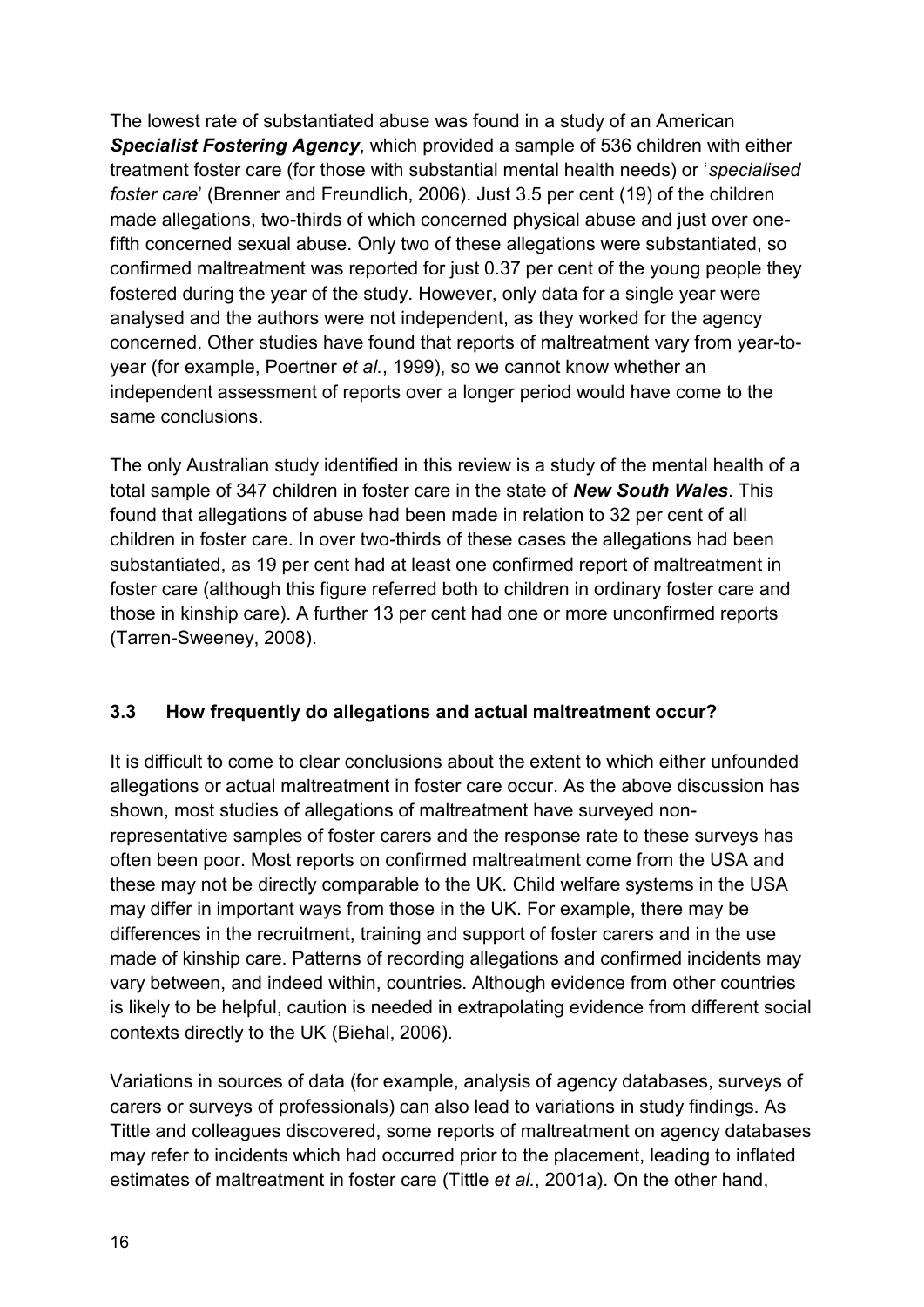under-reporting may occur because some social workers may not record all allegations due to a fear that managers will '*over-react*' (Farmer and Pollock, 1998), or because children might be reluctant to disclose maltreatment for fear of the consequences, or may lack the capacity to do so due to their young age or disability (Morris and Wheatley, 1994). One study in the USA suggested another reason for possible under-reporting, as it found that abuse in foster care was reported less frequently in counties that did not have protocols emphasising the need to investigate possible abuse in care as well as in the community (Cavara and Ogren, 1983).

The use of different units of analysis also means that studies are not always directly comparable. Some studies take foster carers as the unit of analysis, reporting either the total number of allegations, or the number of substantiated/unsubstantiated allegations. Others focus on the child as the unit of analysis, reporting the number of children experiencing maltreatment. In some other studies the unit of analysis is incidents of maltreatment, but there is no indication of the proportion of carers or children involved in multiple incidents. However, it is possible that certain children may be responsible for allegations against multiple carers as they move from placement to placement, and certain carers may be the subject of allegations by different children at different times.

Caution is also needed when comparing findings because some studies report on the prevalence of allegations or maltreatment while others report on the incidence of these phenomena. Studies of the *prevalence* of maltreatment, or of allegations of maltreatment, report the total number of children or carers who have ever experienced these events, regardless of how long ago they occurred. In contrast, studies of *incidence* report on the number of new allegations or cases of confirmed maltreatment during a specified time period, usually one year. The likelihood that allegations or maltreatment will occur is obviously higher if all incidents throughout a care/fostering career are included (as in estimates of prevalence), than the likelihood that they will occur in a single year (as in estimates of incidence). Most of the UK studies identified, plus the Australian one cited above, report retrospectively on children or carers' experiences throughout the course of their care/fostering careers, whereas most of the American studies report on the annual rate of allegations or substantiated maltreatment identified. Due to these different types of measurement used, the proportions experiencing allegations or confirmed maltreatment appear higher in most of the UK and Australian studies, but this does not mean they are necessarily higher in reality.

With these *caveats* in mind, what sense can we make of the evidence from the studies described above? The only two studies which report on the annual incidence of allegations, both of which were based on agency data in the UK on large samples of foster carers in the mid to late 1990s, suggest that the rate may be around 3.5 - 5 per cent (Nixon and Verity, 1996; Triseliotis *et al.*, 2000). These two UK studies also indicate that confirmed maltreatment may be a low frequency event, reporting that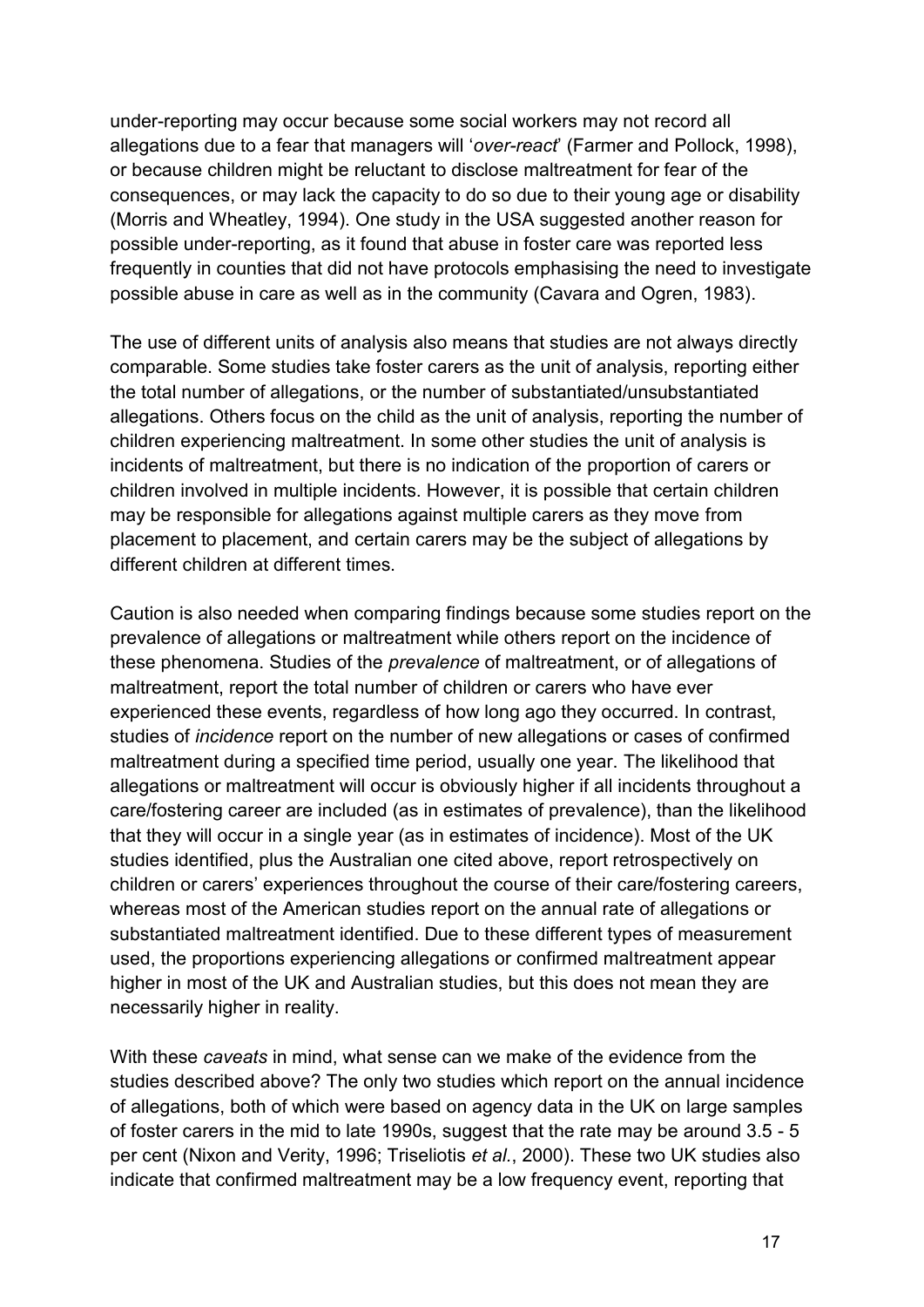the proportion of foster families with *substantiated* reports of maltreatment in a single year may be less than one per cent. Estimates of the incidence of substantiated maltreatment in the American studies, where the unit of analysis is children rather than foster carers, range from 0.27-4.4 per cent of fostered children, with evidence that these rates vary from year-to-year, as might be expected (Bolton *et al.*, 1981; Spencer and Knudsen, 1992; Poertner *et al.*, 1999; California Department Of Social Services, 2001; Billings and Moore, 2004). The different rates of maltreatment identified in different American states may indicate a degree of local variation due to different thresholds for investigation. It is possible that such local variation might also exist in the UK, for similar reasons. However, these differences may also be partly due to variation in agencies' methods of recording and to variations in the research methods used.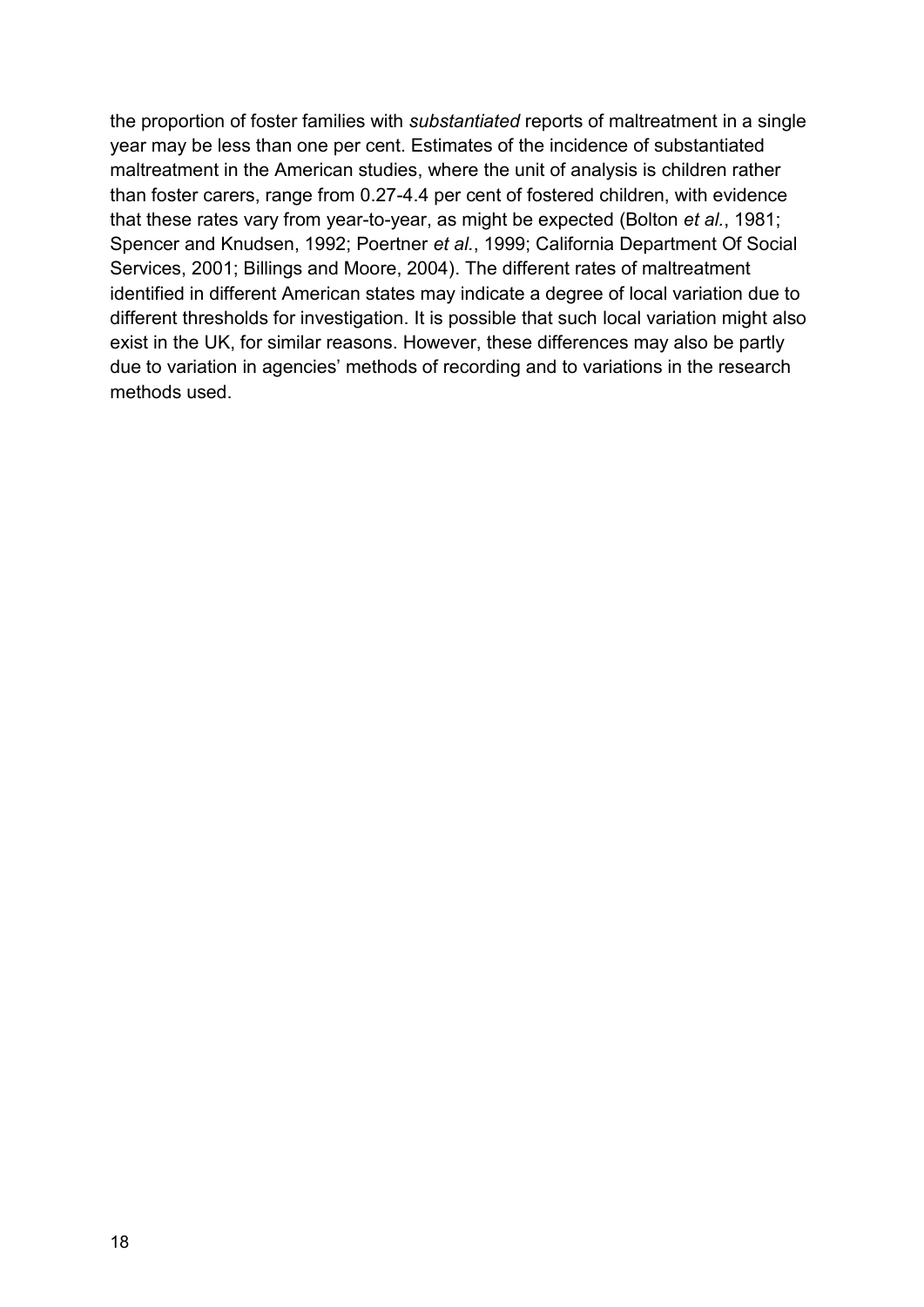| <b>Study</b>                                                     | Sample size<br>and type          | Rate of<br><b>Allegations</b>                  | Per cent of<br>allegations<br>substantiated                  | Confirmed<br>maltreatment                  | <b>Types of maltreatment</b>                                                                      |
|------------------------------------------------------------------|----------------------------------|------------------------------------------------|--------------------------------------------------------------|--------------------------------------------|---------------------------------------------------------------------------------------------------|
| <b>Studies in the UK</b>                                         |                                  |                                                |                                                              |                                            |                                                                                                   |
| <b>NFCA</b> agency<br>survey<br>Nixon and<br><b>Verity, 1996</b> | 7,619 carers<br>(agency reports) | 4% of carers/year                              | 22%                                                          | <1% of foster<br>homes/year                |                                                                                                   |
| Scottish survey<br>Triseliotis et al.,<br>2000                   | 2,149 carers<br>(agency reports) | $3.5%$ of<br>carers/year                       | 16% of carers<br>subject to<br>allegations de-<br>registered | $0.6\%$ of all<br>carers de-<br>registered | Allegations: per cent of carers<br>Physical abuse: 2.2% of carers<br>Sexual abuse: 1.3% of carers |
| <b>Studies in the USA</b>                                        |                                  |                                                | -                                                            |                                            |                                                                                                   |
| Maricopa County<br><b>Study</b><br>Bolton et al., 1981           | 3,168 fostered<br>children       | $\overline{7\%}$ of children<br>(over 3 years) | 30%                                                          | 2% of children<br>(in 3 years)             | $\blacksquare$                                                                                    |
| Colorado Study<br>Rosenthal et al.,<br>1991                      | 102 allegations                  |                                                | 38%                                                          |                                            | Per cent of all allegations:<br>Physical abuse: 49%<br>Sexual abuse: 29%<br>Neglect: 22%          |
| California Report<br>California Dept,<br>2001                    | 2,184<br>allegations             | Not given                                      | 26% overall<br>Physical: 22%<br>Neglect: 34%<br>Sexual: 20%  | $0.27 - 1.45$ of<br>children per<br>year   | Per cent of all allegations:<br>Physical abuse: 51%<br>Neglect: 37%<br>Sexual abuse: 12%          |
| Specialist agency<br><b>Brenner</b> and<br>Freundlich, 2001      | 536 children<br>(19 allegations) | 3.5% foster<br>children/year                   |                                                              | 0.37% foster<br>children/year              | $\blacksquare$                                                                                    |

## **Table 3.1 Incidence of allegations and substantiated maltreatment \***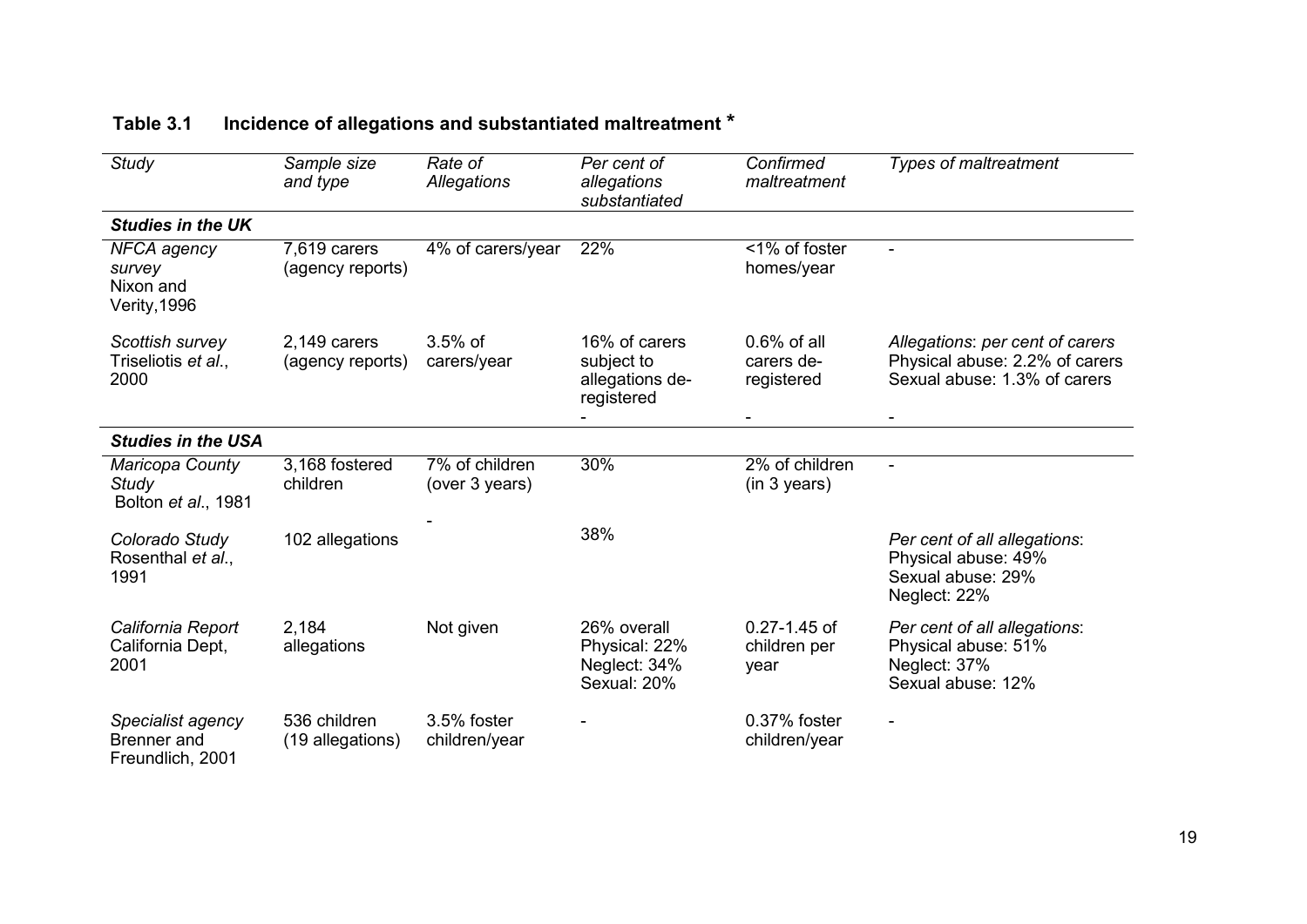| <b>Baltimore Study</b><br>Zuravin et al., 1993;<br>Benedict et al., 1994 | 443 allegations<br>against 296<br>foster families;                       |                                                           | Physical abuse:<br>9%<br>Neglect: 20-40%<br>Sexual abuse: 56% | 22% of foster<br>homes over 5<br>years                            | Confirmed maltreatment:<br>Physical: 39% of homes<br>Sexual: 48% of homes<br>Neglect: 29% of homes                                       |
|--------------------------------------------------------------------------|--------------------------------------------------------------------------|-----------------------------------------------------------|---------------------------------------------------------------|-------------------------------------------------------------------|------------------------------------------------------------------------------------------------------------------------------------------|
| <b>Baltimore Study</b><br>Benedict et al., 1996                          | 78 children<br>maltreated in<br>foster care                              |                                                           |                                                               | Rate not<br>reported.                                             | Confirmed maltreatment:<br>Physical: 9.3% of children<br>Sexual: 5.2% of children<br>Neglect: 2.4% of children                           |
| Oklahoma Inquiry<br>Billings and Moore,<br>2004                          | 753 children<br>maltreated by<br>foster carers                           | Not given                                                 |                                                               | Average 1.3%<br>children/year)                                    | Confirmed maltreatment:<br>Physical abuse: 39% of cases<br>Sexual abuse: 4%% of cases<br>Neglect: 53% of cases<br>Emotional: 3% of cases |
| <b>Hennepin County</b><br><b>Study</b><br>Cavara and<br>Ogren, 1983      | 570 foster<br>homes                                                      | 125 incidents<br>(some multiple<br>incidents per<br>home) | 36%                                                           | See separate<br>maltreatment<br>types                             | Confirmed maltreatment:<br>Physical: 2.8% foster families<br>Sexual: 0.9% of foster families<br>Neglect: 1.4% of foster families         |
| <b>Illinois Study</b><br>Poertner et al.,<br>1999<br>Tittle et al. 2001  | 5,395 'indicated<br>reports' over 5<br>years                             | $\blacksquare$                                            |                                                               | 2% children in<br>foster care per<br>year (including<br>kin care) | Confirmed maltreatment:<br>Physical: 14.5% of cases<br>Sexual: 37% of cases<br>Neglect: 7% of cases<br>Lack of supervision: 17%          |
| Indiana Study<br>Spencer and<br>Knudsen, 1992                            | 2,816-3,626<br>fostered<br>children per<br>year (over 6-<br>year period) | Not given                                                 | 55%                                                           | $1.7\%$ of<br>children/year                                       | Confirmed maltreatment:<br>Physical: 9.3% of children<br>Sexual: 5.2% of children<br>Neglect: 2.4% of children                           |

\*Agencies were the data source for all studies of incidence.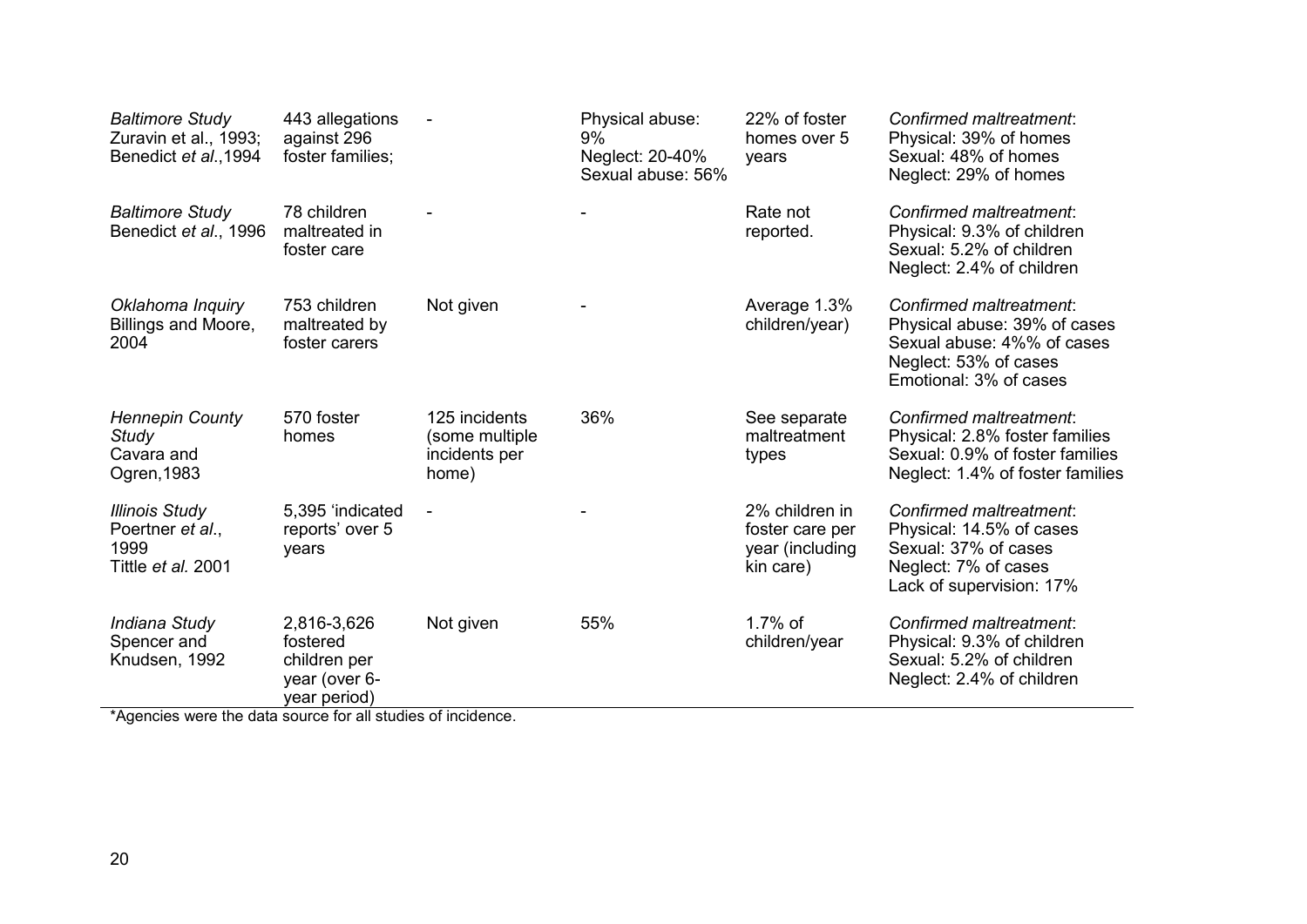The evidence on the *prevalence* of allegations is for the most part unreliable, as much of it comes from surveys of non-representative samples of foster carers in which response rates were very low. These sampling strategies and low response rates are likely to seriously bias the findings of these surveys. Three prevalence studies which had more representative samples and drew on professional reports provide a more independent account of events, so their findings on both allegations and confirmed maltreatment are more likely to be accurate. The *Kinship Care (USA) Study* reported that allegations of maltreatment had been made in relation to 18.5 per cent of children in (non-relative) foster care, but only 2.2 per cent of those in kinship care (Winokur and et al., 2008). Rates were much higher in the *New South Wales Study*, which reported that maltreatment allegations had been made in respect of 37 per cent of all children in foster care (including kinship care placements) and this maltreatment had been confirmed for 19 per cent of them (Tarren-Sweeney, 2008). As this evidence comes from Australia and the USA, it may not be entirely comparable to patterns in the UK. In England, data collected from social workers in the *York Outcomes Study* suggested that the prevalence of confirmed maltreatment was much lower, at only three per cent (Sinclair *et al.*, 2005). The evidence on the incidence and prevalence both of allegations and substantiated maltreatment is therefore uncertain.

Some studies raise the important point that, following investigation, allegations of maltreatment may not simply be categorised either as unfounded or substantiated, as investigations typically find that some allegations fall into a category termed 'unproven' or 'inconclusive.' For example, an English study and an American study both reported that in around 20 per cent of investigations into allegations the results were inconclusive (Nixon and Verity, 1996; California Department Of Social Services, 2001). Another two studies reported inconclusive findings in a much higher proportion of investigations. The paediatricians who conducted an English study of 157 incidents of possible abuse in care classified just one-quarter of incidents as 'confirmed' and the remaining 75 per cent as 'suspected' or 'probable' (Hobbs *et al.*, 1999). The *Colorado Study* found that over half of all allegations of physical and sexual abuse were '*unable to be substantiated*' and over one-third of investigations into neglect were inconclusive possibly, it argued, because neglect is particularly difficult to substantiate in the absence of physical evidence (Rosenthal *et al.*, 1991). This study reported that social workers were reluctant to classify allegations as 'substantiated' without irrefutable evidence, and considered that the true rate of actual maltreatment was higher than indicated solely by the number of cases classified as substantiated. They argued that carers for whom allegations are unsubstantiated should be closely monitored, particularly as 27 per cent of the families involved had previously been investigated for maltreatment.

Another American study also reported that 25 per cent of carers investigated had been the subject of previous, often multiple, allegations (DePanfilis and Girvin, 2005). The Utting report on safeguards for children living away from home takes a similar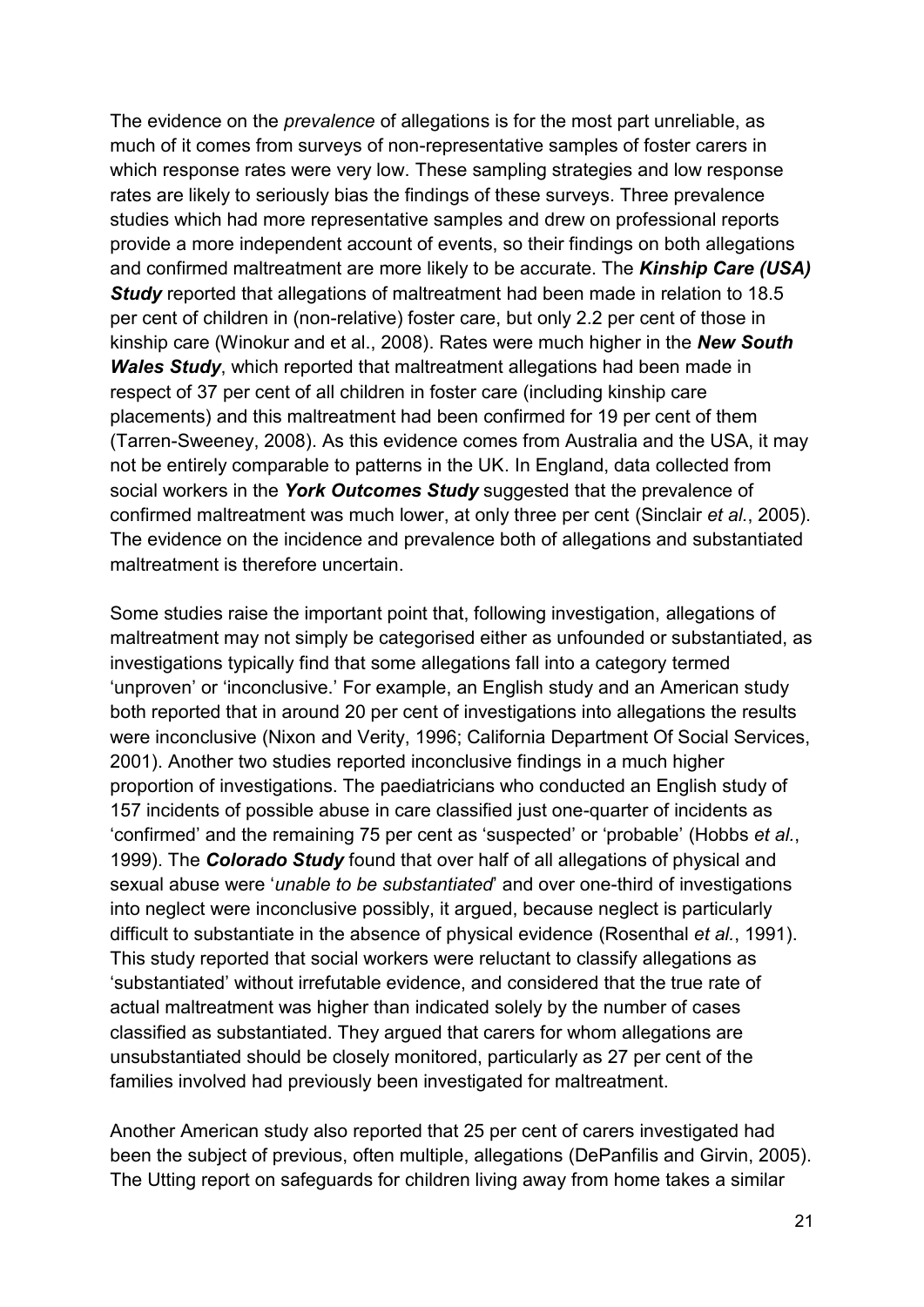view, noting that enquiries into maltreatment in foster care often uncover a background of previous allegations that have not been taken seriously. For this reason, the Utting Report emphasises the importance of recording all allegations investigated on the foster carer's file (Utting, 1997).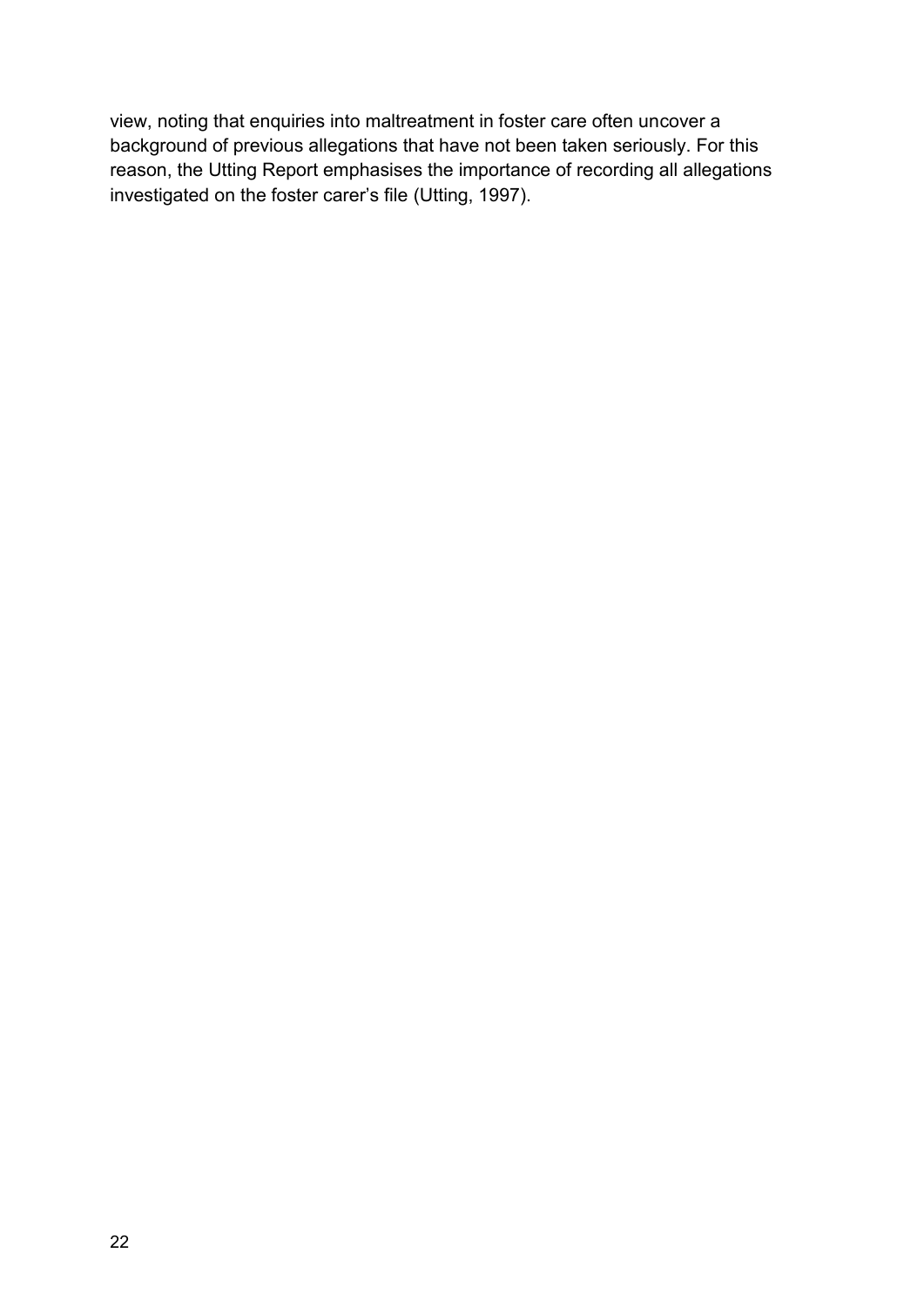| <b>Study</b>                                                                     | Sample size<br>and type               | Data source   | Rate of<br>Allegations | <b>Confirmed maltreatment</b> | <b>Types of maltreatment</b>                                                                                                                |
|----------------------------------------------------------------------------------|---------------------------------------|---------------|------------------------|-------------------------------|---------------------------------------------------------------------------------------------------------------------------------------------|
| <b>Studies in the UK</b>                                                         |                                       |               |                        |                               |                                                                                                                                             |
| Allegations against<br>foster carers<br><b>NFCA</b><br>Verity and Nixon,<br>1995 | 519 foster<br>carers                  | Foster carers | 34% of carers          |                               | Physical abuse: 49% of allegations<br>Sexual abuse: 37% of allegations<br>Neglect: 8% of allegations<br>Emotional abuse: 10% of allegations |
| Fit to Foster (Wales)<br>Fostering Network,<br>2003                              | 800 carers                            | Foster carers | 10% of carers          |                               |                                                                                                                                             |
| Fostering can never<br>be the same for us<br>Fostering Network,<br>2004          | 64 carers who<br>faced<br>allegations | Foster carers |                        |                               | Physical abuse: 48% of allegations<br>Sexual abuse: 23% of allegations<br>Poor standards of care: 25%                                       |
| Caring for our<br>children(Scotland)<br>Fostering Network,<br>2005               | 693 carers                            | Foster carers | 31% of carers          |                               |                                                                                                                                             |
| Allegations in foster<br>care<br>Fostering Network/<br>Swain, 2006               | 1,002 carers                          | Foster carers | 35% of carers          |                               | Physical abuse: 52% of allegations<br>Sexual abuse: 16% of allegations<br>Poor standards of care: 16%                                       |
| York carers study<br>Wilson et al., 2000                                         | 950 foster<br>carers                  | Foster carers | 16% of carers          |                               |                                                                                                                                             |

## **Table 3.2 Prevalence of allegations and substantiated maltreatment**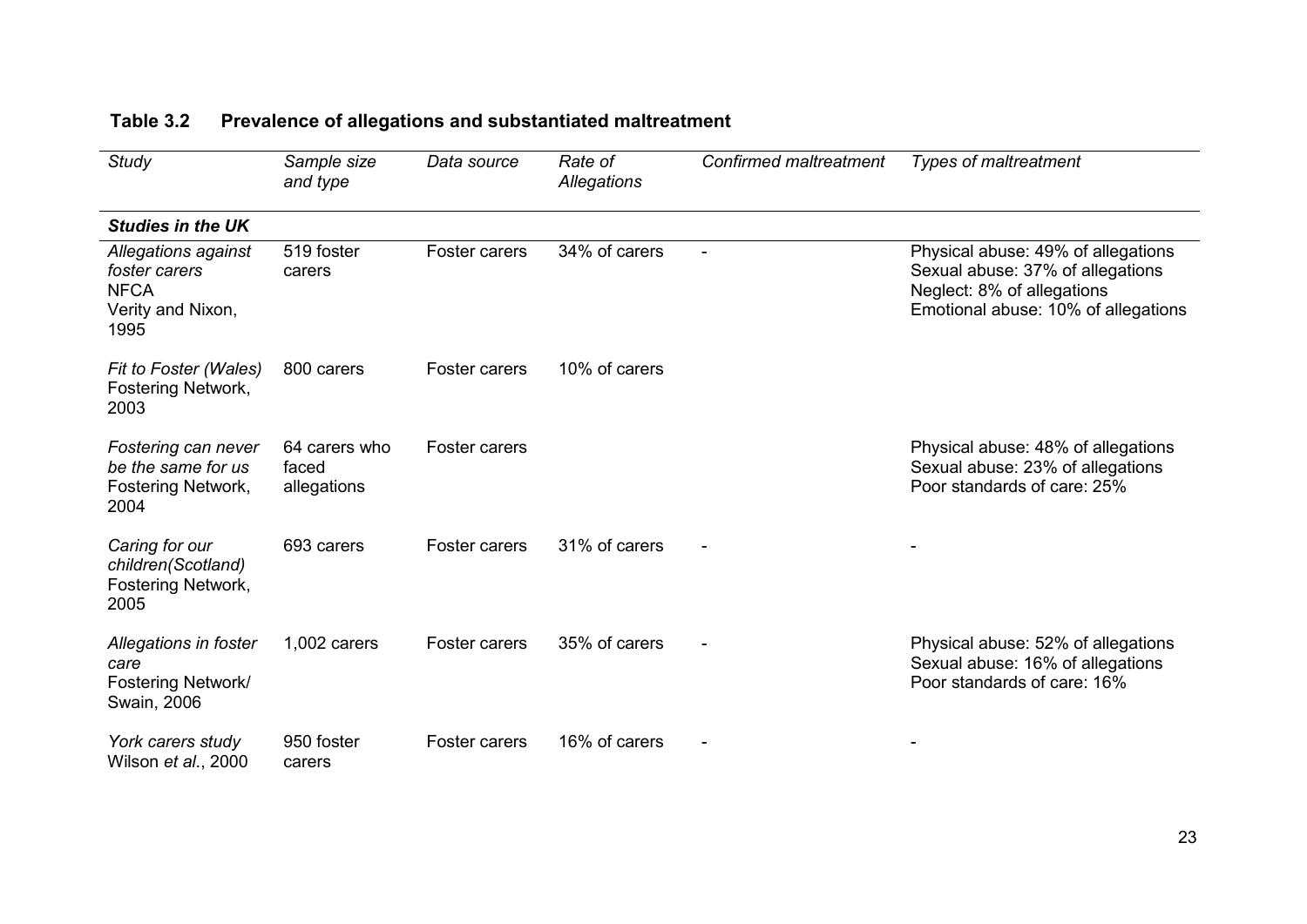| York outcomes<br>study<br>Sinclair et al., 2005      | 596 children                          | Agencies                                |                                                                               | 3% of fostered children                                                       |                                                                                 |
|------------------------------------------------------|---------------------------------------|-----------------------------------------|-------------------------------------------------------------------------------|-------------------------------------------------------------------------------|---------------------------------------------------------------------------------|
| <b>Adoption study</b><br>Selwyn et al., 2006         | 80 previously<br>fostered<br>children | Agencies                                | 11% of children                                                               | $\blacksquare$                                                                | Emotional or physical abuse                                                     |
| Kinship care (UK)<br>study<br>Hunt et al., 2008      | 113 children in<br>kinship care       | Agencies,<br>carers and<br>young people | 10% of children                                                               | Confirmed abuse: 4% of<br>children (no figure given<br>for confirmed neglect) | Abuse, neglect and exposure to<br>sexual activity                               |
| Permanent<br>placements study<br>Biehal et al., 2010 | 37 children                           | Children and<br>current carers          |                                                                               | 27% of children                                                               | Physical and emotional abuse;<br>neglect                                        |
| Macaskill, 1991                                      | 80 sexually<br>abused children        |                                         | 10% of children                                                               | $\blacksquare$                                                                |                                                                                 |
| <b>Studies in Australia and the USA</b>              |                                       |                                         |                                                                               |                                                                               |                                                                                 |
| <b>New South Wales</b><br>Tarren-Sweeney,<br>2006    | 347 children                          | Agencies                                | 32% of children                                                               | 19% of children                                                               | Mainly inappropriate discipline or<br>scapegoating; some severe<br>maltreatment |
| Kinship Care (USA)<br>Winokur et al., 2008           | 636 children                          | Agencies                                | Per cent of<br>children:<br>'Regular' foster<br>care: 18.5%<br>Kin care: 2.2% |                                                                               |                                                                                 |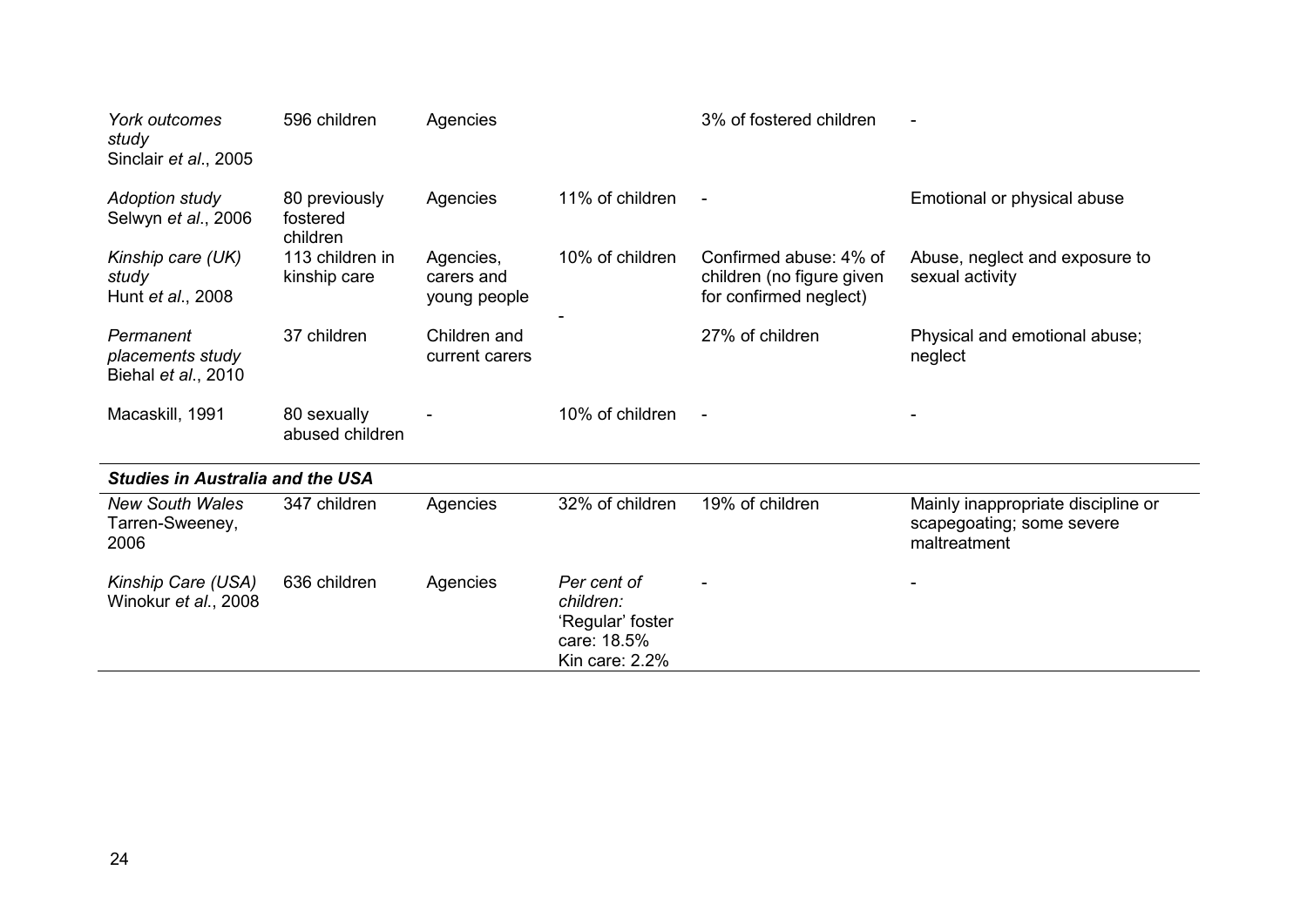### **Chapter 4 Nature and Severity of Maltreatment**

Few reports give details of the nature of the maltreatment, but it is clear from those that do that behaviour classified as maltreatment may range from gross abuse to relatively minor incidents. The *California Study* is typical in grouping allegations of serious physical abuse and neglect together with rather less serious allegations about spanking or leaving a child unattended in a car (California Department Of Social Services, 2001). A further difficulty is that some studies may focus on the nature of *alleged* maltreatment while others focus on *substantiated* maltreatment. It is also important to note that, as we shall see in Chapter 5, in cases of confirmed maltreatment in foster care the perpetrator may not always be the foster carer.

A review of the implementation of government guidance on handling allegations of abuse against those who work with children and young people, based on data from returns from local authority designated officers in 85 per cent of local authorities in England and Wales, provides some evidence of the comparative frequency with which different types of abuse are alleged. While it did not report on the number of allegations against foster carers, it indicated that that the majority (59 per cent) of these allegations concerned physical abuse, 19 per cent concerned sexual abuse, 13 per cent concerned emotional abuse and 10 per cent were for neglect (Department for Children Schools and Families, 2009b).

In relation to substantiated sexual abuse, among the 78 children in the *Baltimore Study* for whom maltreatment had been substantiated, half had been sexually abused. Intercourse or attempted intercourse was reported in 63 per cent of these cases, while other reports referred to fondling, exposure or harassment (Benedict *et al.*, 1994a). This was similar to the finding in the study by English paediatricians that there was evidence of penetration in 57 per cent of cases in a group of 91 children for whom there were concerns about sexual abuse, (Hobbs *et al.*, 1999). A small qualitative study found that a similar proportion (six of 10 formerly fostered adults who had been sexually abused) reported that they had been raped by their foster carers (Gardner, 1998).

Regarding physical abuse, the study by paediatricians, mentioned above, reported that 32 per cent of the fostered children had been physically abused. The most common evidence of physical abuse was bruising, but a small number of children had burns. The *Baltimore Study* reported that just under one-quarter (24 per cent) of the children had been physically abused, which in most cases had resulted in cuts or bruises. Just over one-quarter of the children in this study were found to have suffered neglect, which was described as primarily a lack of supervision or the neglect of medical needs (Benedict *et al.*, 1996). In the UK *Kinship Foster Care* **Study** of 113 children, which found that there had been allegations of maltreatment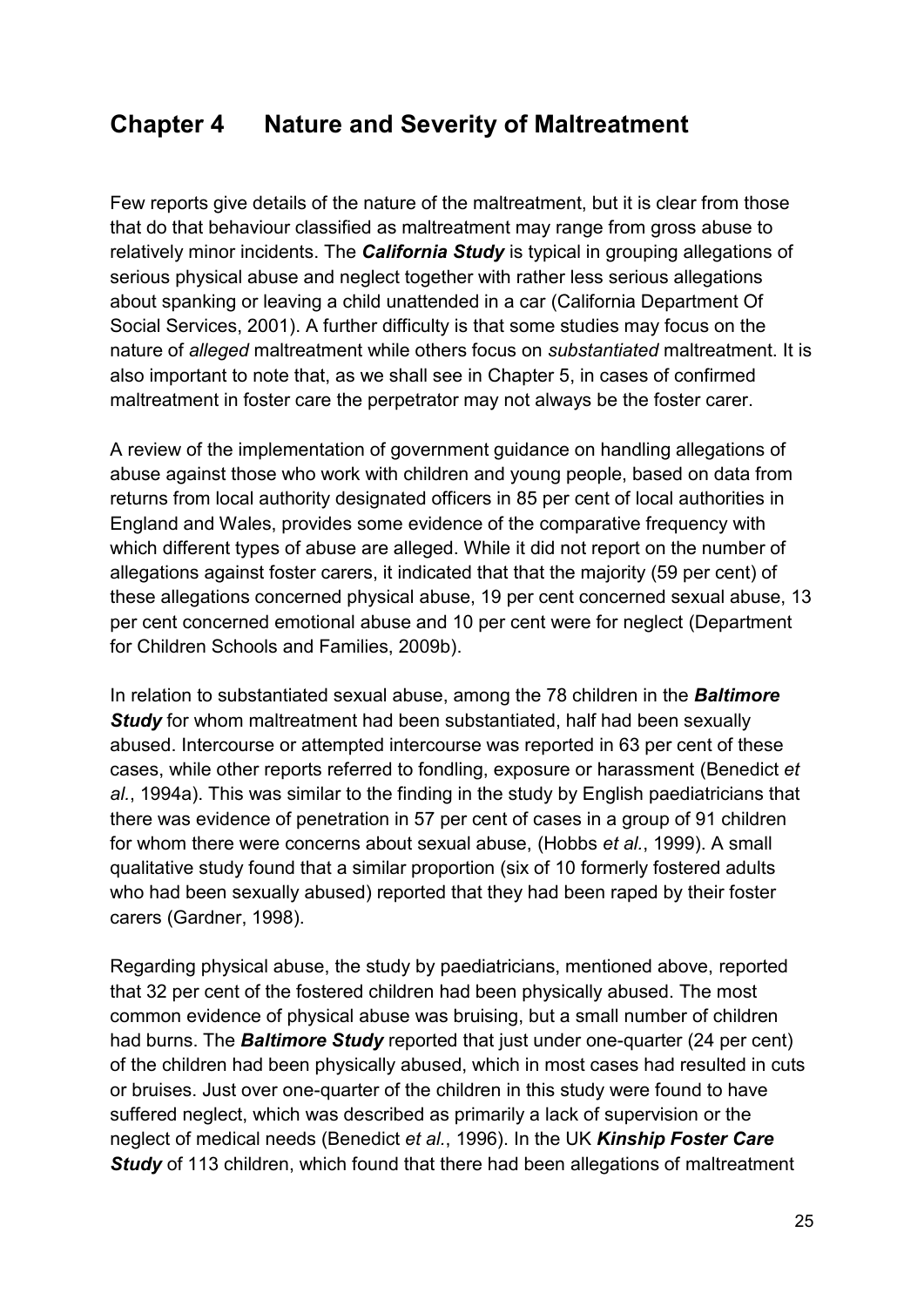in relation to 10 per cent of the children, the majority of concerns were about neglect. Abuse (not including neglect) was substantiated for four per cent of the children. There were also some concerns about children's exposure to sexual activity. The researchers noted that in some cases kinship carers had left the children with other relatives who were known to be abusive (Hunt *et al.*, 2008).

The *Permanent Placements Study* interviewed a sub-sample of 37 children who were, or had previously been, in long-term foster care and also interviewed their current carers. Again, this was a non-representative sample. Although abuse was not the focus of this study and the interviewers asked no questions about past maltreatment, in 10 cases the children and/or their current carers or adoptive parents volunteered information on physical abuse or neglect by previous foster carers. In all but one of these cases, the maltreatment had been serious, including practices, such as keeping a disabled child locked in her bedroom, forcing a child to have cold showers and then stand shivering in the garden, hitting children, forcing children to sleep on the floor in filthy conditions, denying them food and beating them if they ate scraps from the dustbin (Biehal *et al.*, 2009). Clearly most of these reports referred to the actions of a minority of foster carers who should not have been fostering at all.

There have been few descriptions of the nature of emotional abuse in foster care, although some studies mention non-nurturing behaviour or scapegoating. This perhaps reflects the more general lack of research attention to emotional abuse relative to other forms of maltreatment, until relatively recently at least. It is also more difficult to define and identify, as it generally refers to a relationship rather than an event, may not involve physical contact and may involve acts of omission as well as commission (Glaser *et al.*, 2001). It describes situations where parents or carers either fail to respond to a child or react in a hostile or dismissive manner, making children feel unloved and unwanted, rather than isolated events (Howe, 2005).

Although few studies have collected data on abuse in foster care directly from fostered, or formerly fostered, children, those that have done so have highlighted the fact that emotional abuse may occur in foster care (Fletcher, 1993; Morris and Wheatley, 1994; Gardner, 1998; Biehal *et al.*, 2010). A survey of a nonrepresentative sample of 217 fostered children who returned a questionnaire enclosed with *Who Cares* magazine found that just over one-quarter complained of being treated differently from the foster carers' own children and being scapegoated when things went wrong, but none of the respondents reported serious abuse or neglect (Fletcher, 1993). An analysis of calls made to the Childline telephone helpline by another self-selected, non-representative sample of 162 children in care, found that some children voiced similar concerns about being treated less favourably than the foster carers' own children and experiencing a general lack of warmth and care. However, 15 per cent of the callers reported sexual abuse and 12 per cent reported physical abuse, either by the foster father or by both carers. Physical abuse sometimes appeared to be used as a form of discipline by foster carers (Morris and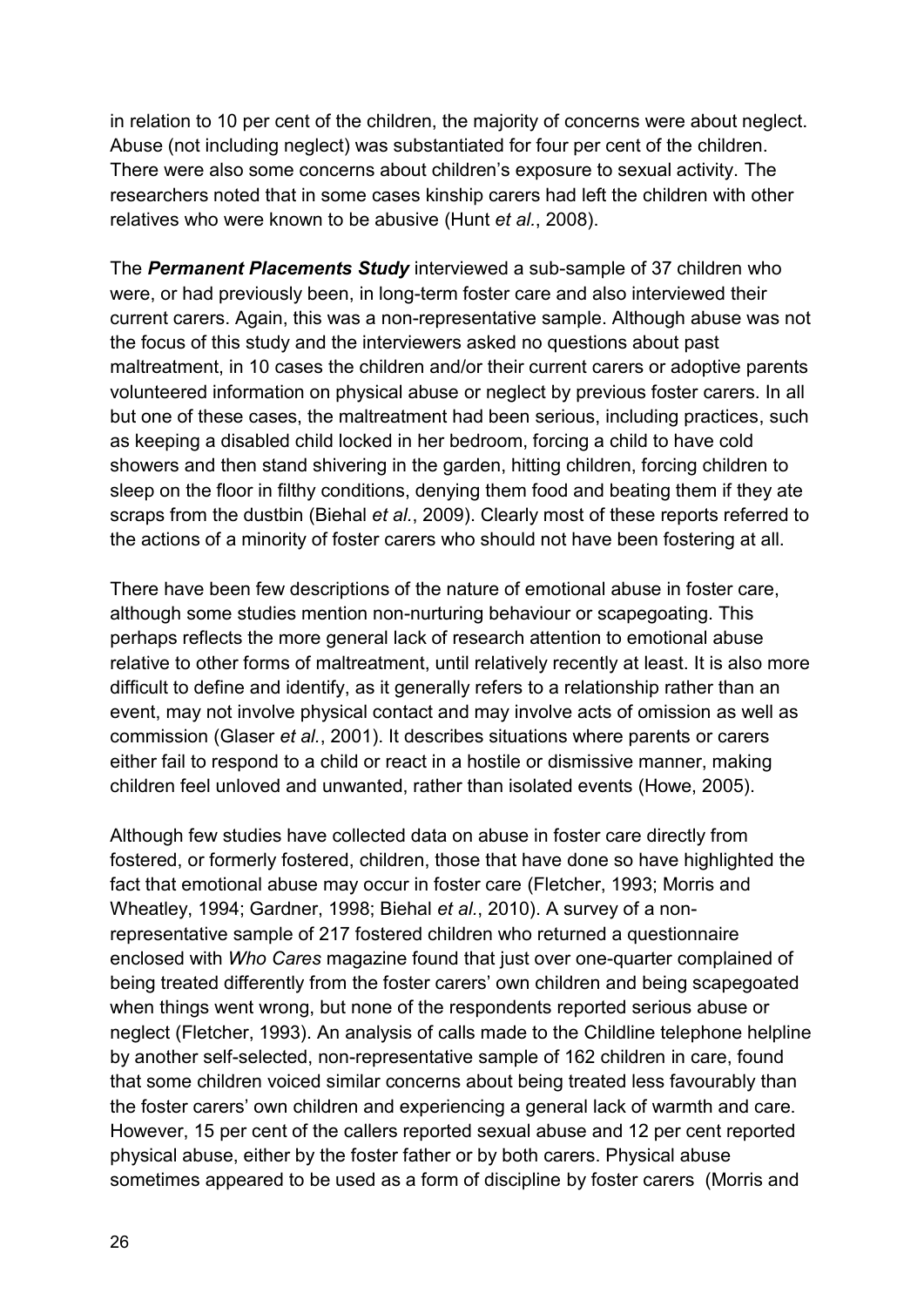Wheatley, 1994). As this was a study of calls to a helpline, its sample was composed solely of children who were unhappy in foster care. While it illustrates the experiences of children where placements are of poor quality, it cannot provide evidence of the frequency of such experiences.

The *New South Wales Study* of the mental health of all 347 children in foster care in that state identified a strong association between emotional abuse and a specific eating disorder (Tarren-Sweeney, 2006). This study found that both past and current experiences of substantiated emotional abuse in foster care were '*exceptional risk factors*' for Food Maintenance Syndrome (hyperphagia). Children with this condition are chronic excessive eaters but are not obese. The odds ratio for the presence of hyperphagia was 4.5 for children with a history of confirmed emotional abuse in care, while children experiencing emotional abuse in their current placement were 17.4 times more likely to have this condition (data on the children's mental health had been collected before the abuse came to light). Only emotional abuse was associated with this condition. Tarren-Sweeney hypothesised that this syndrome is primarily triggered by acute stress, as most confirmed cases were living in placements that were abusive when this behaviour was reported. This paper cites two other studies which have identified the same Food Maintenance Syndrome among other samples of children in foster care*.*

Some studies have concluded that the majority of incidents reported concern poor standards of care by foster carers rather than abuse as such. In the *York Outcomes*  **Study** of 596 children in foster care, in which social workers reported abuse by previous foster carers in three per cent of cases, only a small number of these incidents appeared to be clear-cut cases of abuse rather than poor practice (Sinclair *et al.*, 2005). Two Fostering Network surveys of foster carers, which unlike the York Outcomes study focused on allegations rather than confirmed abuse, reported that 25 per cent of allegations in the 2004 survey and 16 per cent of allegations in the 2006 survey involved poor standards of care (The Fostering Network, 2004; Swain, 2006). In one of these studies 13 per cent of carers investigated for allegations reported that other concerns had led to the allegation, including verbal abuse, preventing contact or withholding allowances, although as noted earlier, the selfselected samples of foster carers in these studies were unlikely to include those who have been de-registered following the substantiation of serious allegations (Swain, 2006). In the *Scottish Survey* of fostering services, Triseliotis and colleagues identified three main kinds of allegations against foster carers. These included not only serious physical and sexual abuse but also '*heavy-handedness*' on the part of a carer and '*incompetence, neglect, or misbehaviour e.g. a drink problem*' (Triseliotis *et al.*, 2000: 104). However, this study did not indicate the proportion of more, and less, serious allegations. From the data presented, it appears that all 75 of the foster carers subject to allegations had been accused of physical or sexual abuse, presumably alongside allegations of less serious kinds.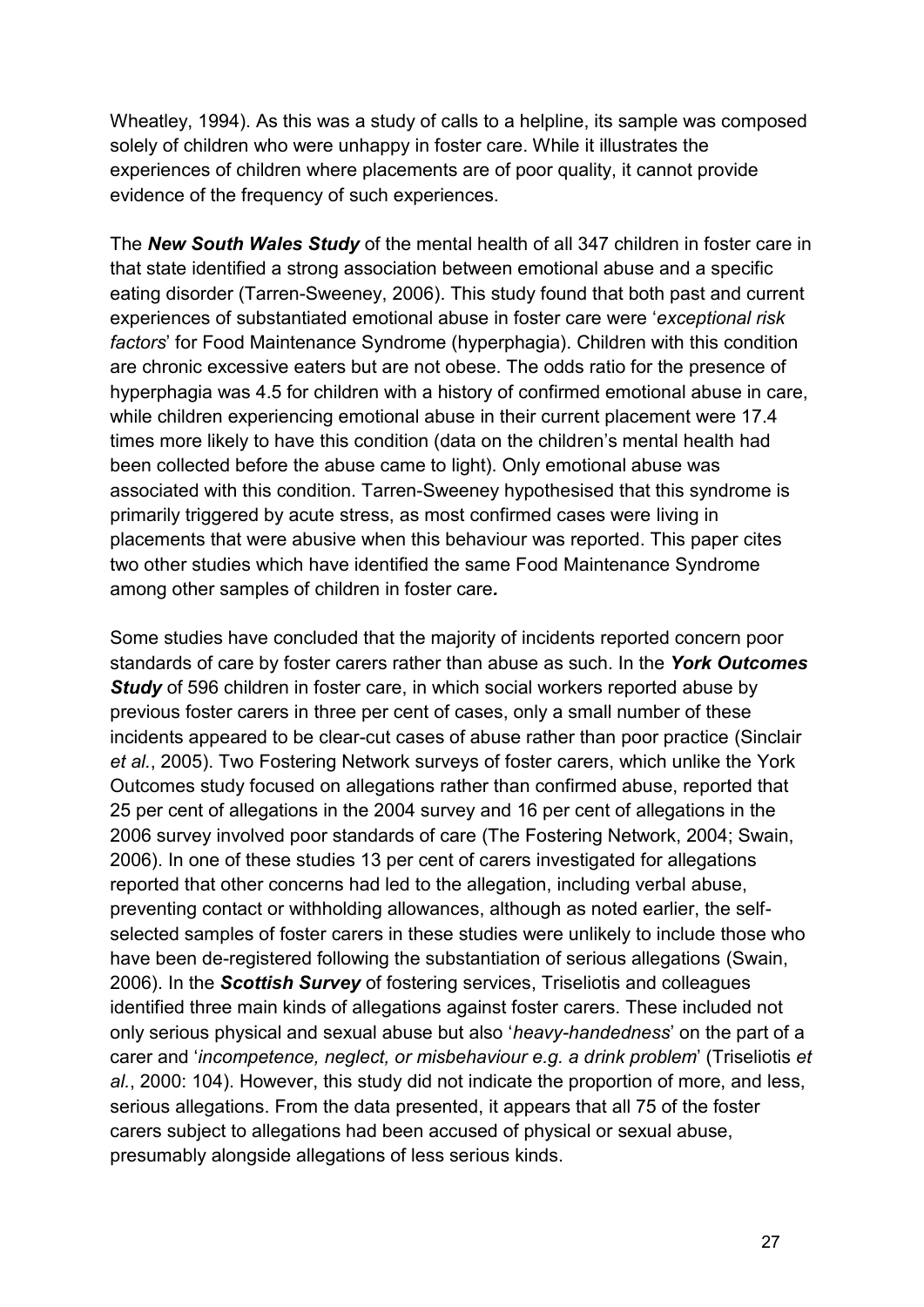The Australian study of all children in foster care in *New South Wales*, mentioned earlier, stated that the majority of confirmed reports of maltreatment by foster carers were related to carers coping poorly with children's relationship and behavioural disturbances, although again the proportions of more, and less, serious cases are not reported. These incidents typically involved inappropriate discipline or scapegoating, ranging from smacking to serious emotional and physical harm. A smaller group endured '*neglectful, abusive or predatory care which was not attributed to poor coping by distressed carers*' (Tarren-Sweeney, 2008: 9). The author considered that the descriptions of this smaller group of carers suggested that they had emotional, personality or relationship difficulties incompatible with fostering.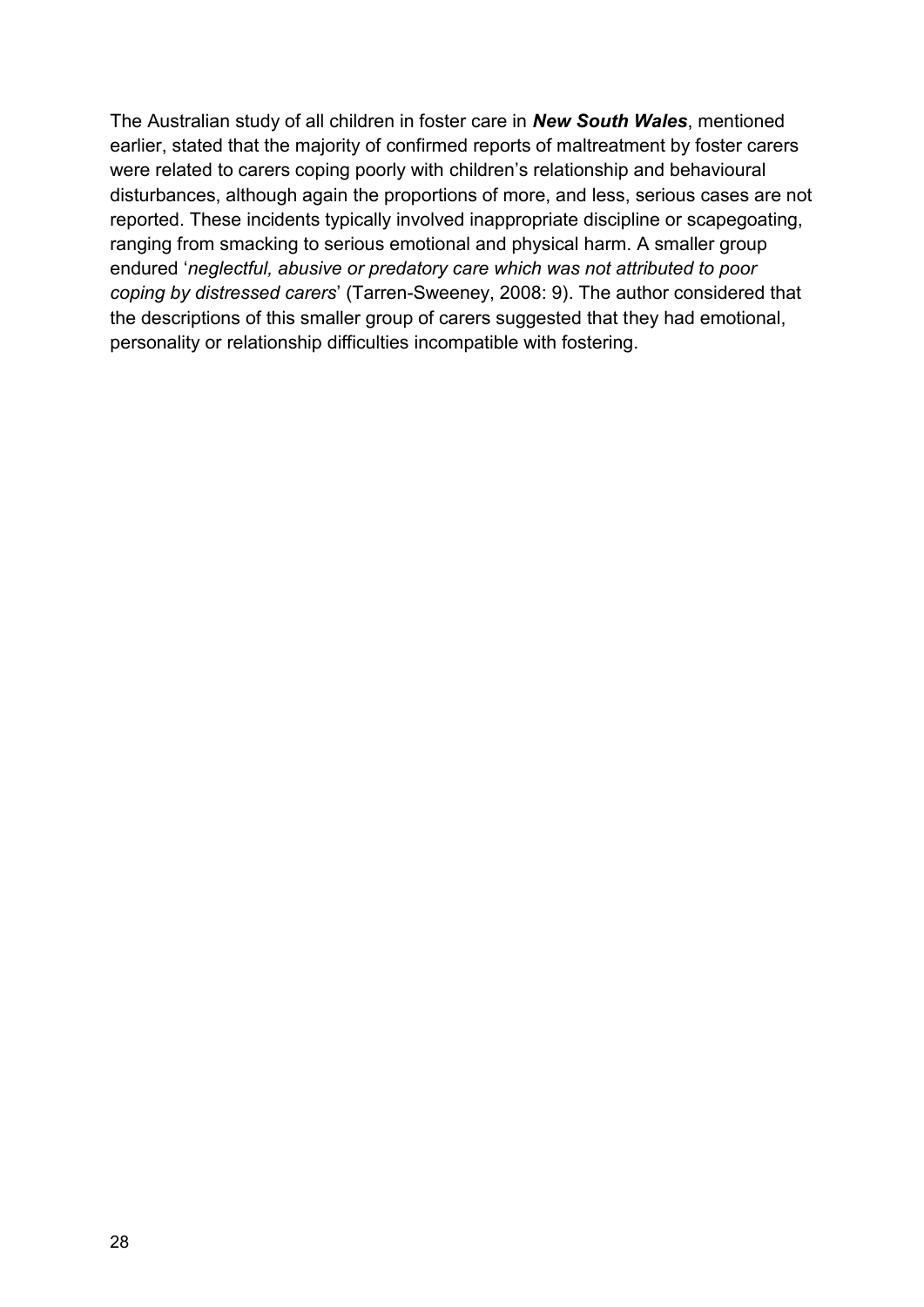# **Chapter 5 Perpetrators and Victims**

#### **5.1 Evidence on perpetrators of maltreatment in foster care**

It is important to distinguish maltreatment *in* foster care from maltreatment *by* foster carers. An English study of 133 children maltreated while in foster care found that only 44 per cent of the fostered children were abused by their foster carers (Hobbs *et al.*, 1999). They reported that 24 per cent of the incidents in which fostered children were abused occurred during contact with parents and six per cent took place in the homes of other relatives, who were usually the kinship foster carers of the children involved (although it is not specified whether the perpetrators in these cases were the kinship carers themselves or other family members). In 20 per cent of cases the children were abused by other children. Of these, 53 per cent of the abusers were other fostered children, 31 per cent were siblings and 16 per cent were the children of the foster family or other unrelated children. These children were the perpetrators of sexual abuse, while foster carers and parents were responsible for both physical and sexual abuse. An English study of 96 sexually abused and abusing children in care (60 of whom were in foster care) looked at this another way, reporting that just over one in 10 had sexually abused other children or involved them in sexual activity, although not all of their victims were other looked after children (Farmer and Pollock, 1998). The limited evidence from these two studies suggests that in some cases, fostered children may be at risk not only from their parents and foster carers but from one another.

Other children and young people were also the abusers in half of the cases of sexual abuse reported in the Childline study, in which 12 girls reported that they had been sexually abused by the older sons of their foster carers and the remainder by the husbands/boyfriends of their foster 'mothers', who were unaware of the abuse (Morris and Wheatley, 1994). The *NFCA Agency survey* found that allegations involved the foster carer's own child in 15 per cent of cases, some of which were substantiated (Nixon and Verity, 1996).

Studies in the USA have similarly identified a range of perpetrators responsible for the abuse of children in foster care. In the *Illinois Study*, analysis of 71 incidents of substantiated abuse (of all types) indicated that foster carers were the perpetrators in 61 per cent of cases, but in other incidents parents had abused the child during contact (11 per cent) or the children had been abused by other children (three per cent), or by babysitters or other adults (14 per cent) (Tittle *et al.*, 2001b). The *Baltimore Study* reported that foster carers were the perpetrators in 64 per cent of confirmed cases of sexual abuse and in virtually all cases of physical abuse or neglect (Zuravin *et al.*, 1993). The *Indiana Study's* analysis of substantiated maltreatment reports in over a six-year period found that foster carers were the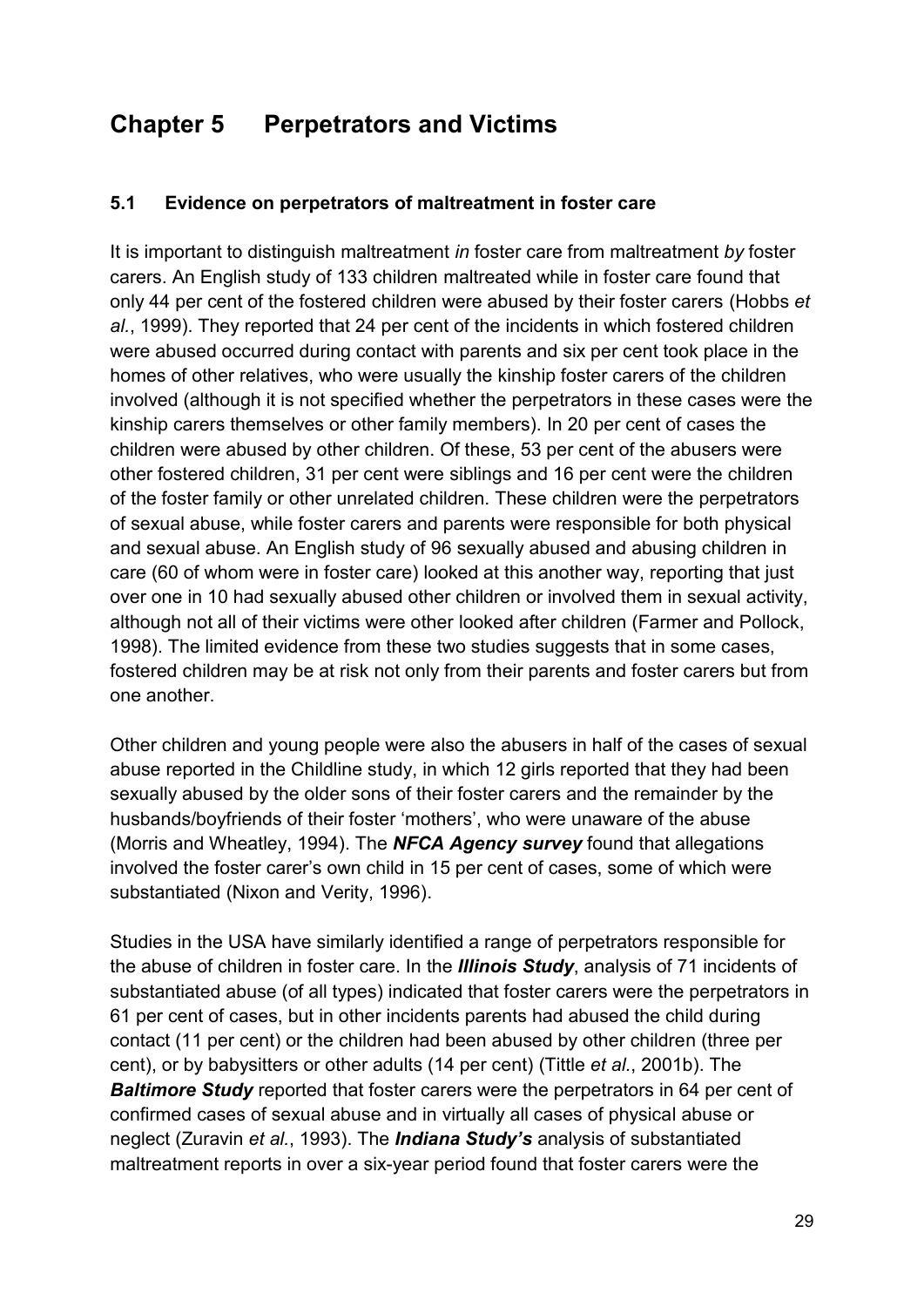perpetrators in 78 per cent of incidents and other children were responsible for the abuse in six per cent of incidents (Spencer and Knudsen, 1992).

The limited evidence on the likelihood that children may, or may not, be maltreated when living in kinship care placements is inconclusive. The *Baltimore Study* report on 78 confirmed cases of maltreatment in foster care suggested that children were less likely to be abused by kinship carers than by non-relative carers. Using the foster home as the unit of analysis, this study reported that children who were neglected or sexually abused were significantly less likely to be in kinship placements than physically abused or non-maltreated children (Benedict *et al.*, 1996).

The *Kinship Care (USA) Study* compared a range of outcomes for 318 children in kinship care placements with those for a matched sample in ordinary foster placements. It reported that children in ordinary foster placements were far more likely to experience *allegations* of maltreatment than those in kinship placements (18.5 per cent of children in foster placements versus 2.2 per cent of children in kinship placements) (Winokur and et al., 2008). The *Illinois Study* found that *substantiated* maltreatment was also less likely to occur in kinship foster placements than in ordinary foster care, as discussed above (Tittle *et al.*, 2001b). However, while the kinship care study reported that children in ordinary foster placements were 10 times more likely to experience *allegations* of maltreatment than those in kinship foster placements, the figures reported for the Illinois study suggest that difference between rates of *substantiated maltreatment* was much smaller, as children in ordinary foster care were roughly 1.5 to two times more likely to experience maltreatment than those in kinship care.

Lower rates of allegations of maltreatment in kinship care may possibly be due to reporting bias, as children might possibly be less likely to disclose maltreatment by relative carers, although no studies have investigated this. If it is indeed the case that kinship carers are less likely to maltreat the children they foster, then variations in the use of kinship care between local agencies may help to account for some of the variation in rates of confirmed maltreatment.

#### **5.2 Evidence on victims**

Where studies have provided details of the victims of maltreatment by in foster care they have tended to focus on sexual and physical abuse, but this evidence comes from only a small number of studies, all of which have very small samples reporting each specific form of maltreatment. The limited evidence available from a handful of UK studies suggests that girls are more likely to be sexually abused in foster care than boys (Morris and Wheatley, 1994; Hobbs *et al.*, 1999; Gallagher, 2000). The largest of these studies, by Hobbs and colleagues, identified 76 children who had been sexually abused in foster care, of whom 60 per cent were female. In the USA,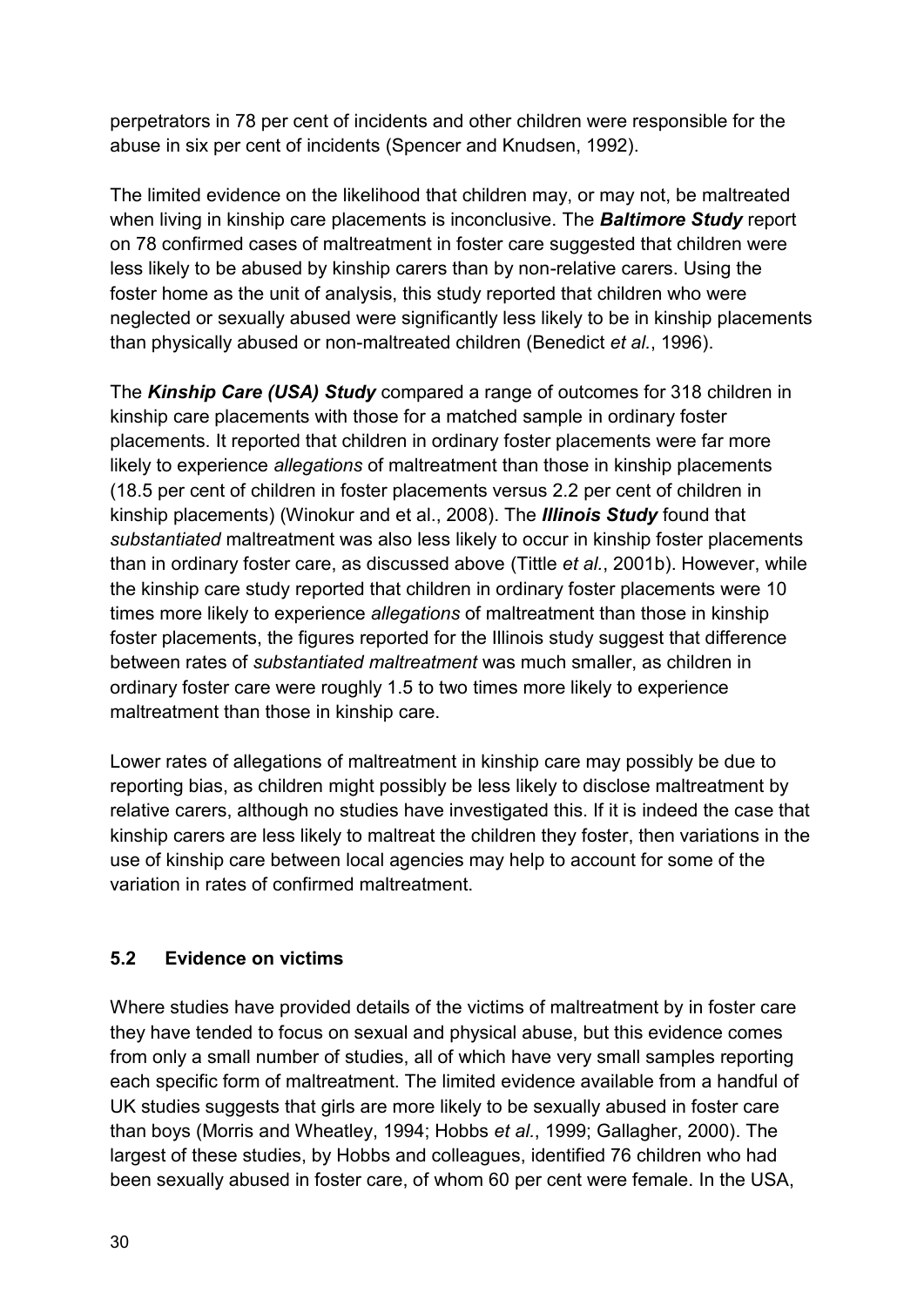the *Colorado Study* reported that *allegations* of sexual abuse more often involved girls than boys (Rosenthal *et al.*, 1991), while the *Baltimore Study* found that the majority of *confirmed* cases of sexual abuse involved girls (Benedict *et al.*, 1996). These findings that sexual abuse in foster care is more commonly experienced by girls is consistent with the results of a major NSPCC study of the prevalence of child maltreatment in the community (Cawson *et al.*, 2000).

Three studies found that boys were more likely to be physically abused by their foster carers than girls, and this too is consistent with patterns identified in studies of maltreatment in the wider community (Cavara and Ogren, 1983; Rosenthal *et al.*, 1991; Hobbs *et al.*, 1999; Hooper, 2005). For example, the study by Hobbs and colleagues found that 60 per cent of a sample of 42 children who were physically abused in foster care were male (although, as noted above, not all of the abusers of the children in this study were foster carers). Another study, which did not differentiate types of maltreatment, concluded that girls were more likely to be abused in foster care. However, this may be because half of their sample had experienced sexual abuse, which appears to be more common for girls (Benedict *et al*., 1996).

Studies of child maltreatment in the wider community have found that disabled children are at greater risk of all forms of abuse and neglect (Hooper, 2005). Three studies have suggested that children who have learning disabilities may be at particular risk of maltreatment in foster care. An English study of a sample of children abused in care, although not necessarily by their carers, found that 26 per cent had significant learning difficulties or a statement of special educational needs. The report did not indicate how many of these children with special needs were in foster care, but the majority of this sample (84 per cent) were fostered (Hobbs *et al*., 1999). In a multivariate analysis of predictors of abuse in foster care, the *Baltimore Study* found that in the 78 substantiated cases children with developmental problems, and also those with mental health problems, were at greater risk of maltreatment. In particular, the 38 children who were sexually abused were significantly more likely to have developmental problems (Benedict *et al*., 1996). The *Oklahoma Study* also found that children known to have experienced maltreatment were more than three times more likely to have learning disabilities than those who had not been maltreated in foster care (Billings and Moore, 2004).

Some studies have suggested that children who have previously been abused may be particularly vulnerable to further abuse in care (Benedict *et al.*, 1994b; Hobbs and Hobbs, 1999), as children who have been abused prior to entry to care may be particularly challenging to care for or may display highly sexualised behaviour (Macaskill, 1991; Kendrick, 1994).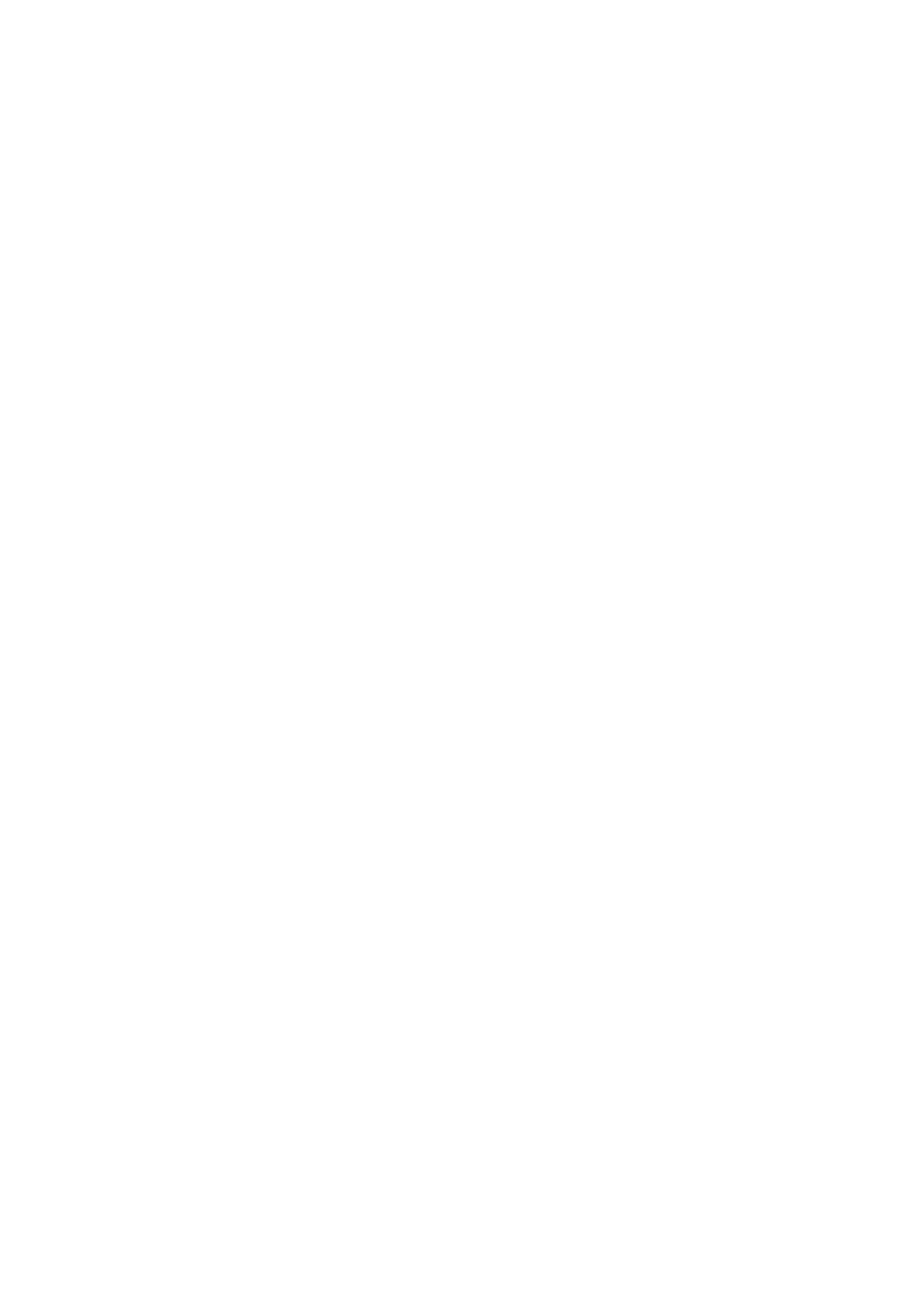# **Chapter 6 Comparison with Maltreatment in Other Settings**

A few studies have compared the extent of maltreatment in foster care to that of maltreatment within families or in other care settings. One UK study examined 20,000 records of child protection referrals to social services and police authorities in eight local authorities in England and Wales over a five-year period to compare substantiated cases of sexual abuse in different institutional settings (including foster care, residential care, boarding schools, mainstream schools, clubs and childminders' homes). Reports were considered substantiated if the agency worker did not report doubts about their veracity (Gallagher, 2000). The 65 cases identified across all settings represented three per cent of all reported cases of child sexual abuse and just one per cent of all child protection referrals. The 22 cases of abuse by foster carers accounted for 34 per cent of all substantiated cases of institutional sexual abuse, whereas only 14 per cent of allegations referred to children in residential care. However, over the past few years national statistics have shown that the vast majority (around 70 per cent) of looked after children in England are in foster care and only a minority (around 10 per cent) are in residential placements. Since the total number of children in each type of care placement in these authorities was not reported, this study cannot tell us whether children in foster care are actually at greater risk than those in residential care.

The *Maricopa County Study* estimated that the prevalence of maltreatment *allegations* was seven per cent for children who were fostered compared to only two per cent for children living in their own families (Bolton *et al*., 1981). The *Baltimore Study* compared the prevalence of allegations against foster carers with the prevalence of allegations against parents in that city. Foster carers were seven times more likely than the general population to be reported for physical abuse, but allegations of physical abuse against foster carers were significantly less likely to be substantiated than allegations against parents (nine per cent versus 37 per cent) (Benedict *et al*., 1994). This study also found that reports of physical abuse accounted for 60 per cent of allegations against foster carers compared to only 40 per cent of allegations parents in the same community.

The *Indiana Study* reported that the rate of *confirmed* maltreatment for fostered children was higher than for children living in their own families (1.7 per cent compared to 1.1 per cent for children living with their families), although the incidence of confirmed neglect was lower than for children in their own families (0.24 per cent compared to 0.62 per cent of children living with their parents). However, the risk of confirmed maltreatment in residential care was very much higher, at 12 per cent, although a high proportion of this abuse was perpetrated by other residents in residential units (Spencer and Knudsen, 1992).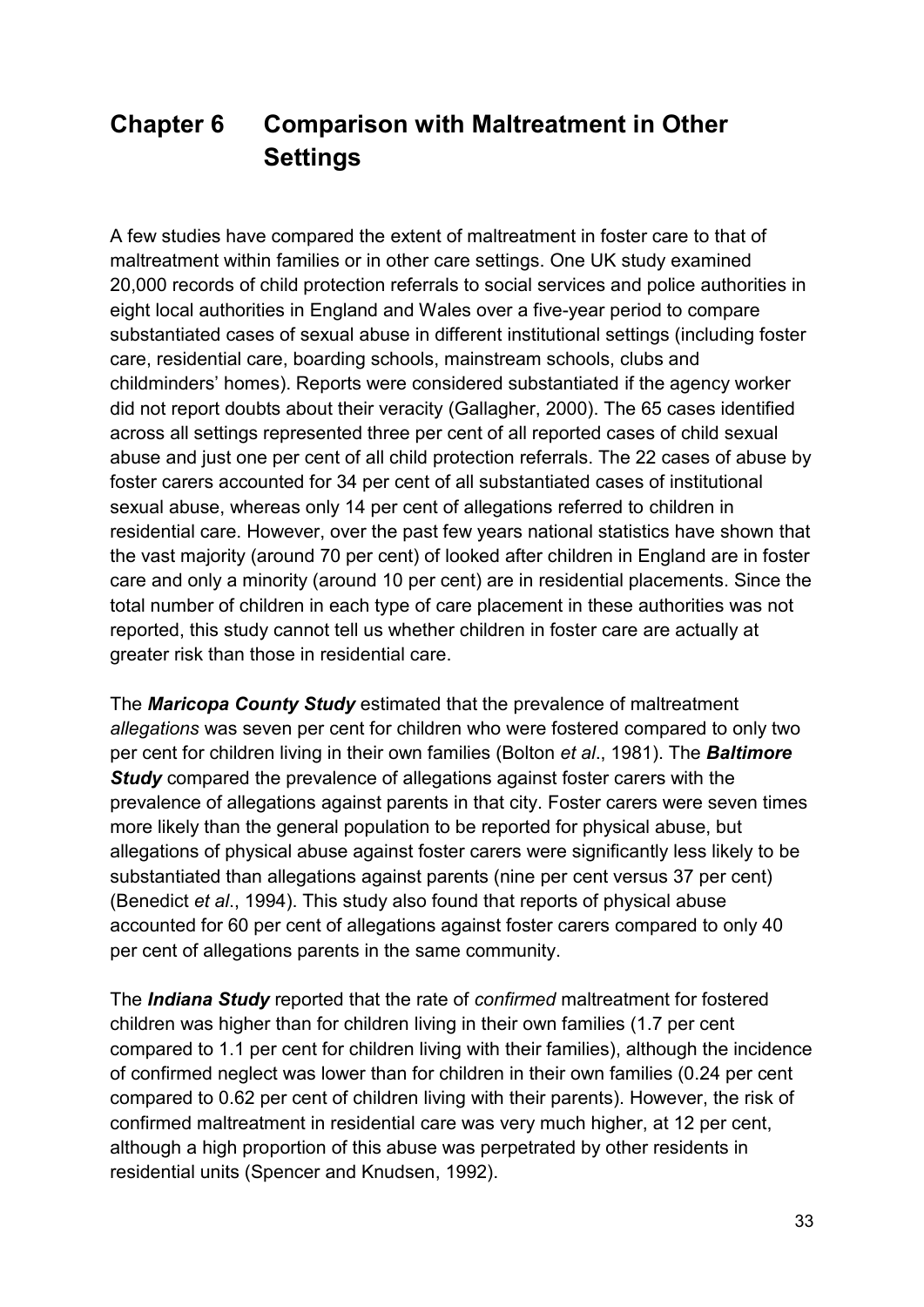There are a number of possible explanations for the possibly higher level of reporting of *alleged* maltreatment by foster carers, which reflect the unique circumstances found in foster care. First, it is a possible that the risk of maltreatment is indeed higher in foster care, although there is no evidence that this is or is not the case. Some carers may respond poorly to challenging behaviour of children with high levels of need, perhaps using over-punitive discipline (Bolton *et al.*, 1981; McFadden and Ryan, 1991; Morris and Wheatley, 1994; Tarren-Sweeney, 2008). In other cases, carers may not show warmth or care (Morris and Wheatley, 1994; Selwyn *et al.*, 2006; Biehal *et al.*, 2010). There is also evidence that a minority of carers, who should never have been allowed to foster, may be responsible for serious abuse or neglect. Furthermore, some children may abuse others in the placement, or children may be re-abused during contact with their birth families, both of which would also increase the number of children experiencing maltreatment while in foster care.

Second, some children may make unfounded allegations in the hope that this will lead to a return home, or because they feel a sense of divided loyalties. Some parents may also make unfounded allegations against carers, perhaps in the hope that this will lead to the children's return. Children who have previously been sexually abused may misconstrue the innocent actions of adults as abusive and therefore make allegations of abuse (McFadden and Ryan, 1991). Interviews with 38 young people (17 of whom were in foster care) in a study of sexually abused children in care found that nearly one-quarter had made allegations of abuse against their carers in the previous year, but all of these were considered to be unfounded by social workers. Only four of these allegations concerned alleged sexual abuse (Farmer and Pollock, 1998).

The third reason is that if maltreatment does occur, it might be more likely to come to the attention of the authorities. Fostered children and their carers are under the supervision of professionals and are therefore under greater surveillance than most families in the community. This may increase the likelihood that maltreatment is detected. However, some reports have suggested that the opposite might occur. The Edinburgh Inquiry warned of the danger that social worker's over-optimism about the quality of care provided by carers known to them (Marshall *et al.*, 1999), and the Wakefield Inquiry Report into sexual abuse by two foster carers revealed that professionals avoided facing up to the implications of the concerns raised about the behaviour of these carers. The Wakefield Inquiry also highlighted serious systemic failures that allowed the abuse to continue and the fact that professionals were intimidated by the foster carers concerned (Parrott *et al.*, 2007). As we saw earlier, the *Colorado Study* found a similar reluctance on the part of social workers to classify allegations as 'substantiated' and concluded that the true incidence of maltreatment was higher than the rate indicated by social worker reports (Rosenthal *et al.*, 1991).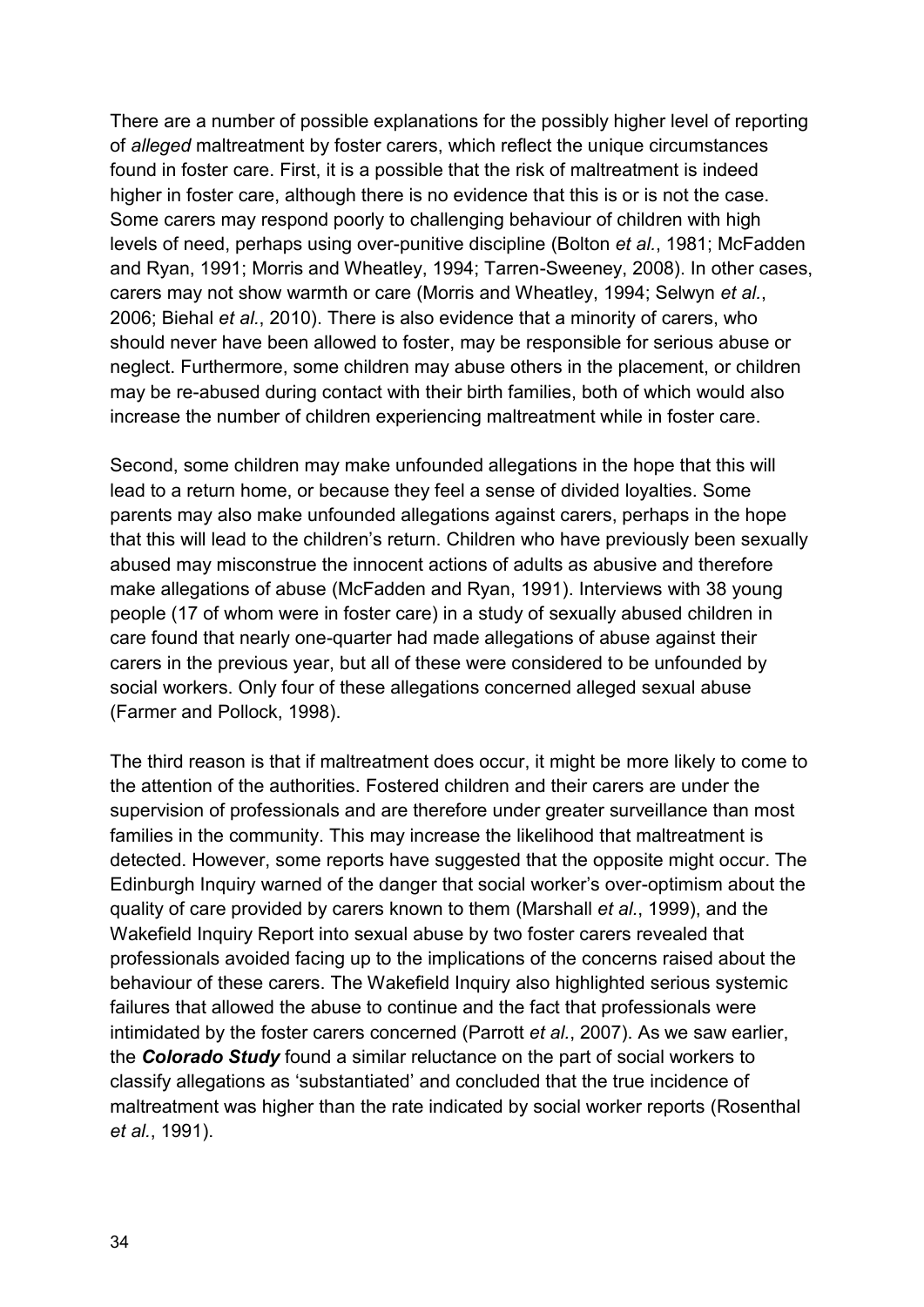An American study of the quality of investigations into abuse by foster carers would support the conclusions of the above enquiries and the Colorado study. It found numerous examples of decisions that abuse was unsubstantiated made without proper investigation and concluded that, on the evidence available, one-third of the carers who had been exonerated should have been de-registered. Prior reports of maltreatment were identified in relation to one-quarter of these carers. The researchers considered that the quality of investigations was undermined by the heavy workloads of the staff responsible and because workers avoided facing up to the seriousness of the concerns reported because no other placement was available for the child. They also pointed to the perceptual blocks of some social workers, who appeared to be prepared to accept the negative treatment of children, especially when those children were placed in kinship care (DePanfilis and Girvin, 2005).

Three American studies, therefore, suggest that allegations of abuse may be higher for foster carers than for the general population, but there is little other evidence on this issue. From the limited evidence currently available, it is not possible to tell whether the apparently higher rates of allegations or confirmed maltreatment reflect a real difference in the extent of actual abuse in different settings, or simply differences between settings in the level of reporting of maltreatment. As we have seen, although there might be over-reporting of unfounded allegations, actual maltreatment may possibly be under-reported.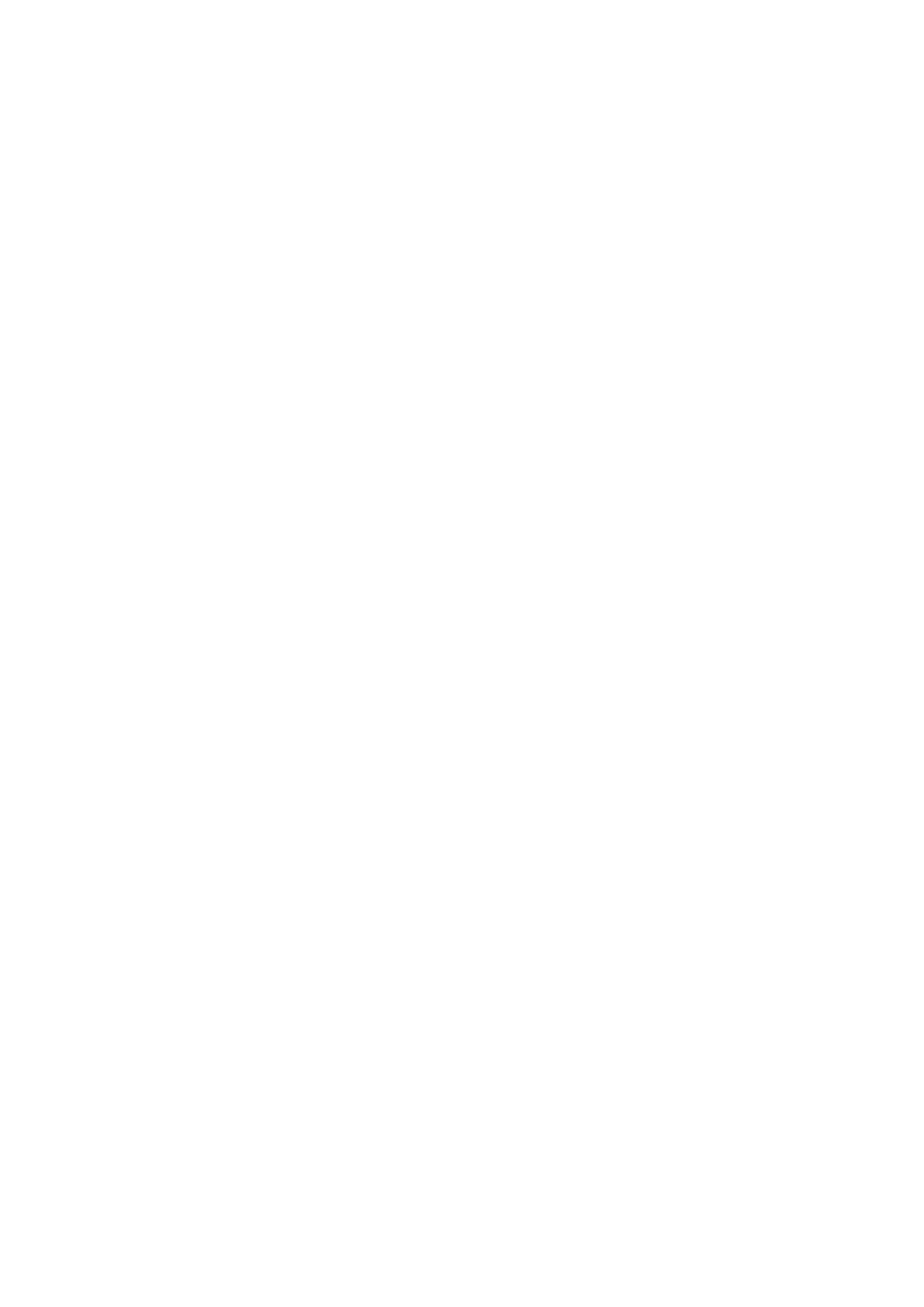## **Chapter 7 Thresholds**

There has been some discussion in the research literature as to whether thresholds for defining poor parenting behaviour as maltreatment are lower for foster carers than for parents in the community (Benedict *et al.*, 1996; Holder *et al.*, 2003). As McFadden and Ryan have argued: '*Many behaviours handled as maltreatment by the agency while the child is in foster care would not be grounds for intervention in a biological family*' (McFadden and Ryan, 1991: p.11). For example, a qualitative study of 22 foster carers who had been investigated for abuse reported a one-off incident in which the foster mother slapped her nine year old foster son across the face. In consequence two children who had been living in the placement for several years were removed, the carer was de-registered and also suspended from her work (as a teacher) for several months. As the authors comment, it seems unlikely that these actions would have been taken with birth parents (Bray and Minty, 2001).

The researchers in the 1996 *NFCA Agency Survey* commented that labelling situations as abusive, when these would not trigger such a label in the child's own family, is unhelpful. They observed that foster carers are likely to find themselves being investigated under the same child protection procedures as birth parents, despite the fact that the threshold used for the instigation of child protection procedures for carers appeared to be lower than that for parents (Nixon and Verity, 1996). Although the confirmed maltreatment reported in various studies includes serious physical, sexual and emotional abuse and neglect, it appears that in some cases concerns centre on relatively mild incidents that would not normally be defined as abusive. Despite the definitions of the Children Act 1989 s.30(9) and the provision of government guidance in the document *Working Together to Safeguard Children* (HM Government, 2006), in some cases the boundary between poor practice by foster carers, which might potentially be addressed through the provision of support and guidance, and actual abuse, which may require a full child protection investigation, is unclear.

It does seem clear that the line between acceptable and unacceptable parenting is drawn at a higher level for foster carers than for families. The consequences of standards of care which fall below that line are almost certainly different for foster carers. Benedict and colleagues noted that in the state of Maryland no corporal punishment by foster carers is allowed, whereas for children's birth families '*spanking as a form of discipline has not been legislated against*' (Benedict *et al.*, 1994a). Taking this argument to its logical conclusion, a UK commentator has pointed out that most children on the child protection register remain at home, and removal can only take place against parents' wishes if significant harm can be demonstrated, whereas '*It is inconceivable that a child would remain in a foster home but be placed on the child protection register*' (Thomas, 1995: p.42). However, these issues should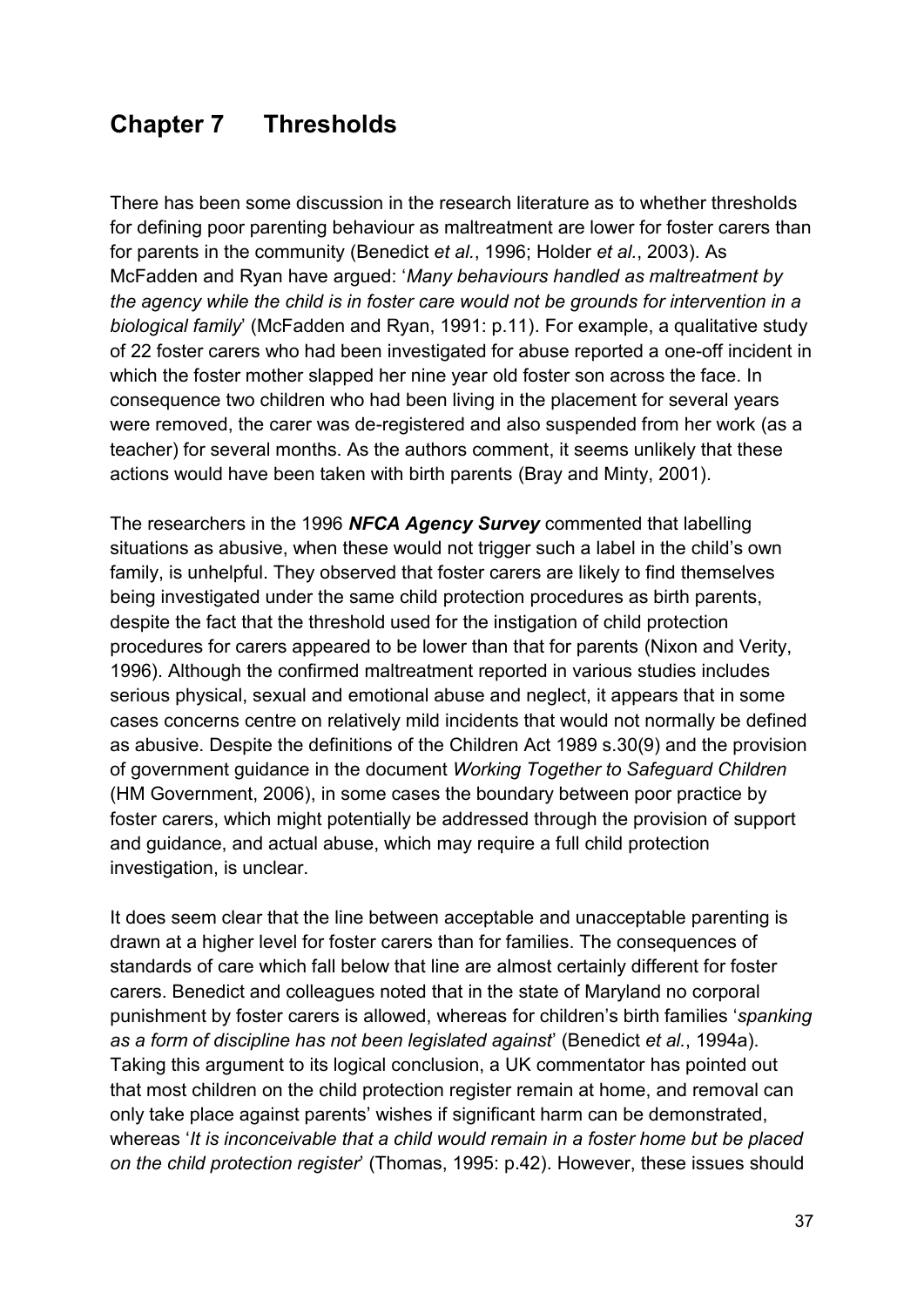only pose difficulties in relation to mild incidents, as the appropriate course of action should be clearer in more serious cases which are indisputably abusive, and it is hard to conceive of any circumstances in which neglect by foster carers would be acceptable.

These definitional difficulties are part of the wider, and widely-recognised, problem of a lack of agreement regarding the threshold for defining behaviour as abusive or neglectful in any context, not just in foster care. The official guidance document *Working Together to Safeguard Children* provides descriptions of the behaviours which may constitute physical, sexual and emotional abuse or neglect, although these do not always correspond with those that have been employed in research studies (HM Government, 2006, pp. 37-38). Definitional and measurement issues in relation to child maltreatment pose problems for comparison. Some have defined abuse relative to norms in the social and cultural environment, that is, the standard of parenting assumed reasonable by the society in which the family lives (for example, Kempe, 1978). However, such norms may be neither explicit nor defined. The social construction of definitions of maltreatment and the lack of clarity about thresholds for defining the point at which behaviour becomes defined as abusive or neglectful has been widely acknowledged (see, for example, Department of Health, 1995; Gibbons *et al.*, 1995).

The disparity in responses to foster carers and to parents is also related to wider issues about the nature of state intervention in family life. For political, professional and also resource-related reasons, the state aims to keep intervention in family life to a minimum. Acknowledgement of the rights of parents and concern that removal may be harmful for children leads agencies to tolerate less than optimal standards of parental care and to provide support to families to raise these standards. Clearly such rights do not apply to foster carers who are held to stricter standards than parents and are rightly expected to provide high quality care on behalf of the corporate parent.

Nevertheless, there is clearly a danger that unacceptable parenting practices by foster carers under stress may routinely be defined, and responded to, as abusive, despite recognition that they may be caring for some extremely challenging children. As Nixon and Verity commented, referring, presumably, to instances of less serious forms of maltreatment: '*Overloading already stretched families can trigger inappropriate reactions…Fostering is a demanding task – if cares slips, reasons should be considered in order to provide appropriate help to prevent a re-occurrence'*  (Nixon and Verity, 1996 p.14).

If foster carers under stress are found to have chastised children inappropriately, but in a manner which falls short of actual maltreatment, professionals face a dilemma similar to one they encounter when intervening to support and protect children living in their birth families. Should the child remain in that placement with (it is to be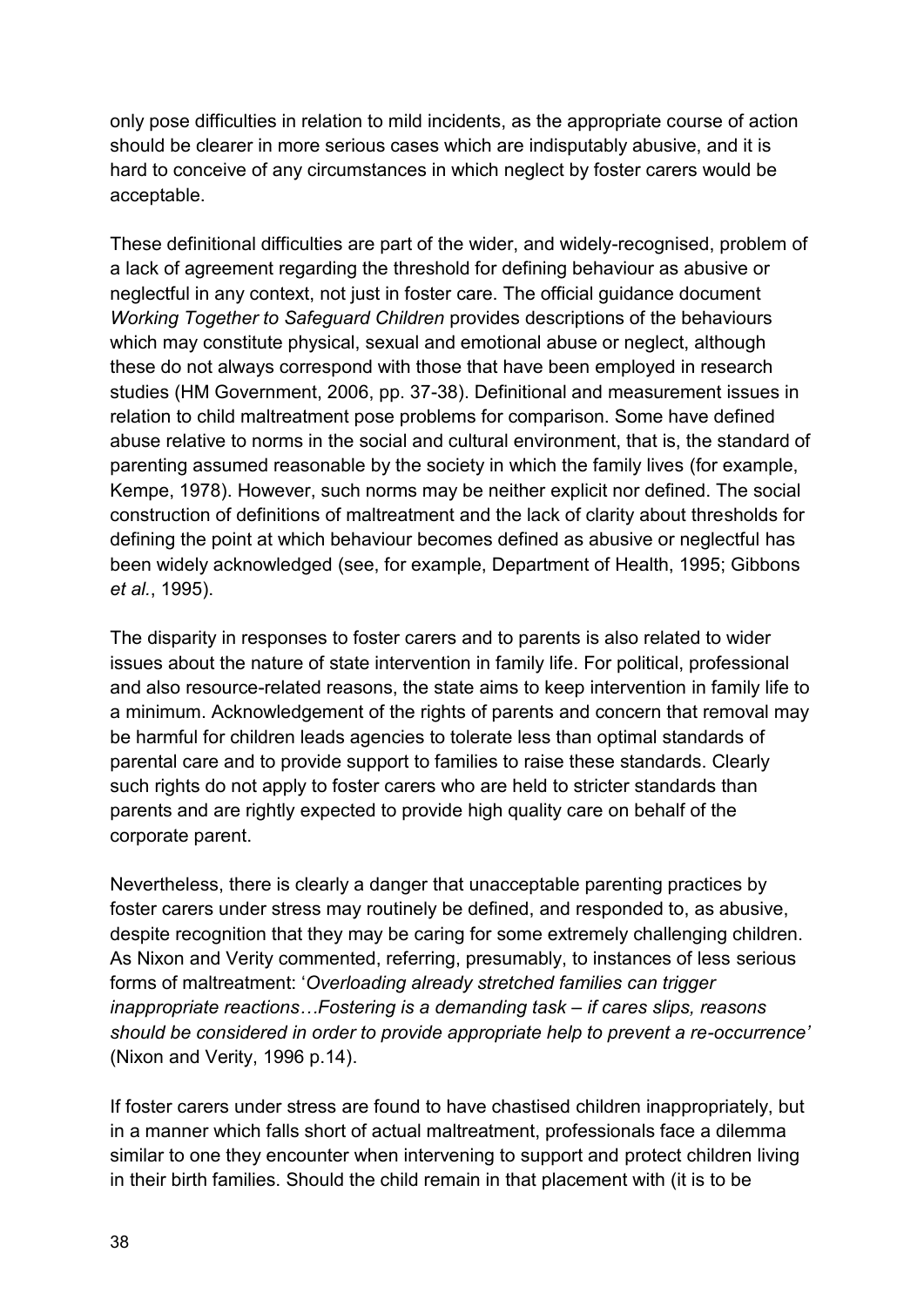hoped) the provision of additional support, or alternatively should the child, and possibly others in the placement, be removed? At what point does it become more harmful to leave a child in a placement than to remove him or her? This is a particularly difficult dilemma in relation to children apparently settled in long-term foster placements. On the one hand, children settled in long-term foster placements may suffer more from the disruption to their relationships with their carers but on the other hand, some have suggested that these children may potentially be at greater risk of maltreatment, as the level of day-to-day professional intervention in their lives is likely to be lower (Morris and Wheatley, 1994; Utting, 1997).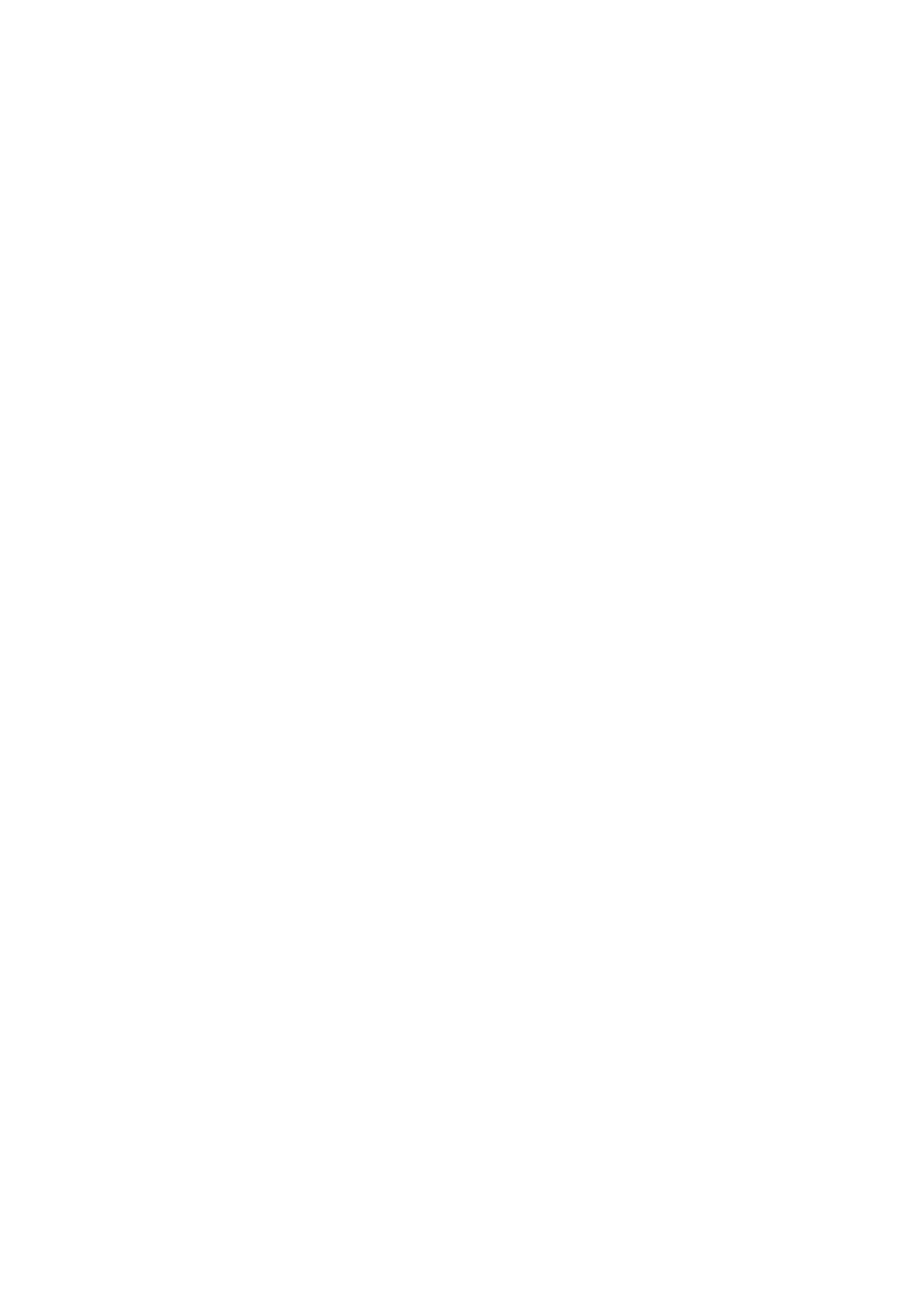## **Chapter 8 Conclusion**

As this review has shown, the evidence on the extent of the twin problems of unfounded allegations against foster carers and of actual maltreatment in foster care is limited and inconclusive. While there have been a number of descriptive studies of foster carers' experience of allegations of abuse in the UK, little UK evidence is available on either the frequency of such allegations or the extent of confirmed maltreatment. Most of the available evidence on the prevalence of both allegations and substantiated maltreatment comes from the different welfare context of the USA. While international research evidence can provide useful pointers, findings from a different national context cannot be directly extrapolated to the UK as we cannot be sure that carer recruitment, training and supervision, and thresholds for the investigation of allegations of maltreatment, are the same.

As we have seen, it is difficult to compare the findings of different studies as a variety of units of analysis have been used to measure the number allegations and the extent of confirmed maltreatment. Some studies have counted incidents, while others have counted children, foster carers or fostering households. Furthermore, some studies have measured the incidence of allegations of maltreatment, usually within a single year, while others have measured their prevalence over longer, and variable, periods of time.

For these reasons, it is difficult to come to clear conclusions about the extent of these problems. However, evidence from two UK studies suggests that around 3.5 - five per cent of foster carers in the UK may experience allegations of abuse in a single year and that confirmed maltreatment may be found in relation to less than one per cent of foster carers per annum. According to another UK study, 16 per cent may have experienced allegations at some point during the course of their fostering careers (although this figure refers only to practising carers and excludes those who may have given up fostering or been de-registered as a consequence of an allegation). How many children experience confirmed maltreatment over the entire period of time that they have lived in foster care is even harder to quantify, as estimates of the prevalence of maltreatment range from three to 19 per cent of children in foster care.

It is clear from studies in the UK and abroad that abuse in foster care is not always abuse by foster carers themselves, as children may be abused by the relatives or partners of foster carers, by other children in the placement or by their own relatives during contact. However, the proportion of incidents that may be ascribed to each type of perpetrator remains unclear. There has also been no exploration to date of whether or not carers who have been obliged to accept children outside their approval range are more likely to respond to them inappropriately when under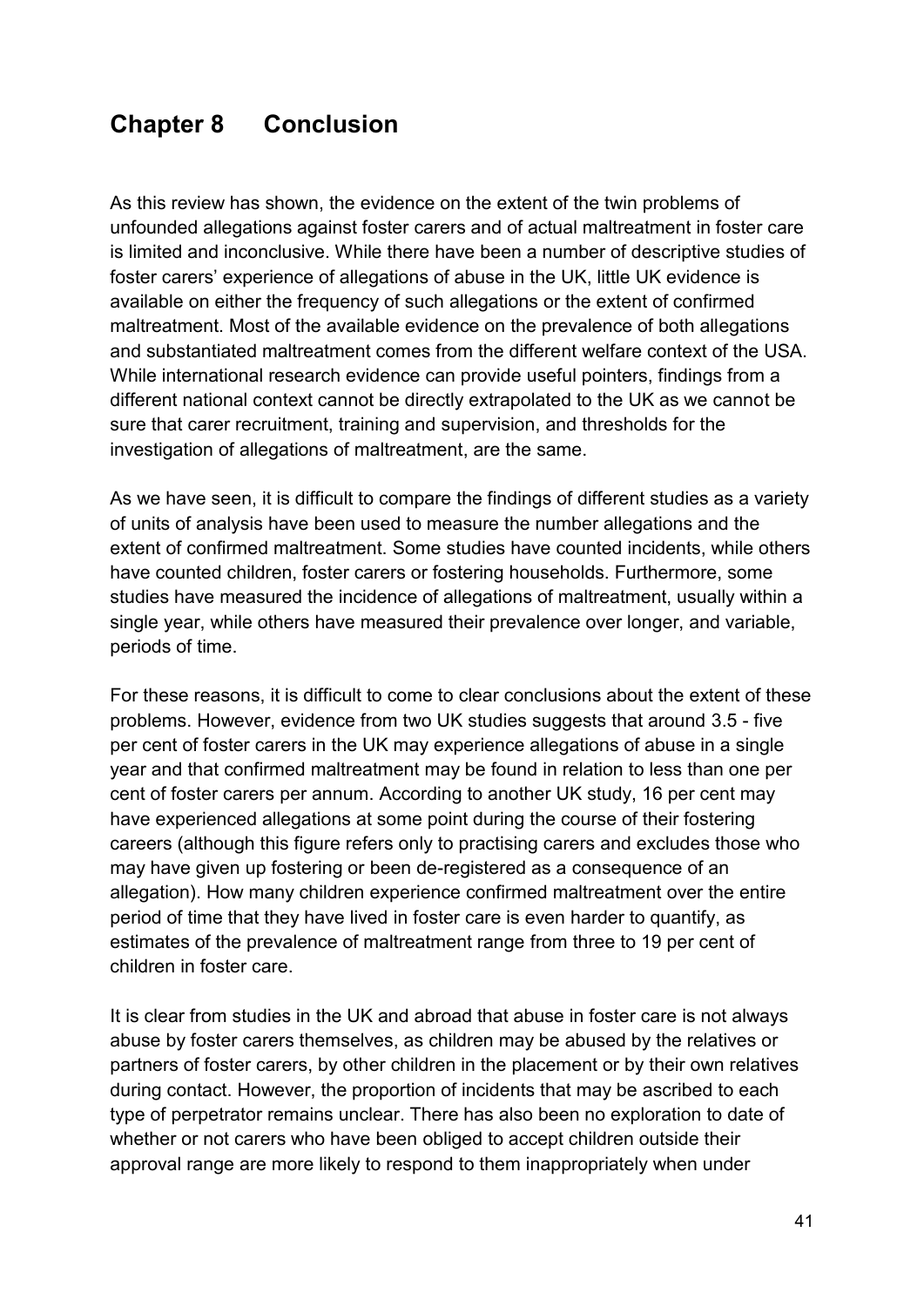pressure (for example, carers originally approved to take teenagers being obliged to take very young children). It is essential to understand more about the perpetrators of maltreatment in foster care if agencies are to develop preventive strategies to protect looked after children from maltreatment. Such preventive strategies would need to include raising the awareness of supervising social workers of the circumstances in which carers may be under particular stress and may have additional needs for high quality supervision and support.

There have also been very few studies which have sought the views of children to explore the circumstances in which some might make unfounded allegations, others may complain of actual maltreatment but not be heard, while others may accept poor standards of care or maltreatment as the norm. We need to know more about what prompts children to seek help, at what point they seek that help and whether they feel they have been listened to and supported when they do so.

Several studies mention that 'many' incidents of maltreatment concern poor standards of care rather than actual abuse; although evidence from UK studies suggests that agencies may not always differentiate between the two in their responses to these incidents. The proportion of confirmed incidents which are milder or more severe remains unclear however, and this issue is complicated by broader questions about what society defines as maltreatment in different settings. It seems likely that the threshold at which poor parenting practices become defined as abusive is lower for foster carers than for birth families, although there is also some evidence that a rule of optimism may sometimes apply due to professional unwillingness to acknowledge that maltreatment has occurred. Further exploration of thresholds for labelling incidents as abusive is required if agencies are to differentiate between poor standards of care and actual maltreatment and to devise appropriate responses to each.

This review has therefore highlighted a number of outstanding questions. It remains unclear how many carers experience allegations of abuse and what proportion of these allegations are subsequently substantiated. It is also unclear how many looked after children make allegations of maltreatment and in what circumstances they do so. Crucially, it is essential to know how many of them experience maltreatment while in foster care, and to understand more about the nature and severity of this maltreatment and the circumstances in which it occurs. There is therefore a need for a UK study of the extent and nature of maltreatment, and allegations of maltreatment, in foster care and of the circumstances in which these occur.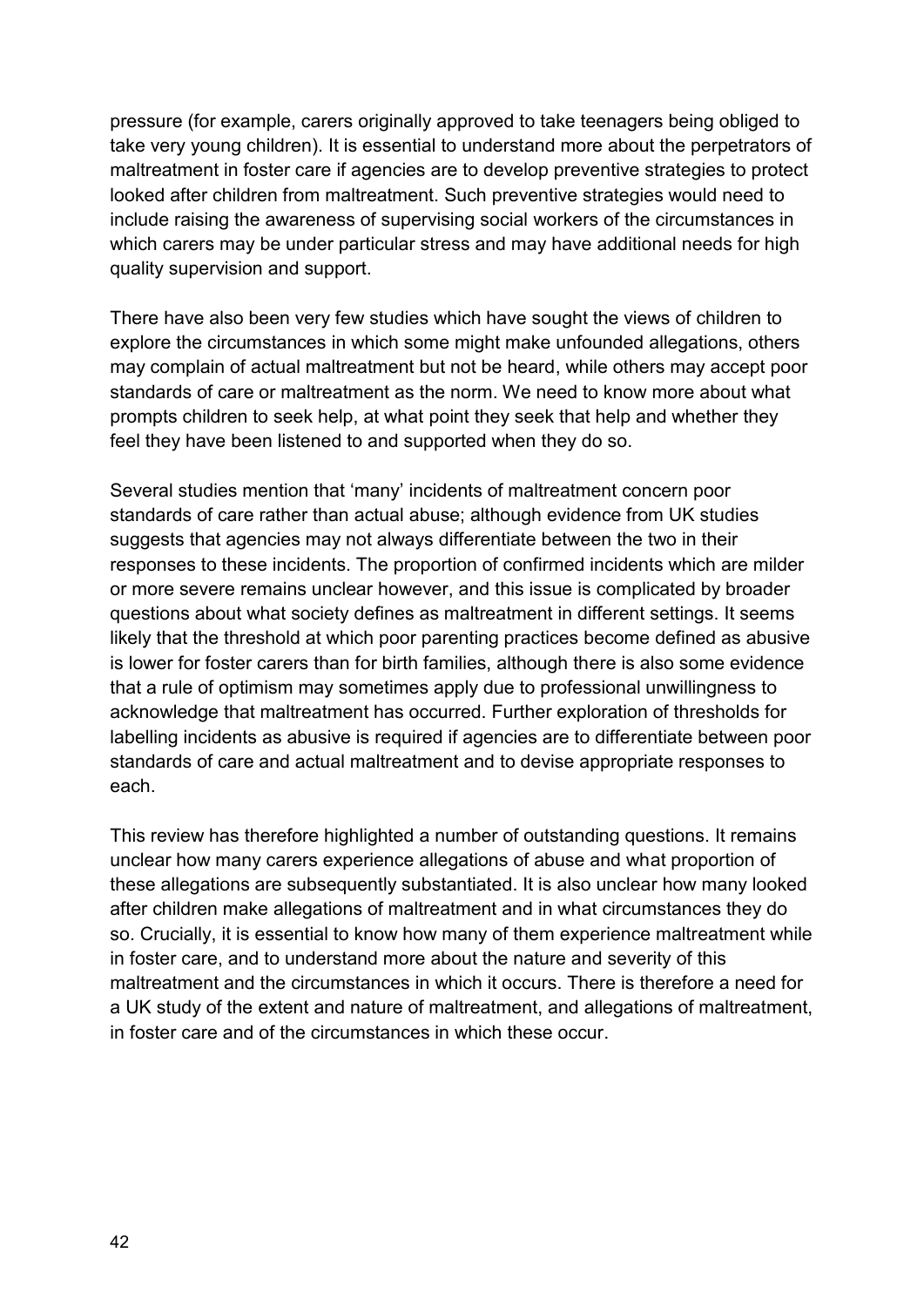# **Appendix A Review Methods**

The aims and inclusion criteria for the review were specified in a review protocol, which set out pre-defined criteria for the identification of studies and for quality appraisal (see Appendix B). A search strategy was devised in collaboration with Steven Duffy of the York Health Economics Consortium (YHEC), who also undertook the searches. Titles and abstracts identified by YHEC were assessed for eligibility by the reviewers. Narrative synthesis was used to assess and present the research findings (Boaz *et al.*, 2002).

#### **Literature search**

Searches were undertaken by YHEC to identify studies of:

- abuse in foster care and
- allegations of abuse against foster carers.

The literature search involved searching electronic databases, citation searches, and internet searches of relevant organization and research centre websites. The database search strategy was devised using terms for 'foster care' and 'foster carers', in combination with terms for 'abuse', 'neglect' and 'maltreatment'. The search terms were identified through discussion between the research team, by scanning background literature, and by browsing database thesauri. The searches were limited to English language and were carried out in September 2009. There were no date limits.

There were a number of issues which proved problematic when devising the search strategy. The 'abuse' search facet proved to be very 'noisy', and meant that the majority of records retrieved were irrelevant. This was because studies investigating foster care/carers invariably included in the title and/or abstract a description of why children had been placed in foster care: usually due to abuse, neglect or maltreatment. Similarly, studies which mentioned parental drug or alcohol abuse were also retrieved. Any attempt to remove these studies by introducing additional search terms (or removing search terms), or by introducing more proximity operators, could have led to potentially useful studies being unidentified. Another issue that arose was that in the United States care of older people and residential care can be defined as 'foster care'. Again, any attempt to remove this subset of results might have meant missing potentially useful studies.

In order to deal with these issues it was decided that the Information Specialist should sift through the results in the first instance, remove the obviously irrelevant literature, and leave only potentially relevant studies.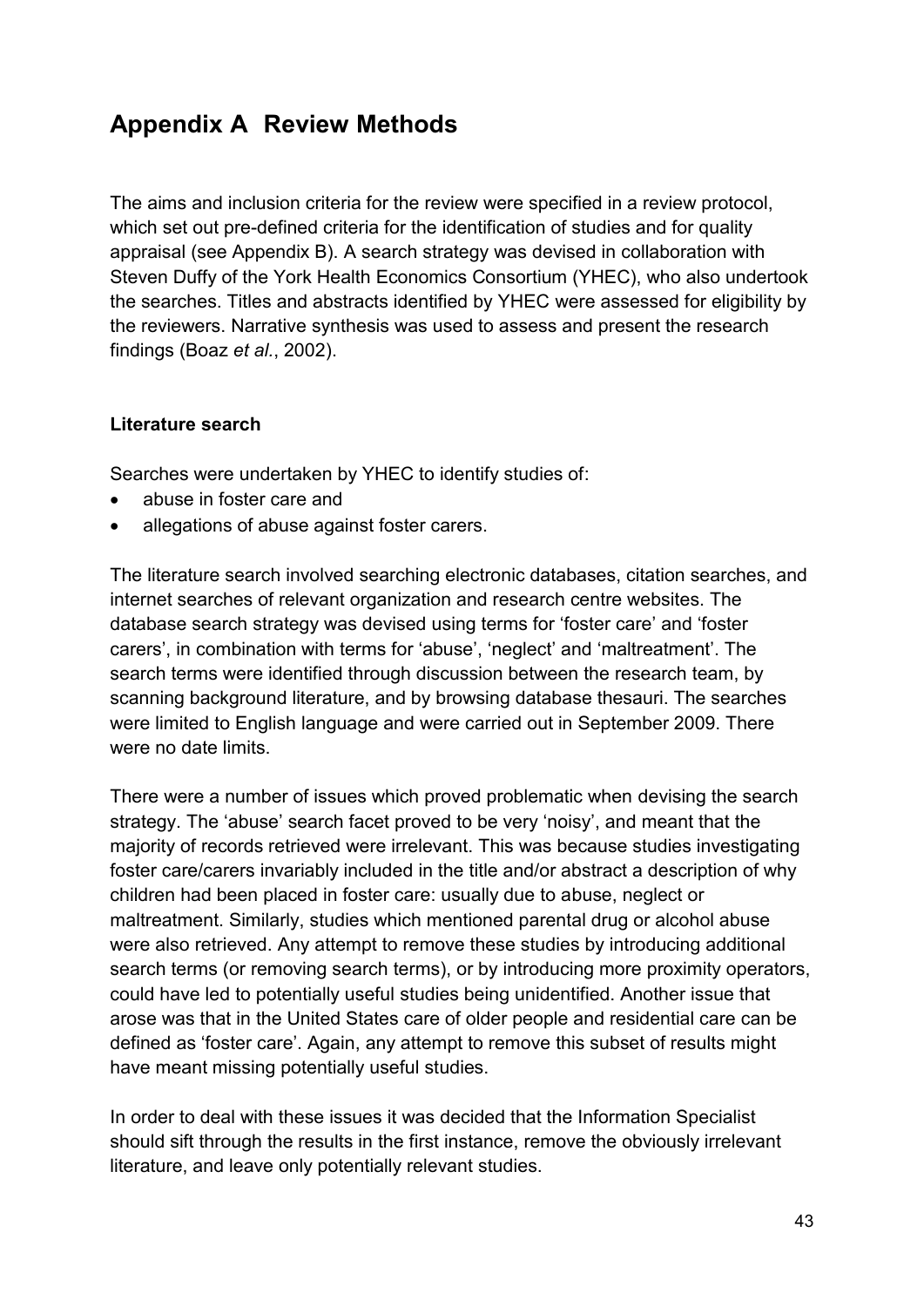The following databases were searched:

- International Bibliography of the Social Sciences (IBSS)
- Applied Social Science Index and Abstracts (ASSIA)
- Social Services Abstracts
- Social Sciences Citation Index (SSCI)
- Social Policy and Practice
- PsycINFO
- Social Care Online
- The Campbell Library
- OpenSIGLE
- British Library integrated catalogue
- NSPCC electronic Library on Child Protection.

Citation searches were undertaken in Social Science Citation Index and Google Scholar for a number of articles provided by the research team.

- Limited internet searches were carried out in the following websites:
- intute: Social Sciences
- The British Association for Adoption and Fostering (BAAF)
- The Fostering Network
- Joseph Rowntree Foundation.

As a number of databases and internet websites were searched, some degree of duplication resulted. In order to manage this issue, the titles and abstracts of bibliographic records were downloaded and imported into EndNote software and duplicate records removed. A total of 214 potentially relevant references were identified for review, of which 38 research papers/books and reports of official inquiries were included in the current report.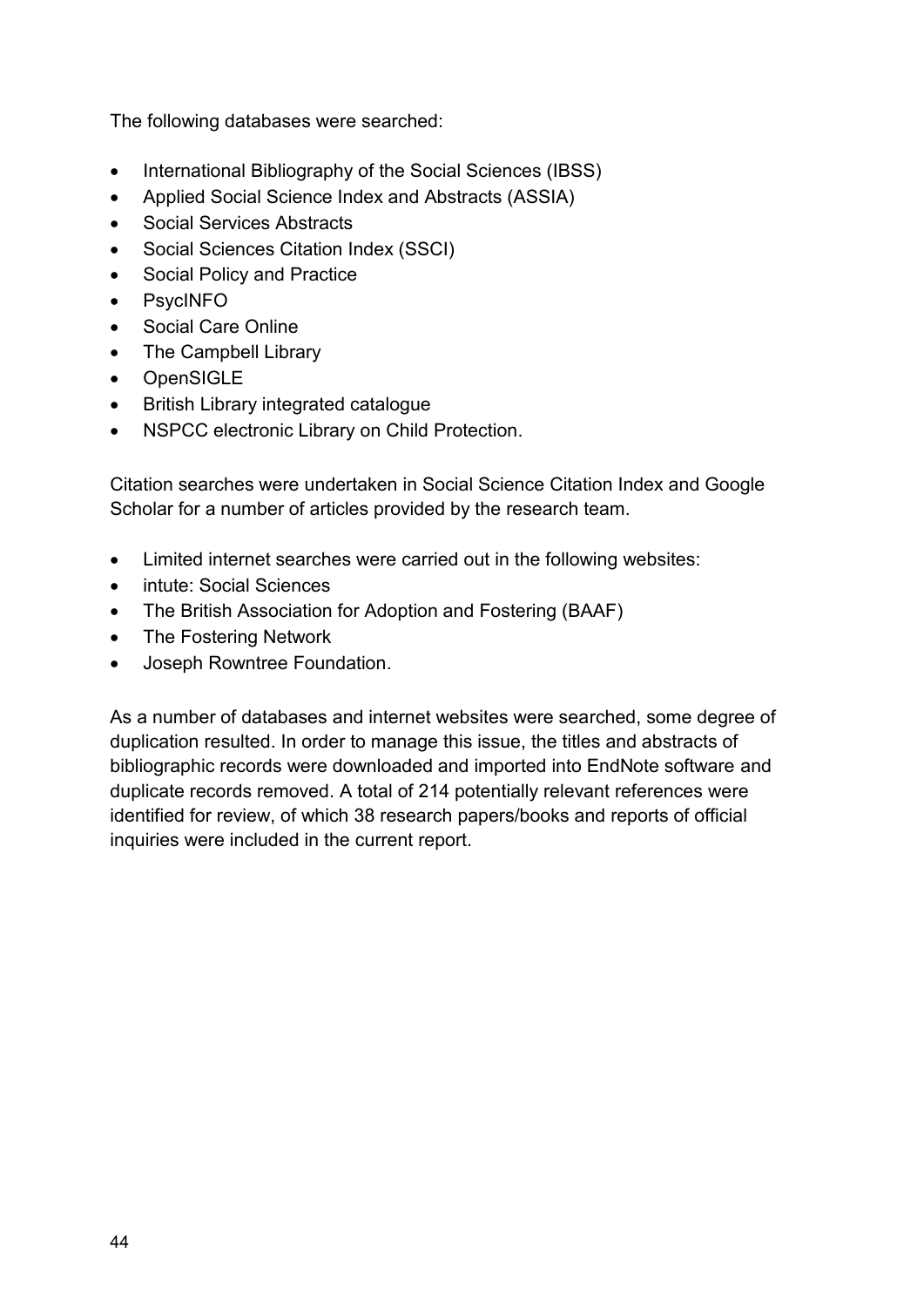# **Appendix B Review Protocol**

#### **Aims**

The aim of the review is to assess the current evidence on:

- 1. The prevalence and nature of *allegations* of maltreatment by foster carers and their families.
- 2. The prevalence and nature of *substantiated* maltreatment by foster carers and their families.
- 3. The nature and severity of maltreatment in foster care.
- 4. The perpetrators and victims of maltreatment in foster care.

#### **Selection criteria**

The review will include studies of looked after children and, specifically, studies of foster care published in English. Studies with both experimental and observational designs, using quantitative, qualitative or mixed methods of data collection, will be included. The review will focus on abuse by carers, their children and foster siblings but will exclude research on abuse by birth parents during contact visits.

|                                                 | Inclusion criteria                                                                                                     | Exclusion criteria                                                                  |
|-------------------------------------------------|------------------------------------------------------------------------------------------------------------------------|-------------------------------------------------------------------------------------|
| Language of<br>publication                      | Studies published in English                                                                                           | Studies not published in<br>English                                                 |
| Timing of studies                               | Studies conducted at any time                                                                                          | None                                                                                |
| Population of interest                          | Children in foster care                                                                                                | Children in other types of<br>placement                                             |
| Dimensions of studies<br>on alleged abuse       | Studies or official enquiries that report<br>evidence data on allegations of abuse                                     | Historical, legal or<br>journalistic accounts                                       |
| Dimensions of studies<br>on substantiated abuse | Studies or official enquiries that report<br>research evidence on substantiated<br>abuse                               | Historical, legal or<br>journalistic accounts                                       |
| Study design                                    | Observational studies using either<br>quantitative, qualitative or mixed<br>methods of data collection                 | Grey literature, policy or<br>opinion pieces, multiple<br>reports from single study |
| Quality appraisal                               | Studies judged to be of sufficient<br>quality according to the essential<br>quality appraisal criteria for this review | Studies poorly designed<br>and constructed                                          |

#### **Table B.1 Study selection criteria for inclusion in the review**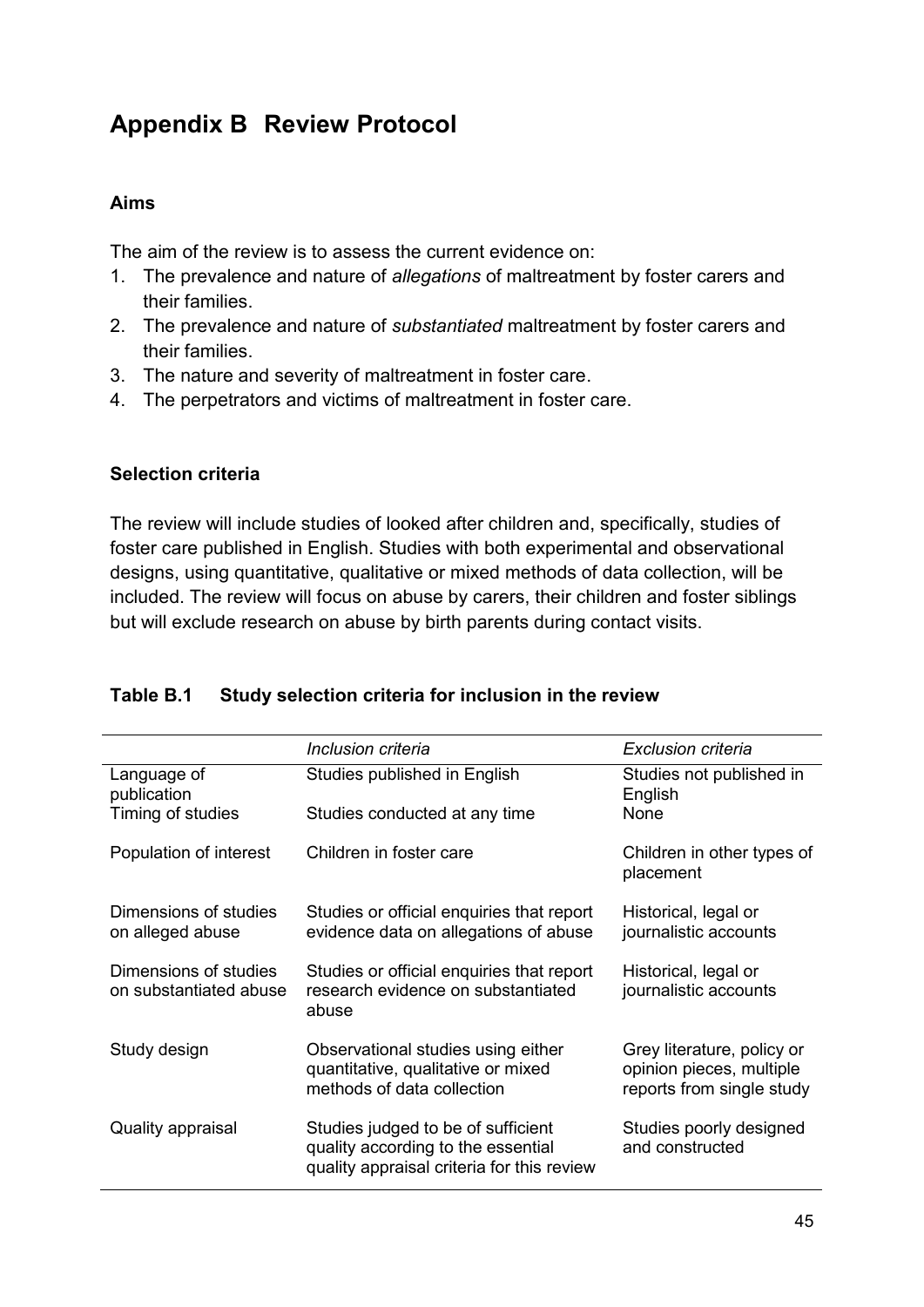#### **Quality appraisal**

Although this will not be a systematic review, studies will nevertheless be assessed against a broad set of pre-defined quality criteria, as shown in Table B.2.

| Study appraisal                                                                                                                                         | Qualitative research                                                                                                             | Quantitative research                                                        |  |  |
|---------------------------------------------------------------------------------------------------------------------------------------------------------|----------------------------------------------------------------------------------------------------------------------------------|------------------------------------------------------------------------------|--|--|
| Essential criteria                                                                                                                                      |                                                                                                                                  |                                                                              |  |  |
| Clarity of research<br>question                                                                                                                         | Is the research question clear?                                                                                                  |                                                                              |  |  |
| Appropriateness of<br>design                                                                                                                            | Are study design, methodology, data collection methods and<br>outcome measures appropriate?                                      |                                                                              |  |  |
| Sampling                                                                                                                                                | Is the sample adequate to<br>explore the range of subjects<br>or settings?                                                       | Is the sample appropriate and<br>its size adequate for the<br>analysis used? |  |  |
| Data collection                                                                                                                                         | Does the research privilege<br>subjective meaning?<br>Was the data collection<br>explicit?                                       | Is the response rate sufficient<br>and has non-response been<br>analysed?    |  |  |
| Data analysis                                                                                                                                           | Was the data analysis explicit?                                                                                                  | Were the analysis techniques<br>clear and appropriate?                       |  |  |
|                                                                                                                                                         | Are the findings substantiated by the data?                                                                                      |                                                                              |  |  |
| Desirable criteria                                                                                                                                      |                                                                                                                                  |                                                                              |  |  |
| Is consideration given to alternative explanations of the results,<br>Reflexivity<br>and to any limitations of methods or data that may affect results? |                                                                                                                                  |                                                                              |  |  |
| Generalisability                                                                                                                                        | If any claims to generalisability have been made, do these follow<br>logically, theoretically or statistically from the results? |                                                                              |  |  |

#### **Table B.2 Summary checklist for quality appraisal**

Adapted from Undertaking Systematic Reviews of Research on Effectiveness. CRD Guidance (Centre for Reviews and Dissemination, 2001).

Studies that meet all or most of the appraisal criteria well will be included in the review. Studies with some flaws may be included, with concerns noted, if these flaws do not affect the specific finding reported.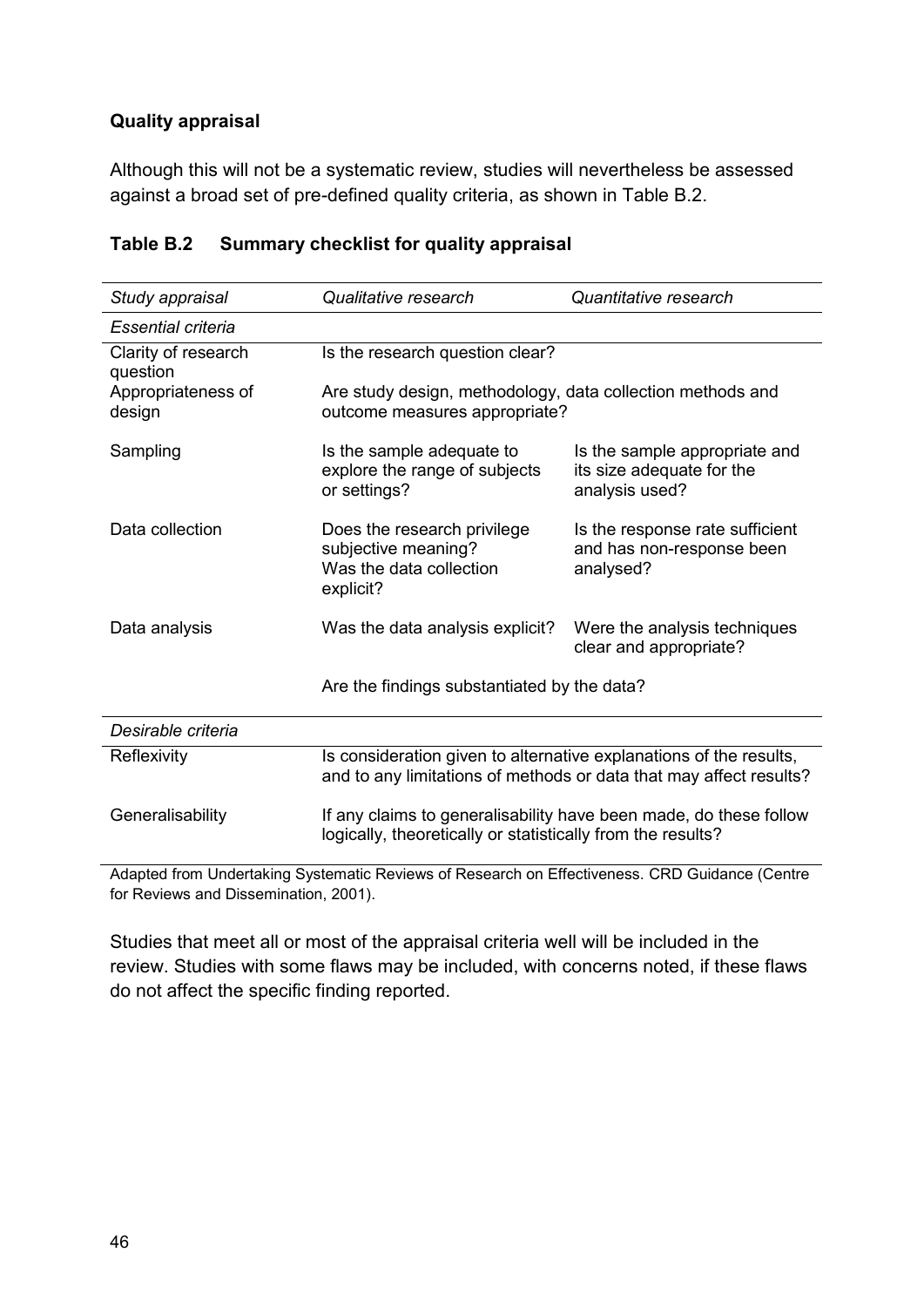### **References**

Benedict, M.I., Zuravin, S., Brandt, D. and Abbey, H. (1994a) Types and frequency of child maltreatment by family foster-care providers in an urban-population, *Child Abuse & Neglect*, 18, 7, 577-585.

Benedict, M.I., Zuravin, S., Brandt, D. and Abbey, H. (1994b) Types and frequency of child maltreatment by family foster care providers in an urban population, *Child Abuse & Neglect*, 18, 7, 577-585.

Benedict, M.I., Zuravin, S., Somerfield, M. and Brandt, D. (1996) The reported health and functioning of children maltreated while in family foster care, *Child Abuse & Neglect*, 20, 7, 561-571.

Biehal, N. (2006) *Reuniting Looked After Children With Their Families*, National Children's Bureau, London.

Biehal, N., Ellison, S., Baker, C. and Sinclair, I. (2009) *The Characteristics, Outcomes and Meanings of Three Types of Permanent Placement: Adoption by Strangers, Adoption by Carers and Long-Term Foster Care. Report to the DCSF*, Social Policy Research Unit, University of York, York.

Biehal, N., Ellison, S., Baker, C. and Sinclair, I. (2010) *Belonging and Permanence. Outcomes in Long-Term Foster Care and Adoption*, British Association for Adoption and Fostering, London.

Billings, P. and Moore, T. (2004) *Child Maltreatment in Foster Care*, OKDHS Children and Family Services, University of Kansas, Kansas.

Boaz, A., Ashby, D. and Young, K. (2002) *Systematic Reviews: What Have they Got to Offer Evidence-Based Policy and Practice?*, Queen Mary College, University of London, London.

Bolton, F.G. Jr., Laner, R.H. and Gai, D.S. (1981) For better or worse? Foster parents and foster children in an officially reported child maltreatment population, *Children and Youth Services Review*, 3, 1-2, 37-53.

Bray, S. and Minty, B. (2001) Allegations against foster carers and the implications for local-authority training and support, *Adoption and Fostering*, 25, 1, 55-66.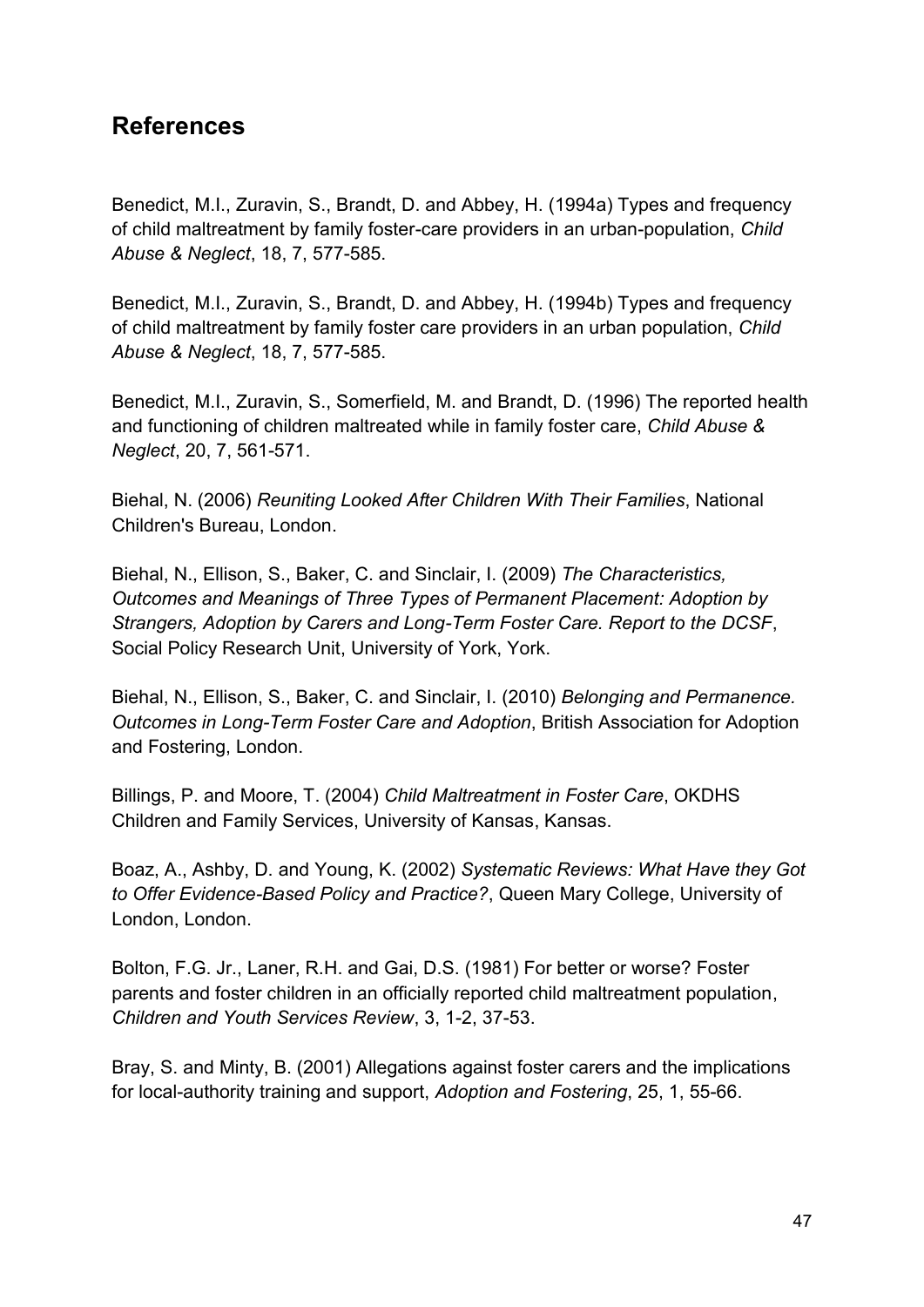Brenner, E. and Freundlich, M. (2006) Enhancing the safety of children in foster care and family support programs: automated critical incident reporting, *Child Welfare*, 85, 3, 611-632.

Briggs, F. and Broadhurst, D. (2005) The abuse of foster carers in Australia, *Journal of the Home Economics Institute of Australia*, 12, 1, 25-35.

California Department of Social Services (2001) *Report to the Legislature on Investigation of Complaints Against Certified Family Homes and Foster Family Agencies,* California Department of Social Services, Community Care Licensing Division, California, CA.

Cavara, M. and Ogren, C. (1983) Protocol to investigate child abuse in foster care. *Child Abuse & Neglect,* 7, 287-295.

Cawson, P., Wattam, C., Brooker, S. and Kelly, C. (2000) *Child Maltreatment in the UK. A Study of the Prevalence of Child Abuse and Neglect*, NSPCC, London.

Centre for Reviews and Dissemination (2001) *Undertaking Systematic Reviews of Research on Effectiveness. CRD's Guidance for those Carrying Out or Commissioning Reviews. Report 4 (Second edition),* Centre for Reviews and Dissemination, University of York, York.

Depanfilis, D. and Girvin, H. (2005) Investigating child maltreatment in out-of-home care: barriers to effective decision-making, *Children and Youth Services Review,* 27, 4, 353-374.

Department for Children Schools and Families (2009a) *Handling Allegations of Abuse Made Against Adults Who Work with Children and Young People*, Department for Children Schools and Families, London.

Department for Children Schools and Families (2009b) *Review of Implementation of Guidance on Handling Allegations of Abuse Against Those Who Work with Children or Young People,* Department for Children Schools and Families, London.

Department for Education and Skills (2006) *Protecting Children - Supporting Foster Carers*, DfES Publications, London.

Department of Health (1995) *Child Protection. Messages from the Research*, HMSO, London.

Farmer, E. and Pollock, S. (1998) *Sexually Abused and Abusing Children in Substitute Care*, Wiley.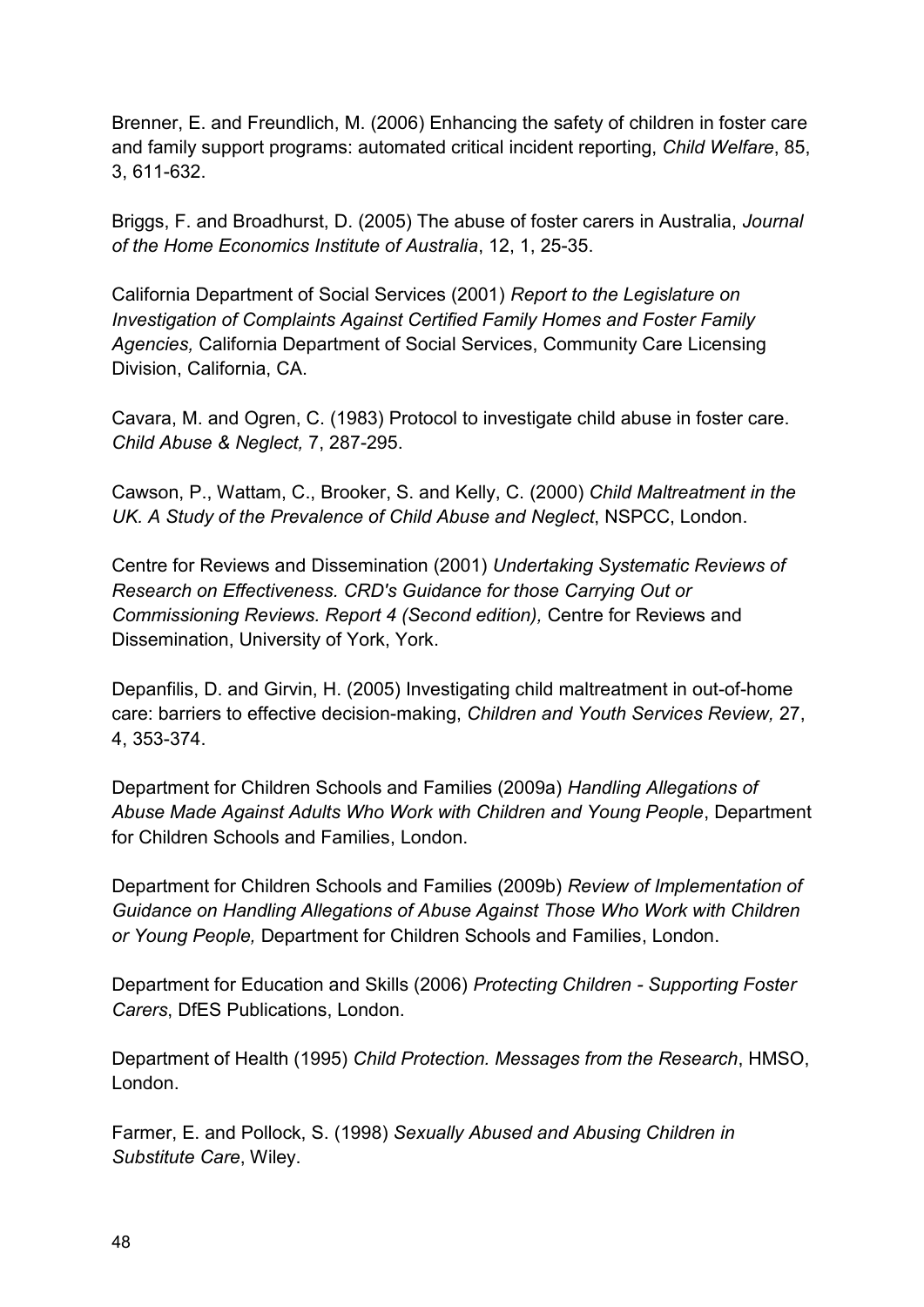Fletcher, B. (1993) *Not Just a Name. The Views of Young People in Foster and Residential Care*, Who Cares Trust and the National Consumer Council, London.

Gallagher, B. (2000) The extent and nature of known cases of institutional child sexual abuse, *British Journal of Social Work*, 30, 6, 795-817.

Gardner, H. (1998) The concept of family: perceptions of adults who were in longterm out-of-home care as children, *Child Welfare*, 77, 6, 681-700.

Garrett, J. (1979) The institutional maltreatment of children: an emerging public issue, *Residential and Community Child Care Administration*, 1, 57-68.

Gibbons, J., Conroy, S. and Bell, C. (1995) *Operating the Child Protection System*, HMSO, London.

Glaser, D., Prior, V. and Lynch, M. (2001) *Emotional Abuse and Emotional Neglect: Antecedents, Operational Definitions and Consequences*, British Assocation for the Study and Prevention of Child Abuse and Neglect, York.

Hicks, C. and Nixon, S. (1991) Unfounded allegations of child abuse in the United Kingdom: a survey of foster parents' reactions to investigative procedures, *Child and Youth Services,* 15, 2, 249-260.

HM Government (2006) *Working Together to Safeguard Children: A Guide to Interagency Working to Safeguard and Promote the Welfare of Children*, The Stationery Office, Norwich.

Hobbs, G.F. and Hobbs, C.J. (1999) Abuse of children in foster care and residential care, *Child Abuse & Neglect*, 23, 12, 1239-1252.

Hobbs, G.F., Hobbs, C.J. and Wynne, J.M. (1999) Abuse of children in foster and residential care, *Child Abuse & Neglect,* 23, 12, 1239-1252.

Holder, W., Nabinger, D., Lund, T., Costello, T. and Morton, T. (2003) *Maltreatment in Out-of-Home Placement: A Leadership Initiative of the National Resource Center on Child Maltreatment*, National Resource Center on Child Maltreatment, Duluth, GA.

Hooper, C. (ed.) (2005) *Child Maltreatment*, Save the Children Fund, London.

Howe, D. (2005) *Child Abuse and Neglect: Attachment, Development and Intervention*, Palgrave MacMillan, Basingstoke.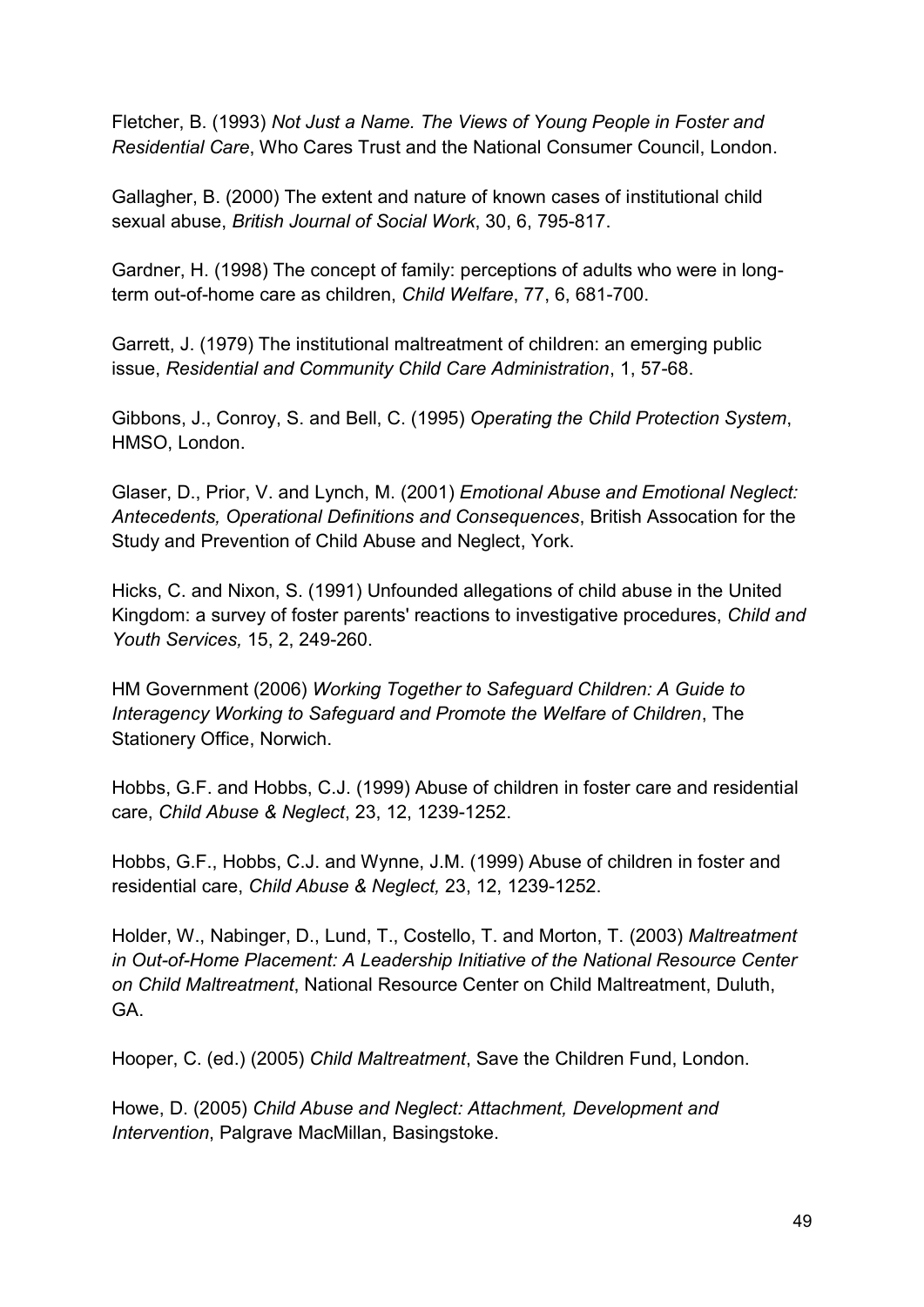Hunt, J., Waterhouse, S. and Lutman, E. (2008) *Keeping Them in the Family: Outcomes for Children Placed in Kinship Care Through Care Proceedings,* British Association for Adoption and Fostering, London.

Kempe, C. (1978) Recent developments in the field of child abuse, *Child Abuse & Neglect*, 2, 261-267.

Kendrick, A. (1994) *Fostering Assessment in the Context of Child Sexual Abuse: A Literature Review*, University of Strathclyde, Glasgow.

Macaskill, C. (1991) *Adopting or Fostering a Sexually Abused Child*, Batsford, London.

Marshall, K., Jamieson, C. and Finlayson, A. (1999) *Edinburgh's Children: the Report of the Edinburgh Inquiry into Abuse and Protection of Children in Care*, Edinburgh Council, Edinburgh.

Mcfadden, E.J. and Ryan, P. (1991) Maltreatment in family foster homes: dynamics and dimensions, *Child and Youth Services,* 15, 2 209-231.

Minty, B. and Bray, S. (2001) Allegations against foster carers: an in-depth study, *Child Abuse Review*, 10, 5, 336-350.

Morris, S. and Wheatley, H. (1994) *Time to Listen: The Experiences of Young People in Foster and Residential Care. A Childline study*, Childline, London.

Nixon, S. (1997) The limits of support in foster care, *British Journal of Social Work,* 27, 6, 913-930.

Nixon, S. and Hicks, C. (1987) Experiencing accusations of abuse, *Foster Care,* 87, 10-11.

Nixon, S., Hicks, C. and Ells, S. (1986) Support for foster parents accused of child abuse, *Foster Care,* 86, 8-10.

Nixon, S. and Verity, P. (1996) Allegations against foster families, *Foster Care,* 84, 11-14.

Parrott, B., McIver, A. and Thoburn, J. (2007) *Independent Inquiry Report into the Circumstances of Child Sexual Abuse by Two Foster Carers in Wakefield*, Wakefield Metropolitan District Council, Wakefield.

Poertner, J., Bussey, M. and Fluke, J. (1999) How safe are out-of-home placements?, *Children and Youth Services Review*, 21, 7, 549-563.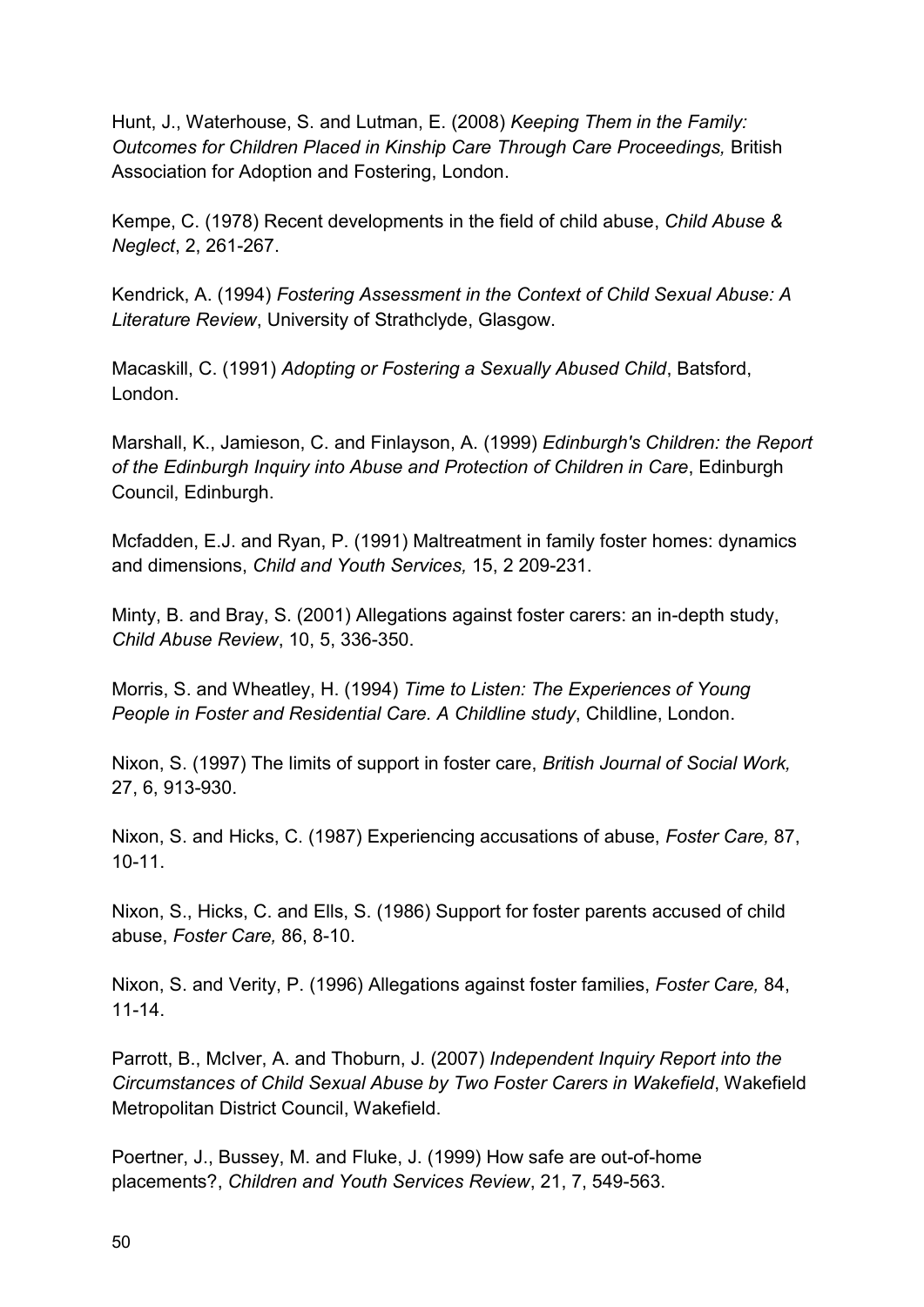Rosenthal, J.A., Edmonson, D.A., Motz, J.K. and Groze, V. (1991) A descriptive study of abuse and neglect in out-of-home-placement, *Child Abuse & Neglect,* 15, 3, 249-260.

Selwyn, J., Sturgess, W., Quinton, D. and Baxter, C. (2006) *Costs and Outcomes of Non-Infant Adoptions*, British Association for Adoption and Fostering, London.

Sinclair, I., Baker, C., Wilson, K. and Gibbs, I. (2005) *Foster Children. Where They Go and How They Get On*, Jessica Kingsley Publishers, London.

Spencer, J.W. and Knudsen, D.D. (1992) Out-of-home maltreatment: an analysis of risk in various settings for children, *Children and Youth Services Review,* 14, 6, 485- 492.

Swain, V. (2006) *Allegations in Foster Care: A UK Study of Foster Carers' Experiences of Allegations*, The Fostering Network, London.

Tarren-Sweeney, M. (2006) Patterns of aberrant eating among pre-adolescent children in foster care, *Journal of Abnormal Child Psychology,* 34, 5, 621-632.

Tarren-Sweeney, M. (2008) Retrospective and concurrent predictors of the mental health of children in care, *Children and Youth Services Review,* 30, 1-25.

The Fostering Network (2004) *Fostering Can Never Feel the Same for Us: a Study of Foster Families that Have Been the Subjects of an Allegation*, The Fostering Network, London.

The Fostering Network Scotland (2005) *Caring for Our Children*, The Fostering Network, Glasgow.

The Fostering Network Wales (2003) *Fit to Foster*, The Fostering Network, Cardiff.

Thomas, N. (1995) Allegations of child abuse in local authority care, *Practice,* 7, 3, 35-44.

Tittle, G., Poertner, J. and Garnier, P. (2001a) *Child Maltreatment in Foster Care: A Study of Retrospective Reporting*, Children and Family Research Center, School of Social Work, University of Illinois at Urbana-Champaign, Urbana, IL.

Tittle, G., Poertner, J. and Garnier, P. (2001b) *Child Maltreatment in Out of Home Care: What Do We Know Now?*, Children and Family Research Center, School of Social Work, University of Illinois at Urbana-Champaign, Urbana, IL.